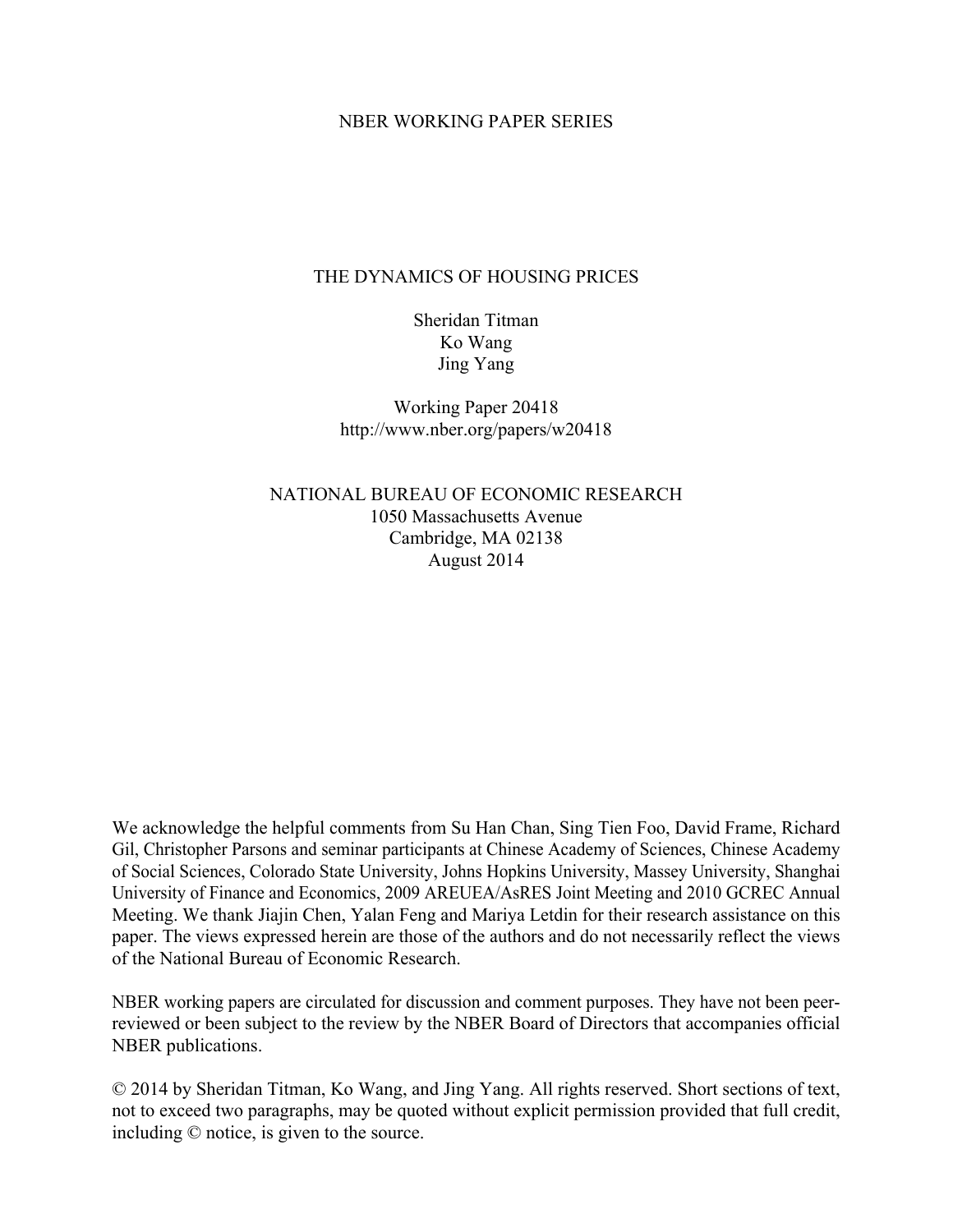The Dynamics of Housing Prices Sheridan Titman, Ko Wang, and Jing Yang NBER Working Paper No. 20418 August 2014 JEL No. R21,R31

### **ABSTRACT**

We analyze the prices of owner-occupied housing in 97 metropolitan areas between 1980 and 2011. Our tests indicate that price changes exhibit positive serial correlation at the one year intervals, with subsequent reversals of price changes over longer intervals. Consistent with our simple model, regional differences in observed price patterns reflect differences in the serial correlation of the demand shocks as well as the elasticity of supply responses.

Sheridan Titman Finance Department McCombs School of Business University of Texas at Austin Austin, TX 78712-1179 and NBER titman@mail.utexas.edu

Ko Wang Carey Business School Johns Hopkins University Baltimore, MD 21218 ko.wang@jhu.edu

Jing Yang Department of Finance California State University Fullerton, CA 92831 jyang@fullerton.edu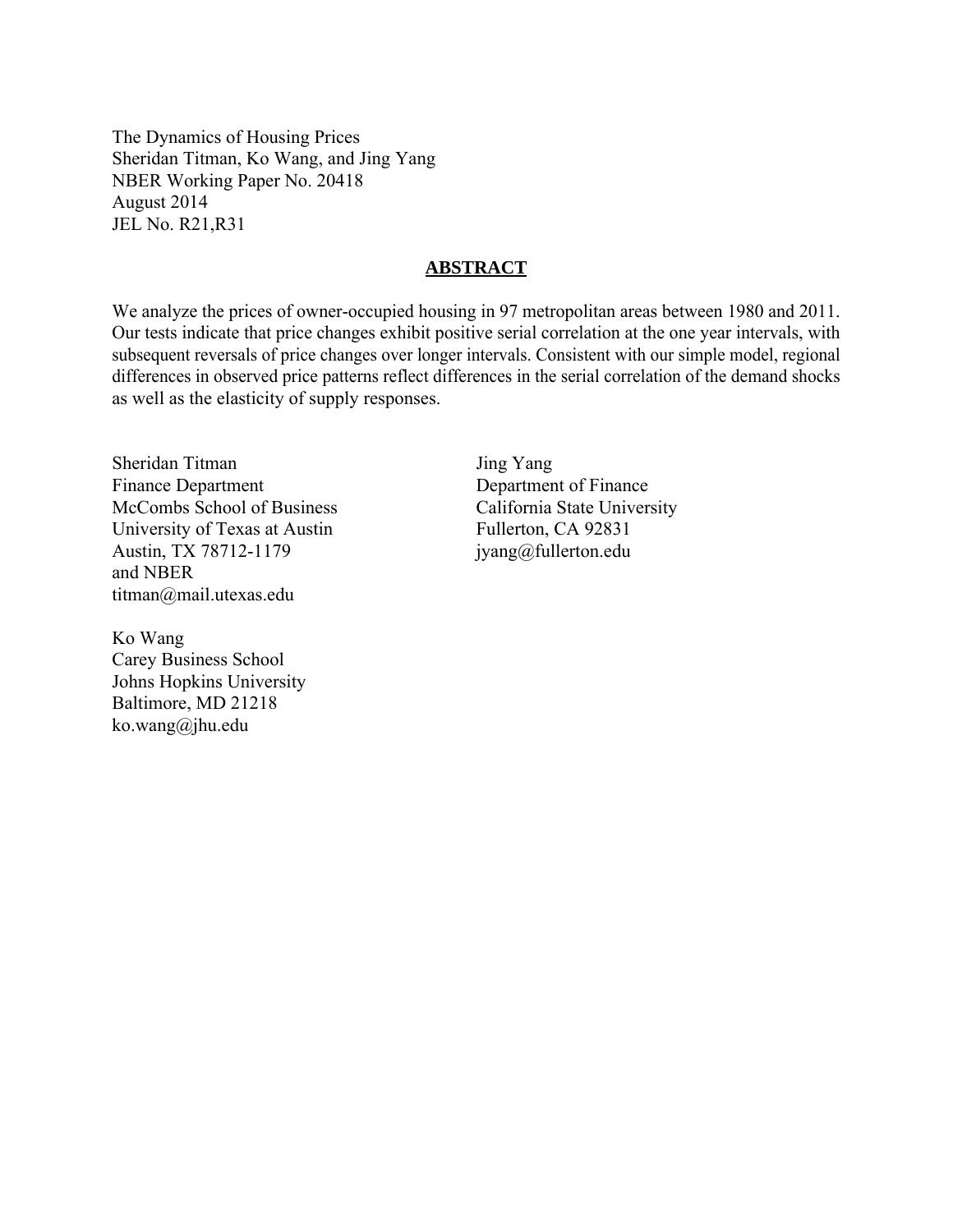# **1. Introduction**

The price process of real assets, in particular real estate, is of interest to financial economists for a number of reasons. For example, since real estate is often used as collateral for loans that are used for other types of corporate investments, changes in real estate prices can affect the level of investment expenditures more generally. This relation between real estate prices and corporate investment choices is examined in Gan (2007), who reports that between 1994 and 1998 Japanese manufacturing firms experienced a 0.8% decline in their investment rates for every 10% decrease in land value. In a more recent study of U.S. firms over the 1993-2007 time period, Chaney, Sraer and Thesmar (2012) find that a 20% decline in real estate prices reduces the aggregate investment of public firms by 3%. More recent papers examine how housing prices influence entrepreneurs, who use their houses as collateral to start new businesses.<sup>1</sup> Finally, as the 2008 financial crisis illustrates, since real estate represents a large fraction of the overall capital in the economy, financial institutions are particularly vulnerable to the changes in the value of real estate. $2$ 

In this paper, we empirically examine the price process of residential real estate. In contrast to financial securities, whose prices tend to approximate a random walk, our research suggests that housing price changes are positively correlated over yearly intervals, with partial reversals of price changes over longer horizons.<sup>3</sup> As we show, these serial correlations are related to a variety of city characteristics that relate to the persistence in the housing demand growth and the elasticity of the supply of new housing.

To motivate our empirical tests, we present a reduced form four-date model that illustrates the economic forces that influence the price process. The model includes a number of features,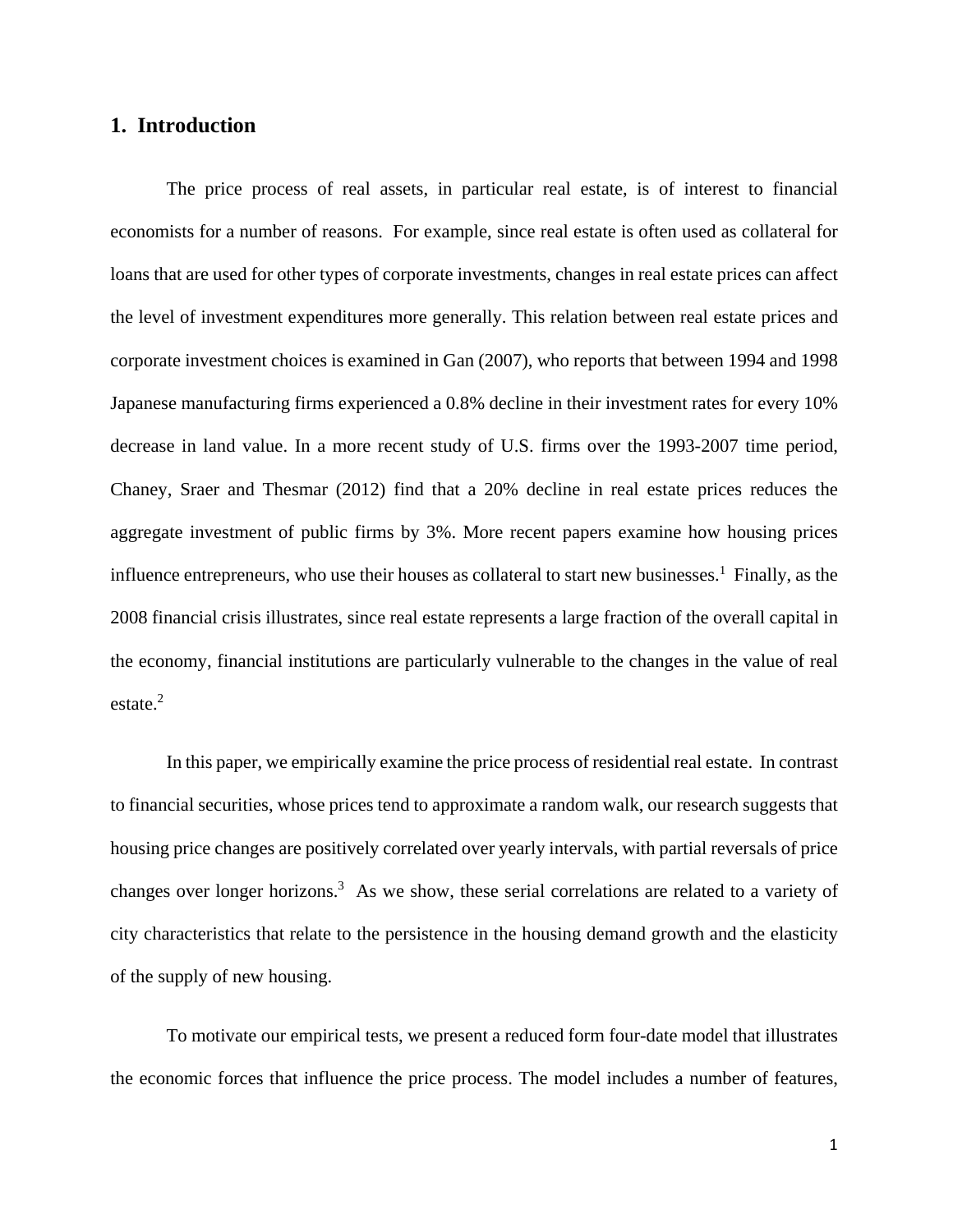which we believe approximate reality. The first feature is that demand growth within a metropolitan area is positively serially correlated. The idea is that a city can build on its past success. For example, a positive shock to a large manufacturing industry within a city leads to an immediate increase in demand for housing from the workers hired directly in the manufacturing sector, and then a subsequent increase in demand from workers (e.g. teachers and restaurant workers) who provide services to individuals in the manufacturing sector. The second feature is that construction takes time, which means that the supply of housing responds to changes in price with a lag. In addition, because tearing down houses only makes sense in extreme situations, there is likely to be an asymmetry in the reaction to positive and negative shocks.

Finally, we assume that there are frictions in the real asset markets that limit the ability of investors to arbitrage away the short-term predictability of prices. In the case of owner occupied housing there are transaction costs associated with buying and selling and the cost of renting out a home that one owns but does not occupy. To capture these costs we assume that housing is constrained to be owner occupied, and that buyers and sellers are myopic. Specifically, they do not buy more housing today in anticipation of a price increase in the future. A plausible rationale for this assumption, which has been explored in prior research,<sup>4</sup> is that homeowners tend to be financially constrained. Although the extreme form of this last assumption is not needed to generate serially correlated prices, it considerably simplifies the model and results in simple closed form solutions for prices in all periods.<sup>5</sup>

Within this setting a positive demand shock triggers an immediate price response, as well as a subsequent response on the next date that is generated because demand is expected to continue to grow. The adjustment on the second date depends on the supply response. Because it takes time to build, this price response results in additional supply in both the second and third periods. As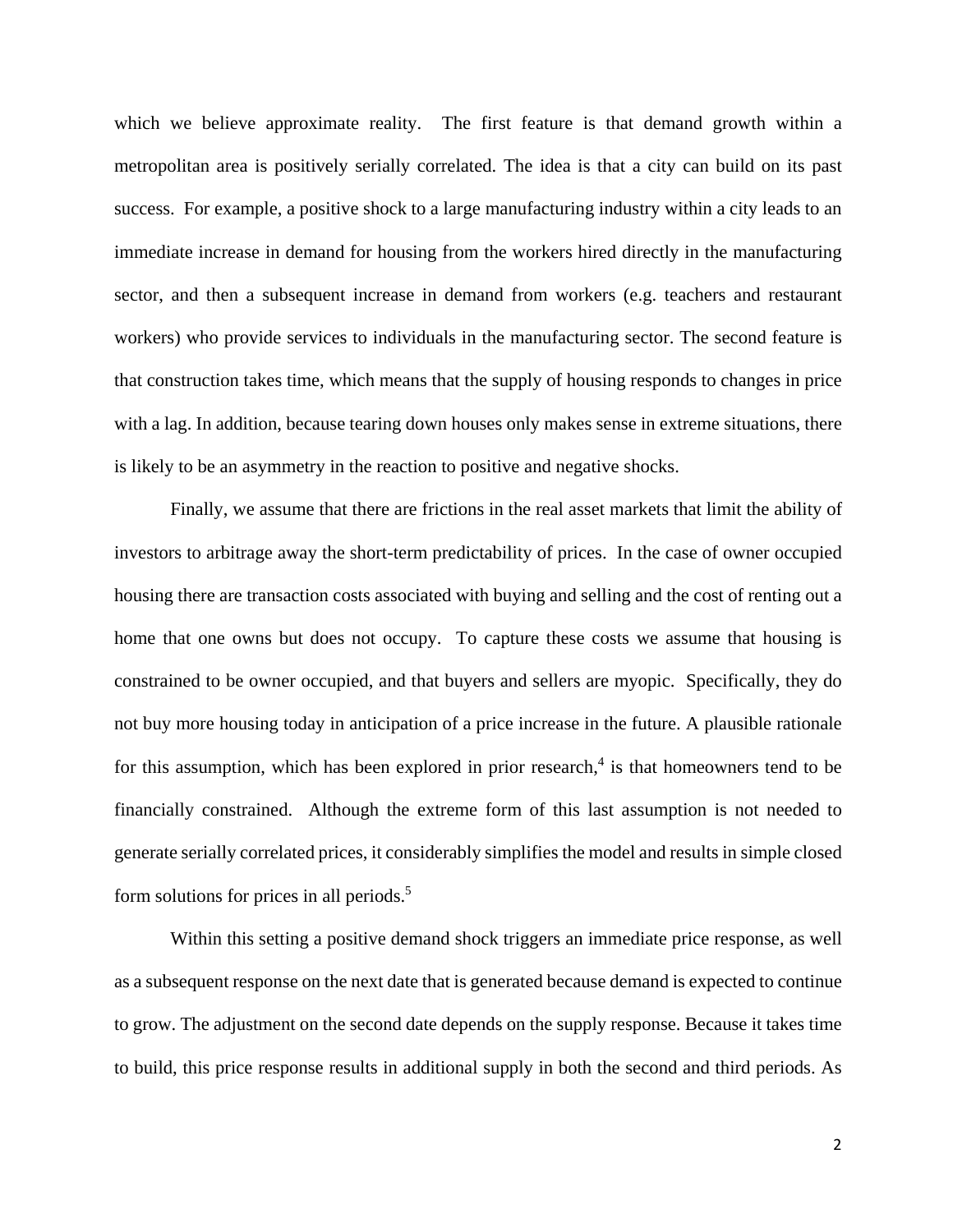we show, price changes in this simple setting tend to be positively correlated between the first and second periods, but negatively correlated between the first and third periods. The magnitudes of these serial correlations depend on the persistence of the demand shocks and the elasticity of the supply response on the second and third dates.

Using quarterly U.S. metropolitan-level housing market data that covers 97 MSAs from 1980 to 2011 we empirically explore the implications of our model. Our sample is divided into a pre- (before 2007) and post- (after 2007) crisis periods. The post-crisis period is of interest because it allows us to explore the implications of negative economic shocks (prior to the crisis there were very few negative yearly price changes). However, the volume of transactions significantly decrease in a number of housing markets in the post-2007 period, so these observations may be less reliable.

Consistent with the model implications, housing prices are positively serially correlated over yearly intervals. We also document evidence of a longer-term reversal, which is also consistent with the model. However, the magnitude of the reversal is actually stronger in the post-2007 period. This last observation is inconsistent with our model, because we do not expect significant supply responses subsequent to falling housing prices, suggesting that there may have been some over-reaction during the crisis period.

The observed serial correlations tend to differ across MSAs, which is the focus of most of our analysis. In particular, at least prior to the crisis, proxies for demand persistence and supply rigidities in different MSAs partially explain the observed differences in housing price dynamics across MSAs. Specifically, we find that larger cities, whose demand shocks tend to exhibit stronger positive short-run serial correlation, tend to exhibit stronger positive short-run serial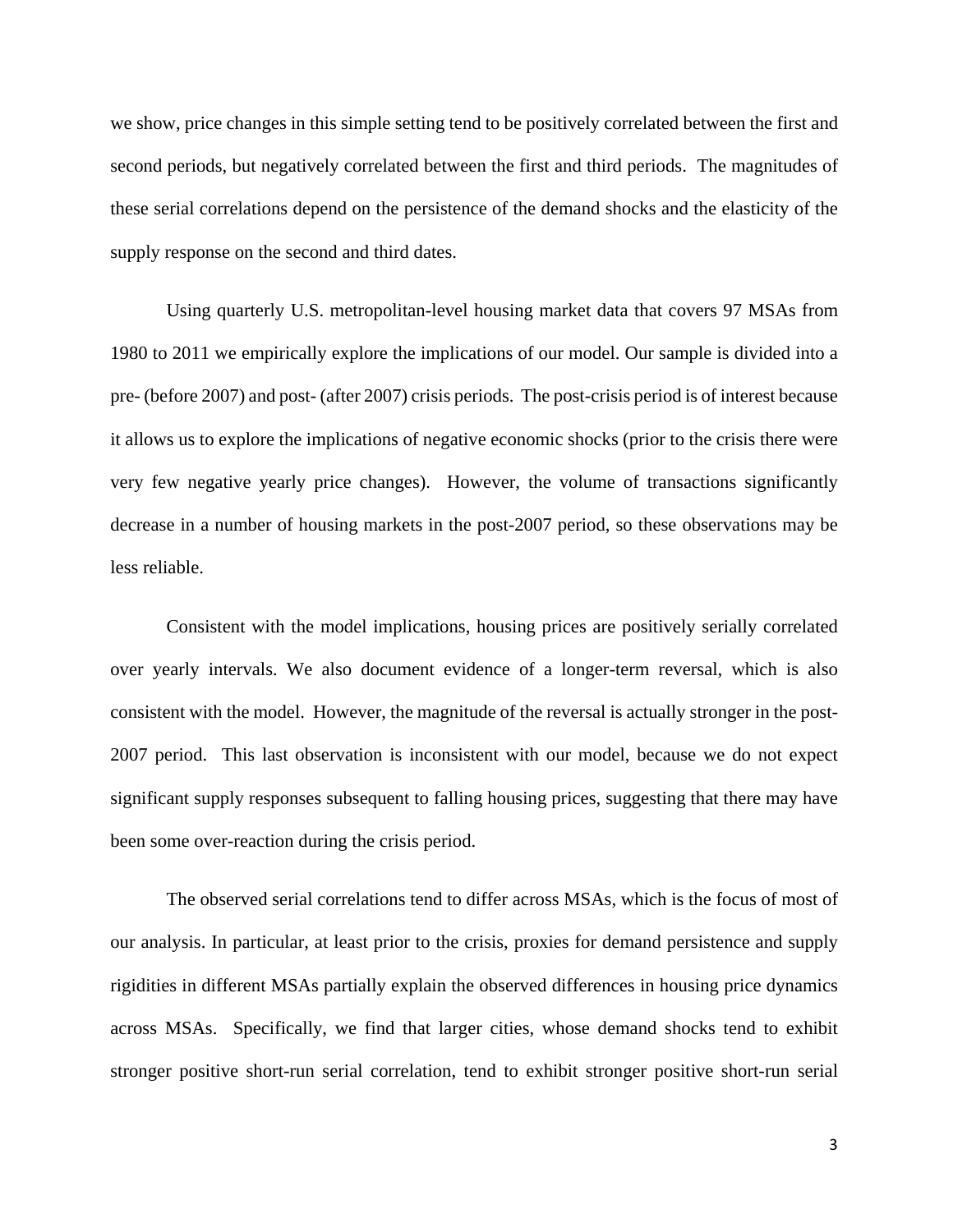correlations in property appreciation rates. In addition, cities that put constraints on the initiation and completion of development projects, i.e., those with stringent regulatory constraints and high population densities, tend to exhibit stronger positive short-run serial correlations and more negative long-run serial correlations in property appreciation rates.

In addition to the previously cited research on the interaction of real estate prices and real investment choices, our research is related to a number of papers in the housing literature. Topel and Rosen (1988) provide the seminal analysis of the effect of demand shocks on housing construction. In addition to their empirical work, that shows that construction reacts to prices with a lag, they provide a fully rational model with forward looking builders who respond to demand shocks with a lag because of adjustment costs. Although Topel and Rosen provide a much more detailed analysis of the implications of adjustment costs, they do not explore how these costs influence the time series of price appreciation rates, which is our central focus. Case and Shiller (1988, 1989), however, do consider the time series pattern of housing prices, and were the first to show that housing prices exhibit positive serial correlation over yearly intervals. They attribute the serial correlation to investors' "irrational expectations" about price growth persistence. A more recent paper by Piazzesi and Schneider (2009) provide survey data taken during the housing boom in the 2000's that suggests that homeowners tend to irrationally extrapolate from past price trends and provide a theoretical model that indicates that because of an absence of short-selling, a small number of optimistic individuals can have a large effect on prices. In contrast, the homeowners in our model are myopic but are not necessarily irrational, and in addition to the observed positive serial correlation at yearly intervals, our model generates price changes that are partially reversed in the future. $6$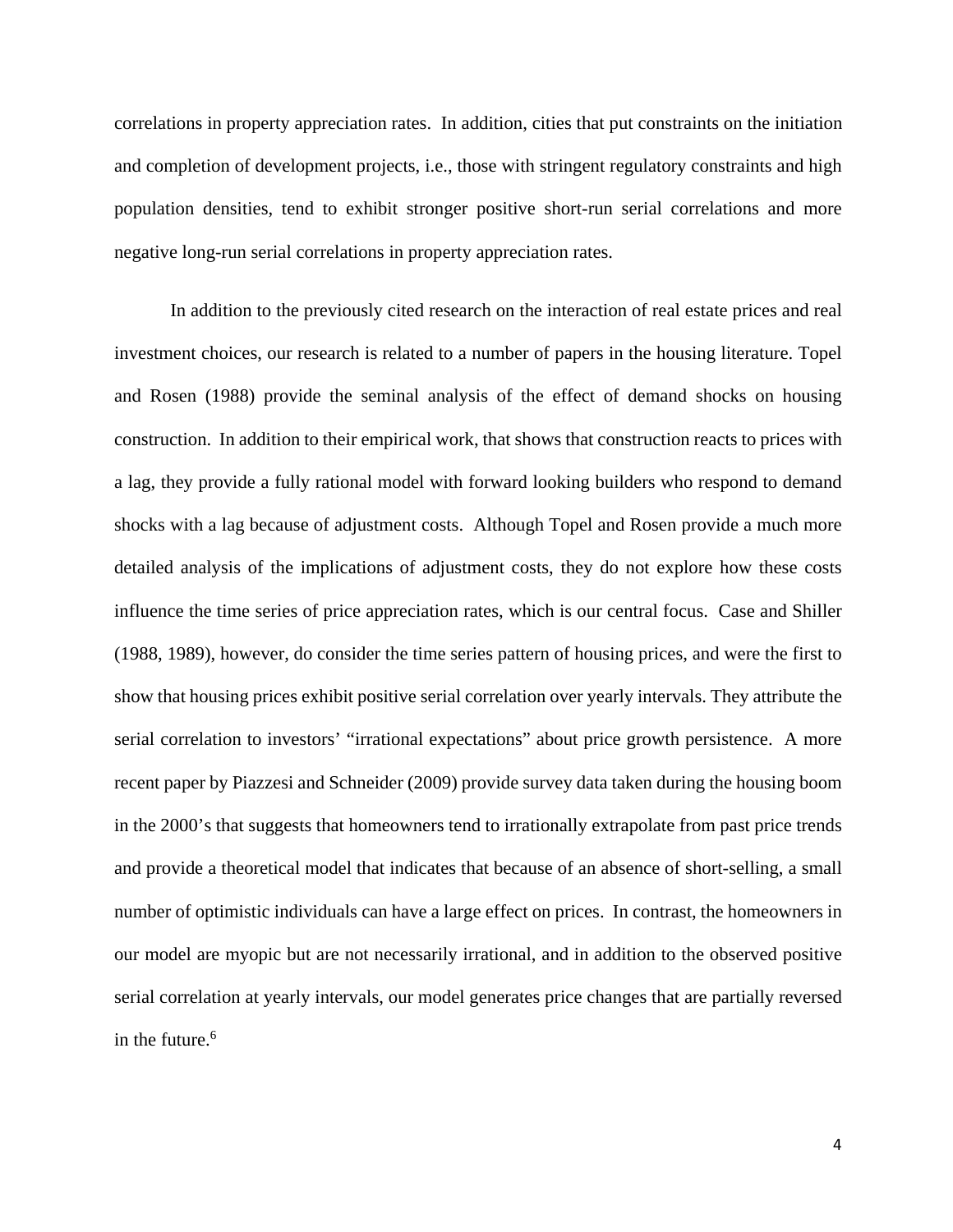Capozza, Hendershott and Mack (2004) also examine how the characteristics of urban areas influence serial correlation. While they do not provide a model, they estimate a price process that assumes that in addition to serially correlated price changes, prices in each metropolitan area revert towards a long-run equilibrium level. Nneji, Brooks, and Ward (2013) examine whether deviations of real estate prices from their fundamentals can be caused by two types of bubbles: intrinsic bubbles and rational speculative bubbles. Glaeser, Gyourko and Saiz (2008) and Saiz (2010) consider geographical features of metropolitan areas that affect the elasticity of housing supply and examine how these features influence housing prices. We also consider geography and supply elasticity; however, in contrast to Glaeser, Gyourko and Saiz (2008) and Saiz (2010), our focus is more on shorter term supply rigidities and its effect on shorter term price patterns, rather than on the longer term effects of geography on prices.

More recently, in work that is contemporaneous with ours, Glaeser, Gyourko, Morales and Nathanson (2011) develop and calibrate a model of price movements in the housing market. In contrast to our model, they model the production choice of builders as well as the location choice of homeowners. However, the structure that they put on the choices of homeowners (they each buy one housing unit) makes the model and its implications very similar to our simple reduced form model.<sup>7</sup> Moreover, they do not focus on cross city differences, which is the focus of our paper.

Finally, this research is tangentially related to research that examines the return patterns of common stocks. In particular, Jegadeesh and Titman (1993) document a pattern of momentum over 3 to 12 month intervals and reversals over longer intervals and Hong, Lim and Stein (1999) attributes these patterns to slow moving information. We would expect that slowly moving information is more relevant for real estate than for the stock market, and that it should be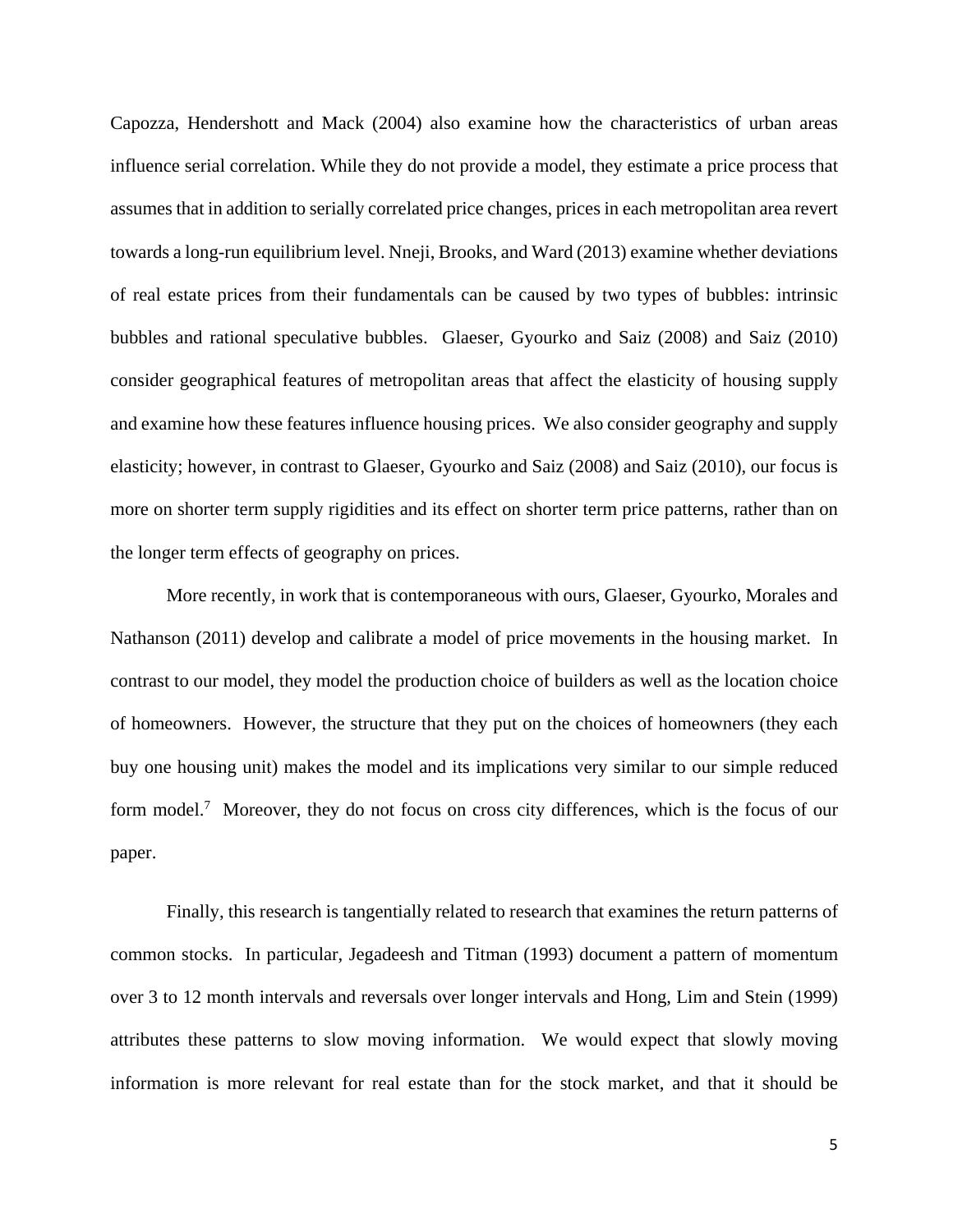particularly relevant in smaller urban areas with less active real estate markets. However, we find that the shorter term momentum is actually stronger in larger cities, suggesting that the higher serial correlation in demand shocks, which is a feature of our model, may be more important for real estate price patterns than slow moving information, which is not a feature of our model.

 The next section presents our model and derives testable hypotheses. Section 3 describes our empirical study methods, data gathering procedure and summary statistics of the data used. We test our model implications in sections 4 and 5. Section 6 contains our conclusions.

### **2. Model and Hypotheses**

This section presents a four-date model that provides conditions under which property appreciation rates can exhibit positive and negative serial correlations. In this simple reduced-form model, the buyers and sellers, either because of their limited rationality or because of credit constraints, are myopic. In other words, their buying and selling choices are not influenced by the expectations of future price changes, but based only on their current consumption needs. Consequently, the price is determined by current supply and demand conditions.

We specify the demand function for housing as

$$
D_t = z_t - bp_t,\tag{1}
$$

where at date t ( $t = 0, 1, 2,$  or 3), demand  $D_t$  is positively affected by an exogenous shock, which is captured by changes in the intercept  $(z_t)$  of the demand function, and is negatively affected by the current housing price,  $p_t$ . The slope, b, measures the sensitivity of the demand change to the price change. We assume that demand shocks in two consecutive periods can be expressed as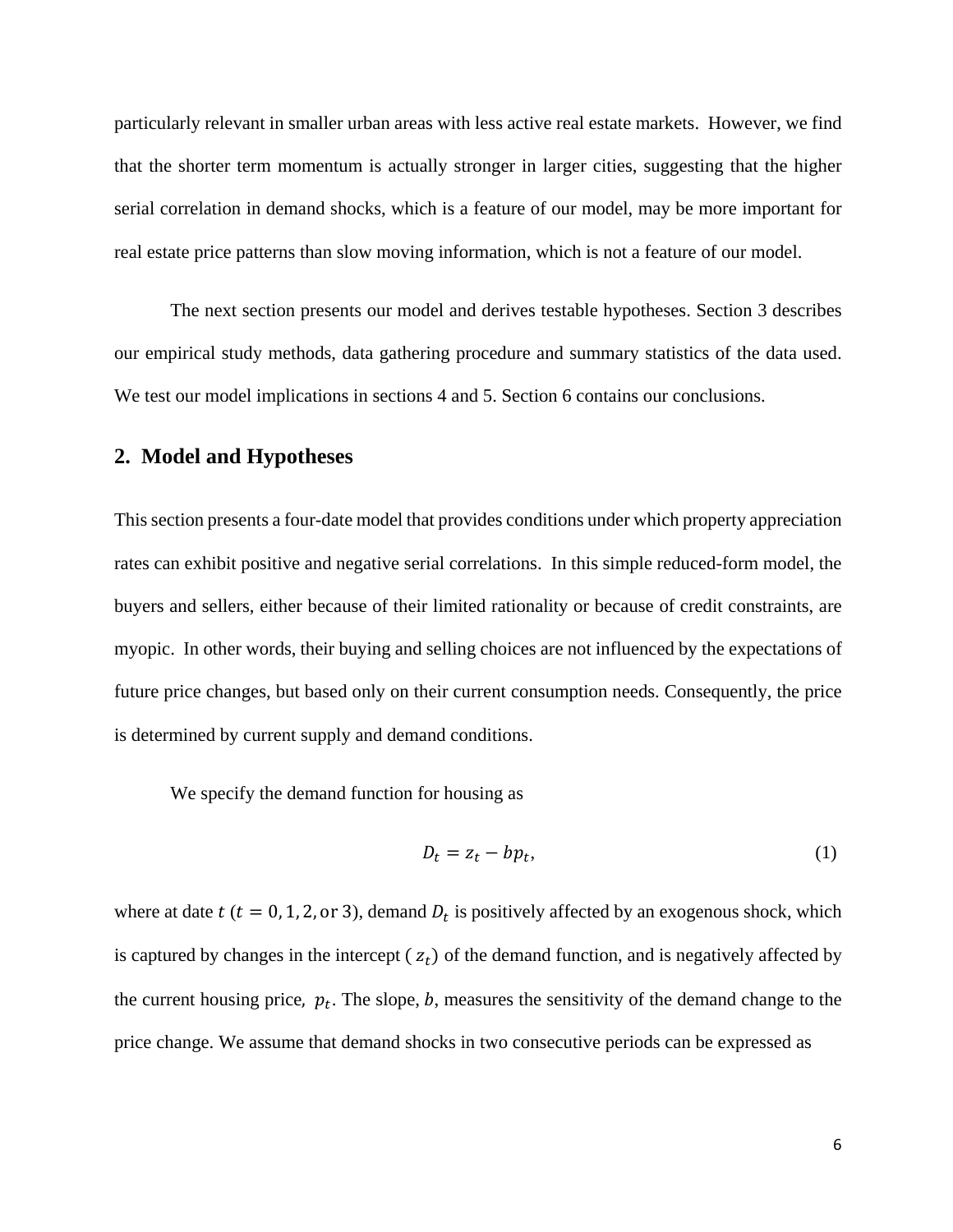$$
\frac{z_t - z_{t-1}}{z_{t-1}} = x_1 \left( \frac{z_{t-1} - z_{t-2}}{z_{t-2}} \right) + \sigma_t,
$$
\n(2)

where  $x_1$  captures the serial correlation of two consecutive demand shocks and  $\sigma_t$  is a random error term. We assume that there is positive serial correlation in the demand shock between the first and the second periods, that is,  $x_1 > 0$ , which is consistent with the time-series properties of aggregate output reported in the literature. $8$ 

The supply of housing,  $S_t$ , is exogenously determined at  $t = 0$ , but will endogenously grow in later periods depending on the realization of house prices. In our model, the change in the supply of housing  $S_t$  is determined as a function of the price changes on the previous dates, and is expressed as

$$
\frac{S_t - S_{t-1}}{S_{t-1}} = \delta_t + \sum_{i=1}^{t-1} \frac{1}{k_i} \left( \frac{p_{t-i} - p_{t-i-1}}{p_{t-i-1}} \right),\tag{3}
$$

where  $k_i$  is a supply rigidity factor, which measures the magnitude of the supply change in response to the *i*-th period lagged appreciation rate, and  $\delta_t$  captures the natural growth in supply (or, the replacement of depreciated properties).<sup>9</sup> Correspondingly,  $\frac{1}{k_i}$  captures the sensitivity of supply change to changes in housing prices. For simplicity we are assuming that the relation between supply changes and price changes is linear. However, in our empirical work we will consider the possibility that supply responds to price increases more than to price decreases.

The above characterization of the supply function captures the idea that because construction takes time, supply reacts to price increases with a lag. Specifically, we assume that there is a partial response in one year and a further response in two years. As we just mentioned, these supply responses may be different in declining and growing markets and their magnitudes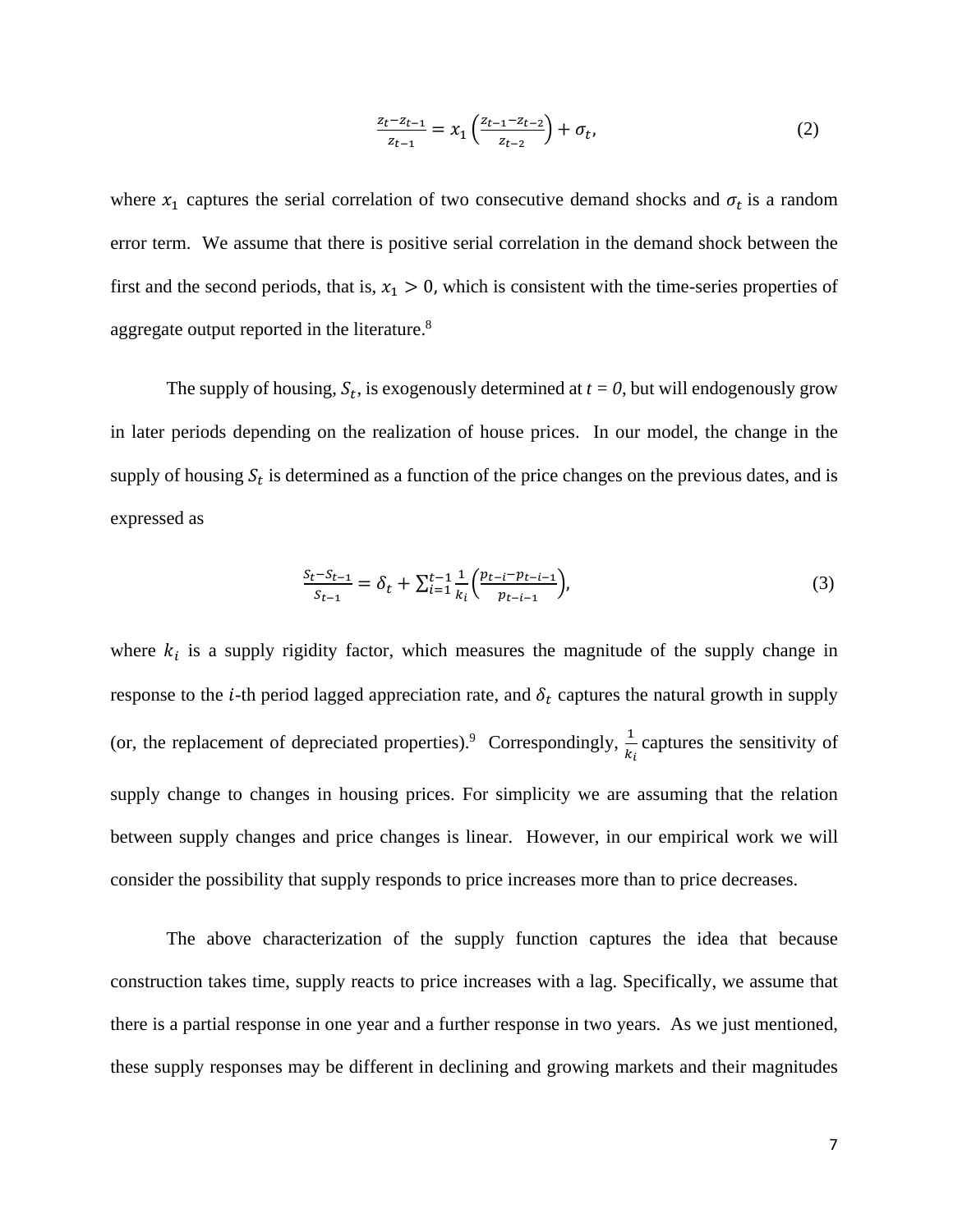may also depend on various characteristics of cities that can influence the approval and development process. A large short-run supply rigidity factor  $k_1$  means that the supply adjusts slowly to price increases. This will be the case in cities where the regulatory approval process is slow or in cities with dense populations where the construction process is difficult to control. However, it should be noted that, depending on the magnitude of the delay, supply will eventually enter the market at a later date. Given this, a larger short-run supply rigidity factor  $k_1$  should lead to a smaller long-run supply rigidity factor  $k_2$ . To facilitate our later discussions, we define  $y_2$  =  $\mathbf 1$  $\frac{1}{k_2}$  as the long-run supply sensitivity factor.

Applying the market clearing condition to each of the four periods, we derive the equilibrium prices at the four dates as follows:

$$
p_0^* = \frac{z_0 m}{b},\tag{4}
$$

$$
p_1^* = \frac{z_0(e_1 + m)}{b},\tag{5}
$$

$$
p_2^* = \frac{z_0}{bk_1m} \{k_1m^2 + e_1^2k_1mx_1 + e_1[m(1 + k_1 + k_1x_1) - 1]\},\tag{6}
$$

$$
p_3^* = \frac{z_0}{b} \{ (1 + e_1)(1 + e_1 x_1)(1 + e_1 x_1^2) - (1 - m)(1 + \frac{e_1}{k_1 m}) \}
$$
  
\n
$$
[1 + \frac{e_1}{k_2 m} + \frac{e_1 (m(1 + (1 + e_1)k_1 x_1) - 1)}{k_1^2 m(m + e_1)} ] \},
$$
  
\nwhere  $m = 1 - \frac{s_0}{z_0}$ , and  $e_1 = \frac{z_1 - z_0}{z_0}$ .

An examination of the price changes derived from Equations (4) to (7) leads to Proposition 1.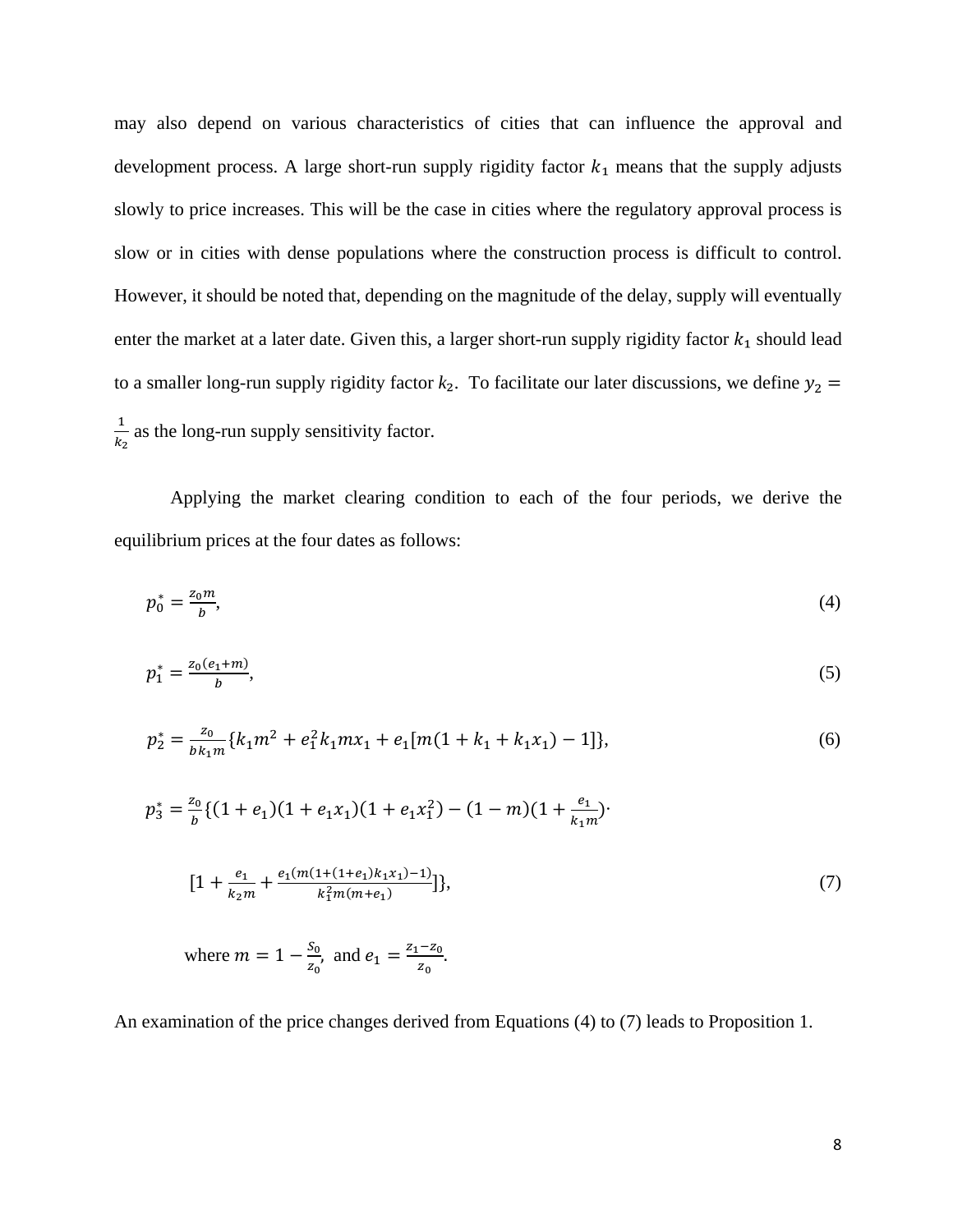**Proposition 1:** If housing demand and supply are characterized by Equations (1) to (3), price changes exhibit the following two patterns:

- [I] The price changes from date 1 to date 2 are positively correlated with the price changes from date 0 to date 1 if the short-run supply rigidity factor  $(k_1)$  and the short-run serial correlation in the demand shock  $(x_1 > 0)$  satisfy the condition that  $k_1 x_1 > \frac{(z_0 - bp_0)z_0}{bp_0 z_1}$ . Furthermore, the magnitude of the one–period serial correlation of price changes is increasing in the serial correlation of demand shocks  $x_1$  and the supply rigidity  $k_1$ .
- [II] The price changes from date 2 to date 3 will be negatively correlated with the price changes from date 0 to date 1 if  $\frac{p_3^* - p_2^*}{n^*}$  $\frac{(-p_2^*}{p_2^*} < \frac{(z_1 - z_0)a_1^2}{bp_0}$  $\frac{-2_0 u_1}{bp_0}$ , where  $a_1$  measures the sensitivity of the current appreciation rate to last period's appreciation rate. Furthermore, the magnitude of the negative correlation between the appreciate rate in the current period and the appreciation rate two periods earlier is increasing in the long-run supply sensitivity factor  $y_2 = \frac{1}{k_2}$ .

**Proof.** See Appendix A.

Proposition 1 illustrates that under fairly reasonable conditions, real estate price changes are likely to exhibit positive serial correlation over relatively short intervals. However, price changes partially reverse in the long run. This pattern arises because of the assumed persistence in the demand shocks combined with supply responses that take time. For example, prices may initially increase with a positive shock to demand, continue to increase as the demand shock persists, and then subsequently decrease as new supply comes on line. As our simple model illustrates, the magnitude of these price patterns are determined by the speed and strength of the supply response, which is likely to differ across cities. In addition, the price patterns are likely to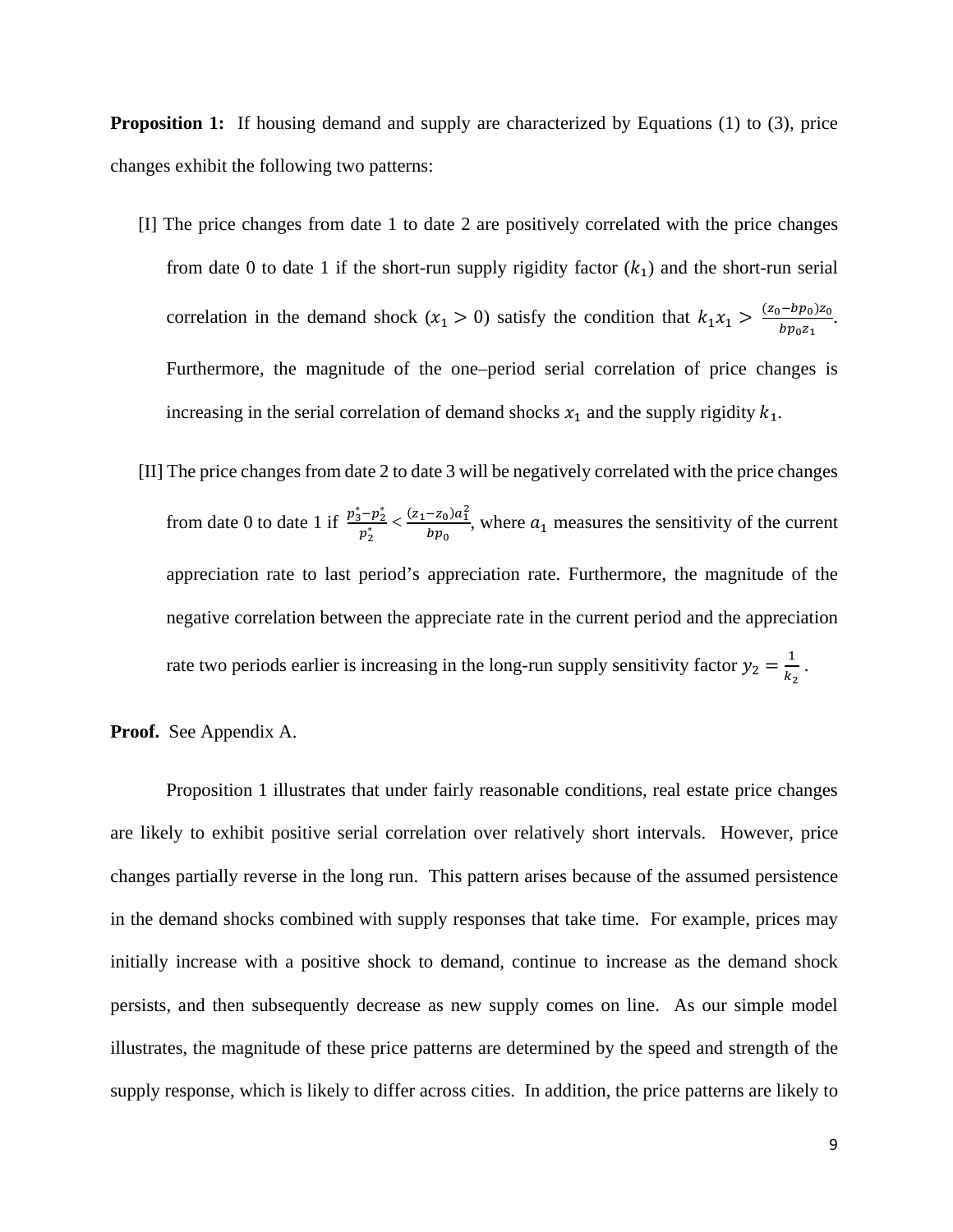be related to the overall state of the market, given that supply is likely to be more sensitive to the magnitude of price increases than decreases.

# **3. Empirical Tests and Sample Description**

This section discusses our empirical tests and describes the characteristics of our sample. The first subsection describes our empirical tests. The second subsection details our data and the selection of proxy variables. The last subsection describes the characteristics of the Metropolitan Statistical Areas (MSAs) we use in our sample.

#### **3.1. Empirical Tests**

We run regressions using panel data to estimate the persistence of property appreciation rates and the degree to which that persistence is affected by serial correlations in demand and/or supply rigidity factors. These regressions include the property appreciation rate of each MSA as the dependent variable, a proxy for a contemporaneous demand shock, lagged appreciation rates, proxies for the serial correlation of demand shocks and supply rigidities, and the interactions of these proxies with past appreciation rates. The regressions take the following form: 

$$
r_{j,t} = \phi_G + \omega_{G1} r_{j,t-1} + \omega_{G2} r_{j,t-2} + \omega_{G3} r_{j,t-3} + \chi G_{j,t} + \theta_{G1} [r_{j,t-1} G_{j,t}]
$$
  
+ 
$$
\theta_{G2} [r_{j,t-2} G_{j,t}] + \theta_{G3} [r_{j,t-3} G_{j,t}] + \gamma_G b_{j,t} + \sigma_G,
$$
 (8)

where *j* is the MSA index, *t* is the year index,  $r_t$  is the annual appreciation rate at year *t* (we use overlapping year-on-year price changes calculated at each quarter),  $r_{t-i}$  is the  $i$ -year lagged annual appreciation rate, with  $i = 1, 2$  or 3.  $G \in \{x_1, k_1 \text{ or } k_2\}$  represents characteristics that proxy for the serial correlation of demand shocks or supply rigidity,  $r_{t-i}G_t$  is the interaction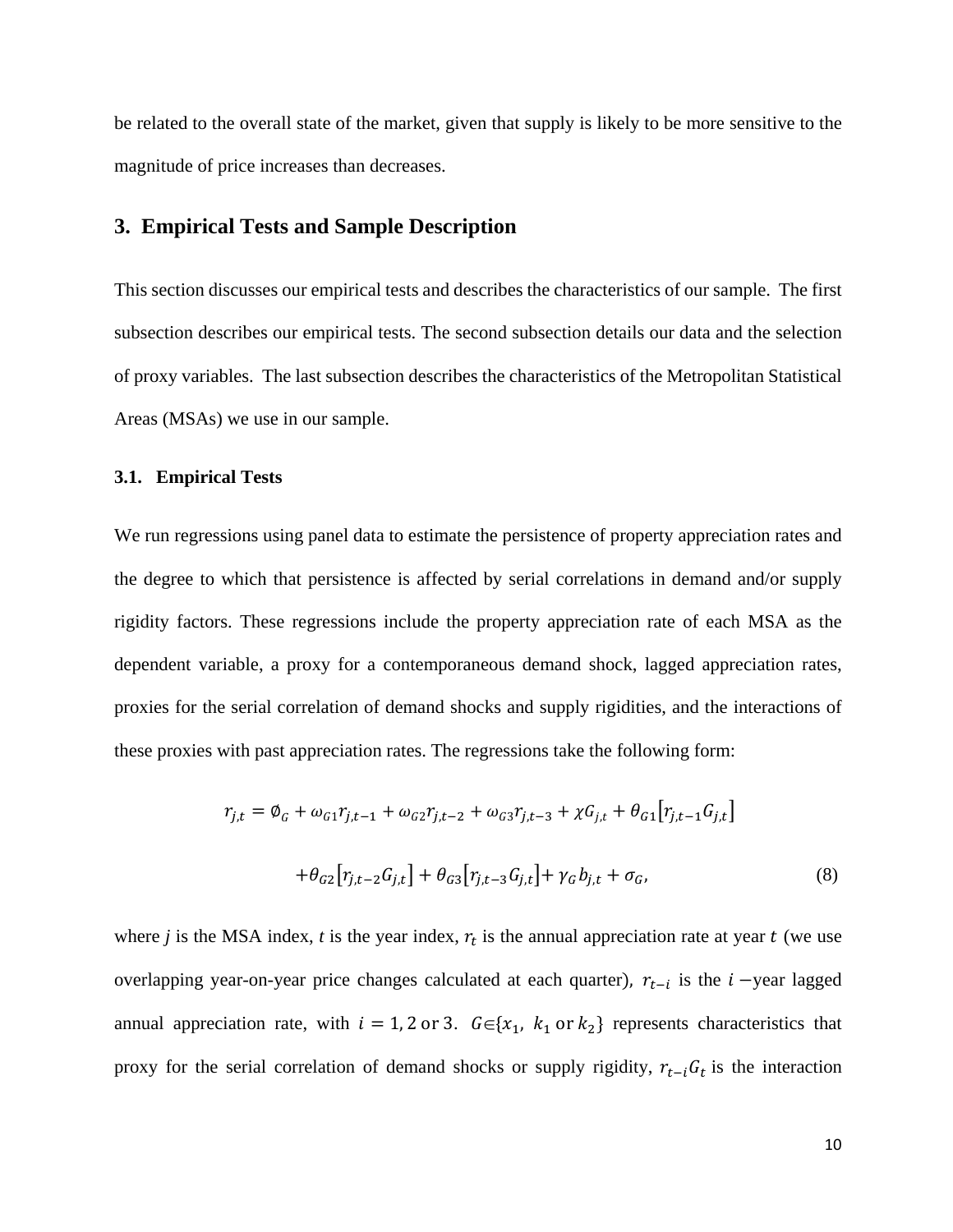between the proxy variable and the  $i$  -th lagged term of the appreciation rate,  $b_t$  is the annual growth rate of a fundamental economic variable at year  $t$ , which represents a contemporaneous demand shock, and  $\sigma_G$  is the error term.  $\varnothing_G$  is the constant.

The coefficients of the 3 lagged appreciated rates,  $\omega_{Gi}$  (where  $i = 1,2,3$ ), tell us if the property appreciation rate of the current period is related to past appreciation rates. The coefficients of the three interaction variables  $\theta_{Gi}$  (where  $i = 1,2,3$ ) tell us if proxies for demand and supply characteristics affect the magnitude of the serial correlations in the property appreciation rates.

We use the Fama-MacBeth procedure (Fama and MacBeth (1973)) to estimate the coefficients of the panel regression and adjust the standard errors using the Newey-West method (Newey and West (1987)) modified for the use in a panel data set. (Petersen (2009) provides a detailed discussion on the trade-offs among different methods used for panel data regressions.)

#### **3.2. Data and proxy variables**

We start with the quarterly property appreciation rates for 381 U.S. Metropolitan Statistical Areas (based on 2004 MSA definitions). However, because of data limitations, we delete MSAs with short data series, leaving us with 97 MSAs covering all 50 states in the U.S.A over the sample period between 1980 Q1 to 2011 Q4. Data on the appreciation rates were provided by FHFA (Federal Housing Finance Agency, formerly known as the Office of Federal Housing Enterprise Oversight, or OFHEO). The FHFA quarterly housing price index is calculated using price changes on individual properties from repeat sales or refinancing on the same single-family houses whose mortgages have been purchased or securitized by Fannie Mae or Freddie Mac.<sup>10</sup> Although the sample of houses is limited, this is probably the most widely used housing price index because of its broad coverage of MSAs and long time periods. $^{11}$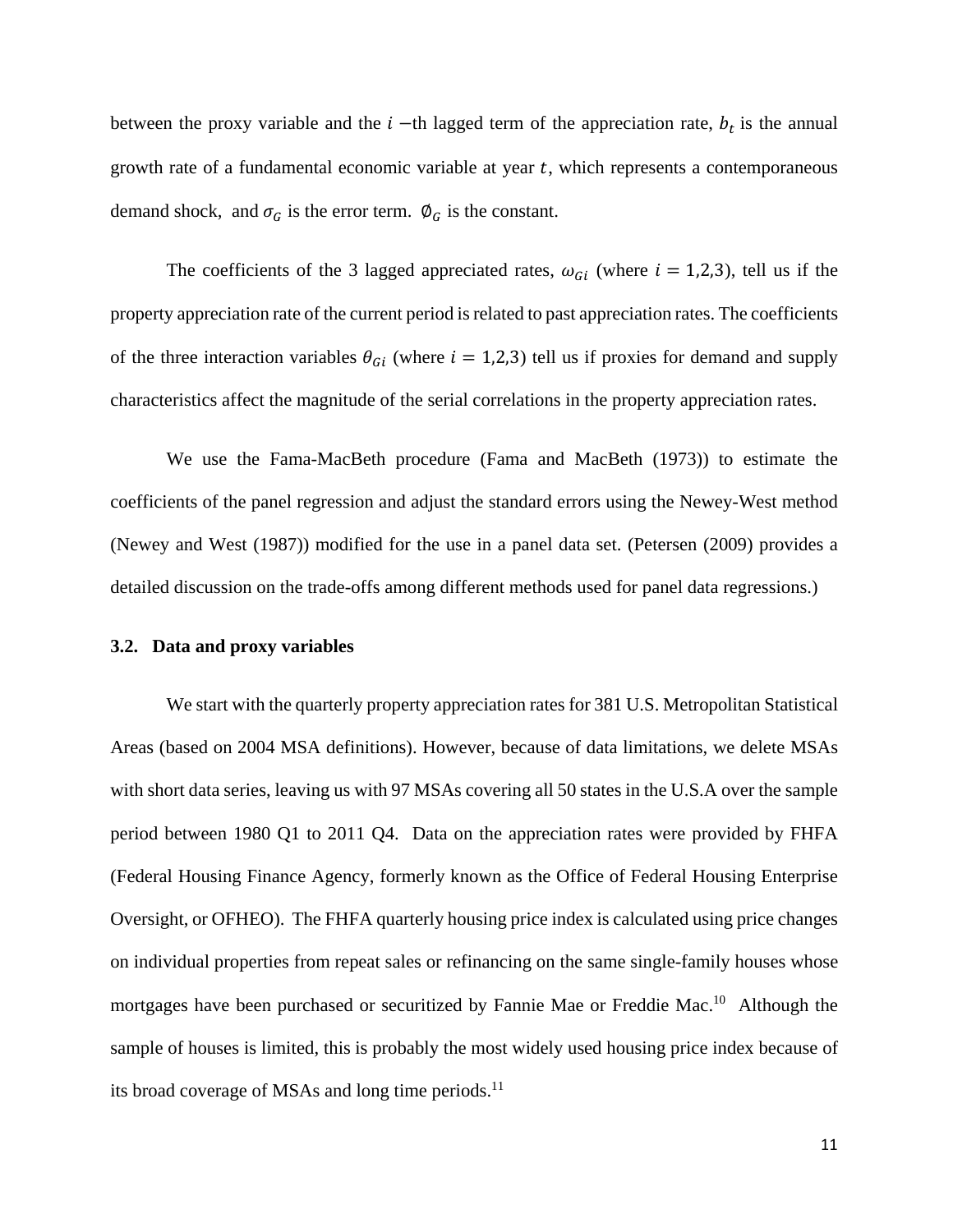It should be noted that in contrast to financial market prices, there is a problem of stale housing prices. There are a couple of reasons why this may be the case. The most direct reason is that buyers and sellers tend to agree on a price prior to when the sale actually closes. In addition, after listing their houses, sellers may be slow to adjust the price of their houses to reflect new information. Each of these reasons is likely to generate some positive serial correlation in observed price indexes. However, given the typical time span between when offers are accepted and when the sale closes, and the very minor costs associated with adjusting prices to reflect new information, it is unlikely that these mechanical effects will induce serial correlation over intervals that go beyond a quarter. If this is indeed the case, the serial correlation that is generated from stale prices is eliminated in regressions that skip a quarter between the measurements of the appreciation rates used as dependent variables and the lagged appreciation rates included as independent variables. Specifically, we estimate regressions where the dependent variable is the appreciation rate measured from quarter *t* to *t+4* and the appreciate rates used as the independent variables are measured from quarter *t-5* to quarter *t-1*, from quarter *t-9* to quarter *t-5*, and from quarter *t-13* to quarter *t-9*, respectively.

In addition to the housing price series, we need proxies for the serial correlation of the demand shock and supply rigidity for each MSA, and other control variables that might be related to the property appreciation rate of MSAs. Specifically, we use the employment growth rate and the population growth rate, provided by Moody's Economy.com, as proxies for the growth in housing demand. The growth rate of the housing supply for each MSA is measured as the ratio of the number of new single-family housing starts to the total number of households, which we obtain from the Bureau of Census.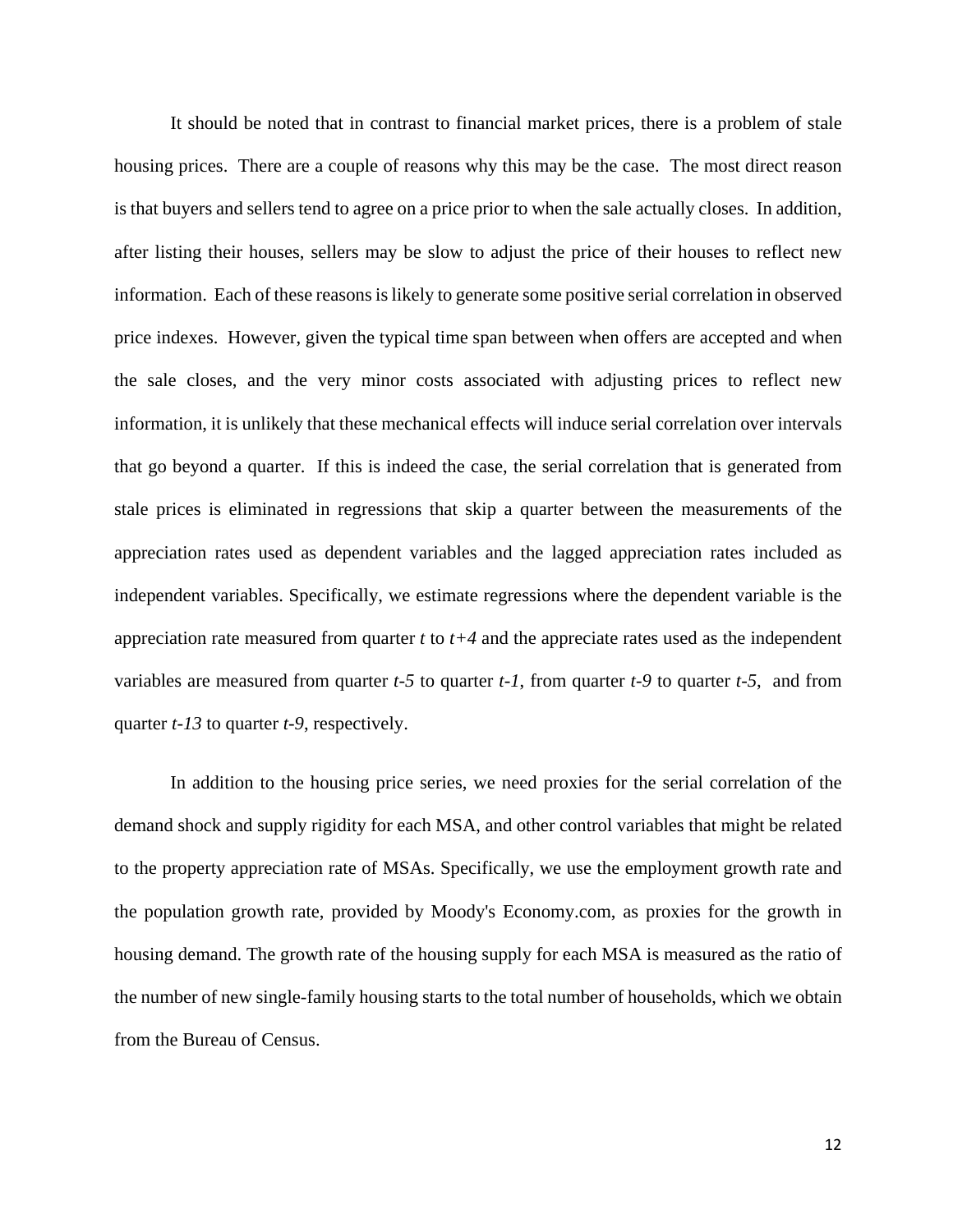We use two measures to represent the short-run supply rigidity of MSAs. The first is the Wharton Residential Land Use Regulatory Index (WRLURI, and here after "regulation index") used in Gyourko, Saiz and Summers (2008) to capture the intensity of local growth control policies.12 A high index value means that the MSA has zoning regulations or project approval practices that constrain new residential developments. The second proxy for the short-run supply rigidity is population density, since it tends to be more difficult to develop a project in a denser area. This is true because finding suitable land, obtaining building permits and preparing the site for development are more difficult and time consuming in a denser area. We measure an MSA's density as its population divided by the square miles of land area, where the land area size is reported in the 2000 Census Survey (by the Bureau of Census). As in Saiz (2010) we adjust the area for the amount of water in the MSA, however, we do not try to come up with a proxy for unbuildable land.

As an indication of the validity of the above supply rigidity measures we estimate the relation between supply rigidity and price levels. In theory, prices should be higher when the option to build additional housing units is more limited. Indeed, in unreported regressions we show that prices in cities that are denser or more restricted tend to be higher. It should also be noted that unreported regressions that use the median housing price level in a city as a proxy for supply rigidity generate similar results as the other two measures of supply rigidity. In particular, cities with higher housing prices exhibit greater serial correlation at yearly intervals.

Finally, we use the growth rate of the gross metropolitan product (GMP, obtained from the Bureau of Economic Analysis) to control for contemporaneous demand shocks.<sup>13</sup>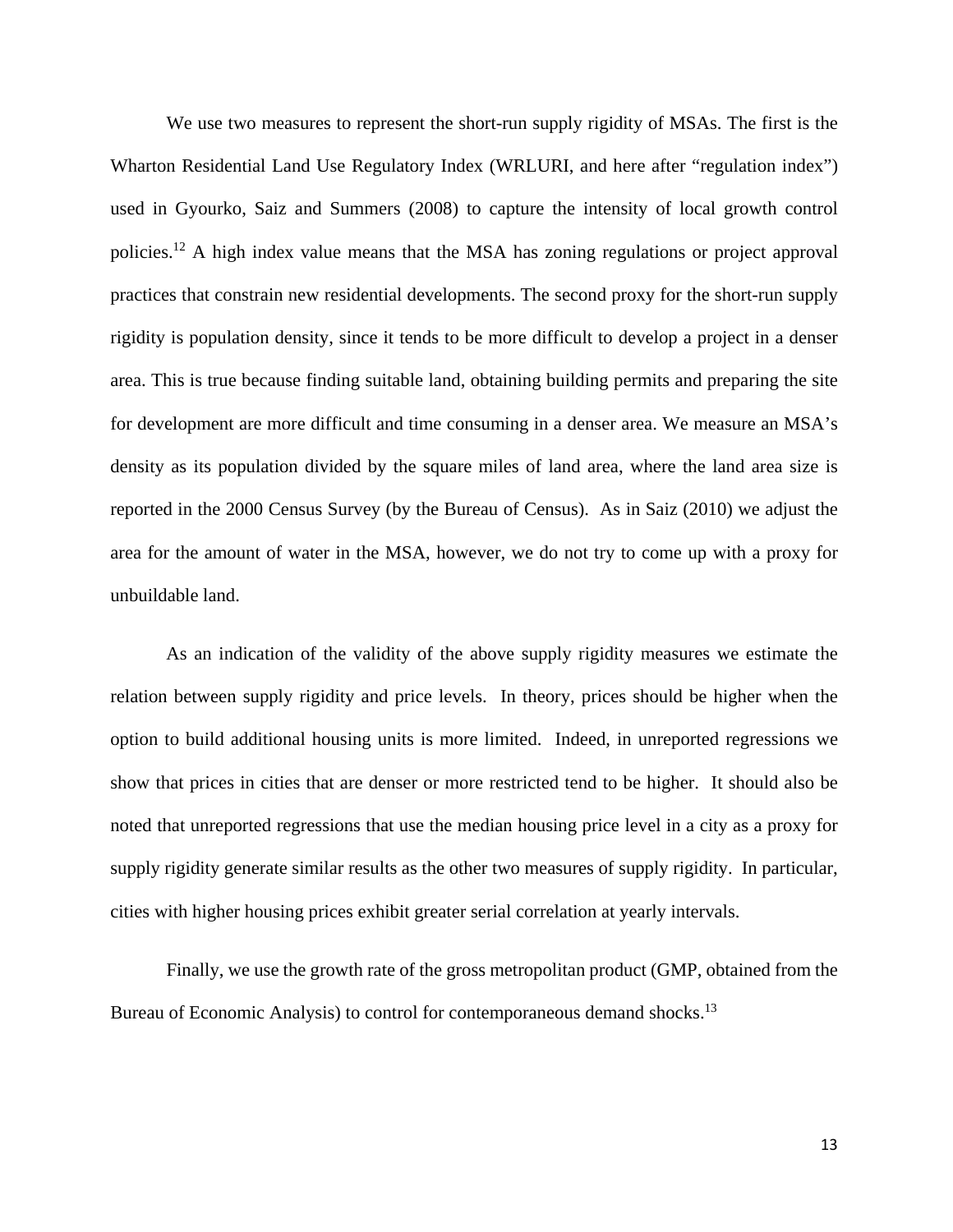#### **3.3. Sample description**

Before proceeding, it is interesting to get a broad picture of the characteristics of regions that realized the highest price appreciation and population growth over our sample period. To do so, we sort our data of 97 MSAs and report the top-10 MSAs in terms of housing appreciation and population growth for each of the following periods: 1980-1989, 1990-1999, 2000-2006, and 2007-2011. As reported in Exhibit 1, for the most part, the MSAs that experienced the highest price appreciation were in relatively dense urban areas with relatively good weather. The evidence in Exhibit 1 also reveals that most of the cities that experienced the fastest population growth were in areas with relatively good weather and relatively low densities. The evidence of an interaction between good weather and density as determinants of population growth and price increases is broadly consistent with the existence of a demand shock over this time period, associated with a change in preferences for good weather, as discussed in studies by Rappaport (2007) and others, and the effect of supply rigidities associated with higher density on both prices and population. In other words, speaking very broadly, the interaction between supply rigidities and demand shocks, which is central to our model, seems to have some bite.

# Insert Exhibit 1 Here

We next examine how the time series patterns in appreciation rates and housing supply growth are associated with our two measures of supply rigidities. We do this by looking at four different periods with different levels of demand growth. For each period, we stratify areas into three supply-rigidity-level groups (high, medium and low) based on our two short-run supplyrigidity proxies: population density and the regulation index,  $14$  and report each MSA's housing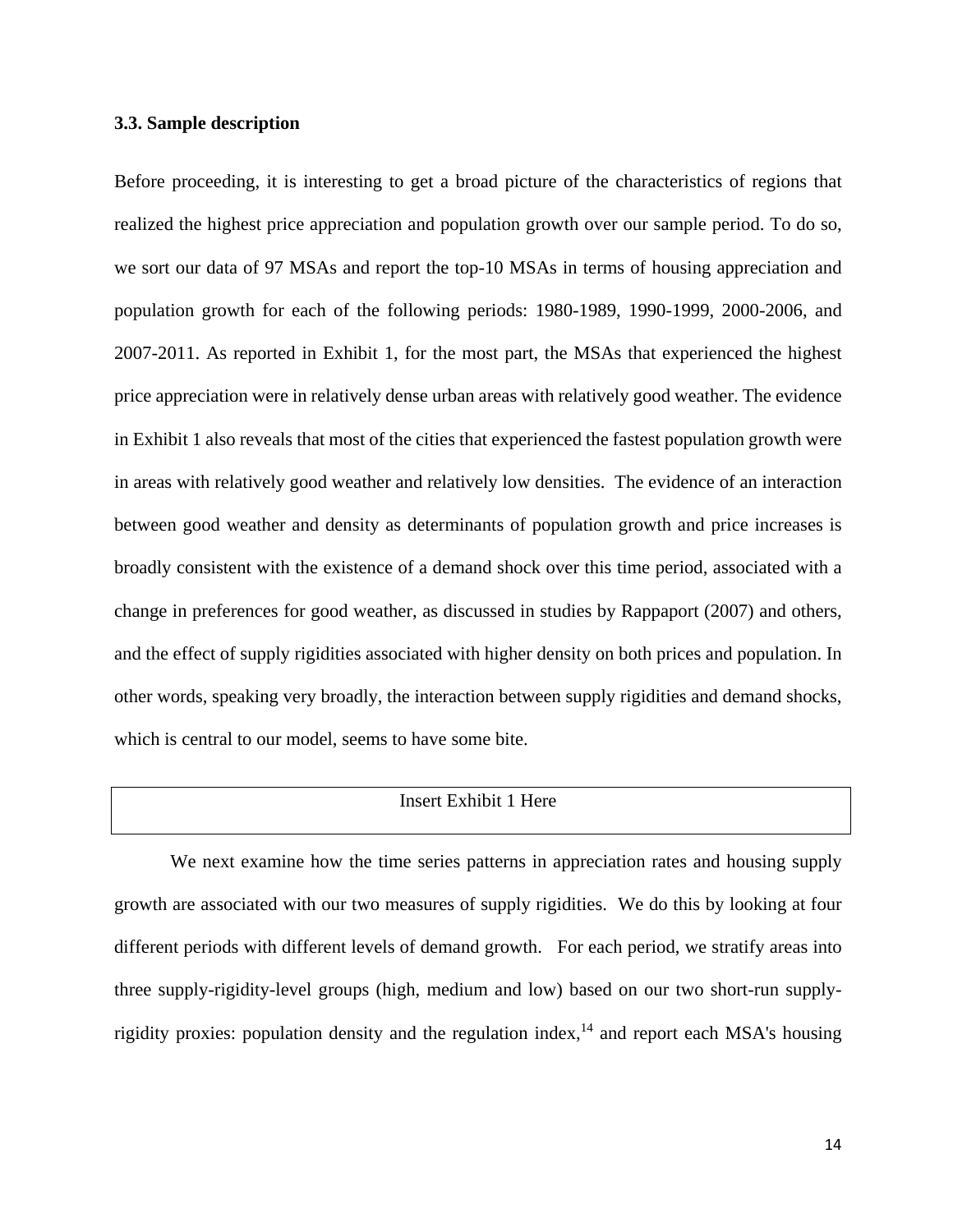appreciation rate (the FHFA HPI index change) and its growth in housing supply (new singlefamily housing starts divided by the number of households).

# Insert Exhibit 2 Here

Exhibit 2 reports each subsample's mean for each variable. When interpreting these numbers, it should be noted that in the 1983 to 1989 period and the 2000 to 2006 period there was substantial appreciation in housing prices, and in these periods, the more constrained MSAs (denser and more regulated) tended to appreciate more. In the 1990s, when appreciation rates were relatively low, and the post-2006 period, when prices fell, the cross-MSA relation between constraints and appreciation rates is pretty weak. It should also be noted that our density measure is a good predictor of both MSA population and price growth rates; denser areas experienced greater price increases and less population increase. However, the relation between the regulation index and the growth rates are pretty weak, suggesting that the regulations may slow down growth, but may not have a long run effect.

### **4. Assumption Validation and Empirical Results**

As described earlier, our model assumes that the housing demand shock, as shown in Equation (2), is serially correlated, and the growth in housing supply is a function of past property appreciation rates, as shown in Equation (3). As we will show in this section, these patterns are indeed consistent with our data.

#### **4.1. Serial correlation of demand shocks**

We estimate the serial correlation of demand shocks in two ways. We first estimate a series of cross-sectional regressions of demand changes (i.e., employment and population growth) on their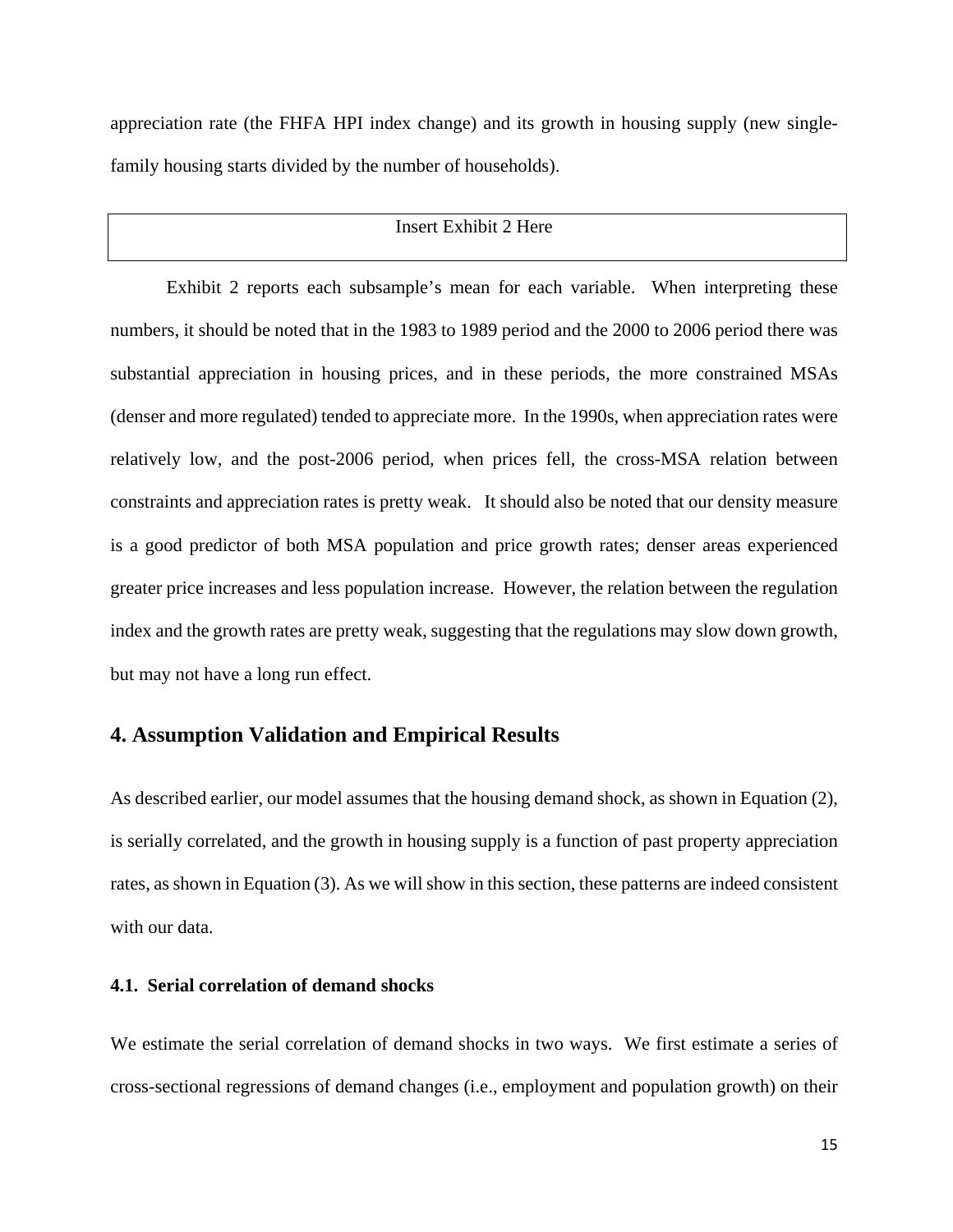lagged values (up to three lags), and use the Fama-MacBeth procedure with the Newey-West adjustment to estimate standard errors. These estimates implicitly assume that the serial correlation is equal across cities. We then directly estimate serial correlation with time-series regressions for each city to gauge the degree to which these serial correlations differ.

#### Insert Exhibit 3 Here

The Fama-MacBeth regressions, reported in Exhibit 3, provide evidence of positive serial correlation in both demand shock proxies. For both employment and population growth, the first lagged term is positive and extremely significant, with the pattern more prominent before 2007 than after 2007. The second lagged term is significant for employment growth before 2007, but is not significant for population growth.

We next explore the cross-sectional patterns of the time-series correlation of the housing demand growth rate at the MSA level. Based on the preceding results, which shows that most of the serial correlation is captured by the first lag, we estimate the serial correlation over one year intervals for each of the 97 MSAs in our sample. In unreported regressions we find that in the full sample period, the serial correlation of employment growth is significantly positive in 91% of the MSAs and the serial correlation of population growth is significantly positive in 99% of the MSAs.

We also examine cross-sectional differences in serial correlations. Our analysis of these differences is partly motivated by concerns about the endogeniety of these demand shock proxies. In particular, it might be the case that the growth in employment and population is constrained by the ability of an MSA to absorb new residents. If this is the case, then we might expect growth rates to be less persistent in cities that are denser and have more supply rigidities. In fact, we find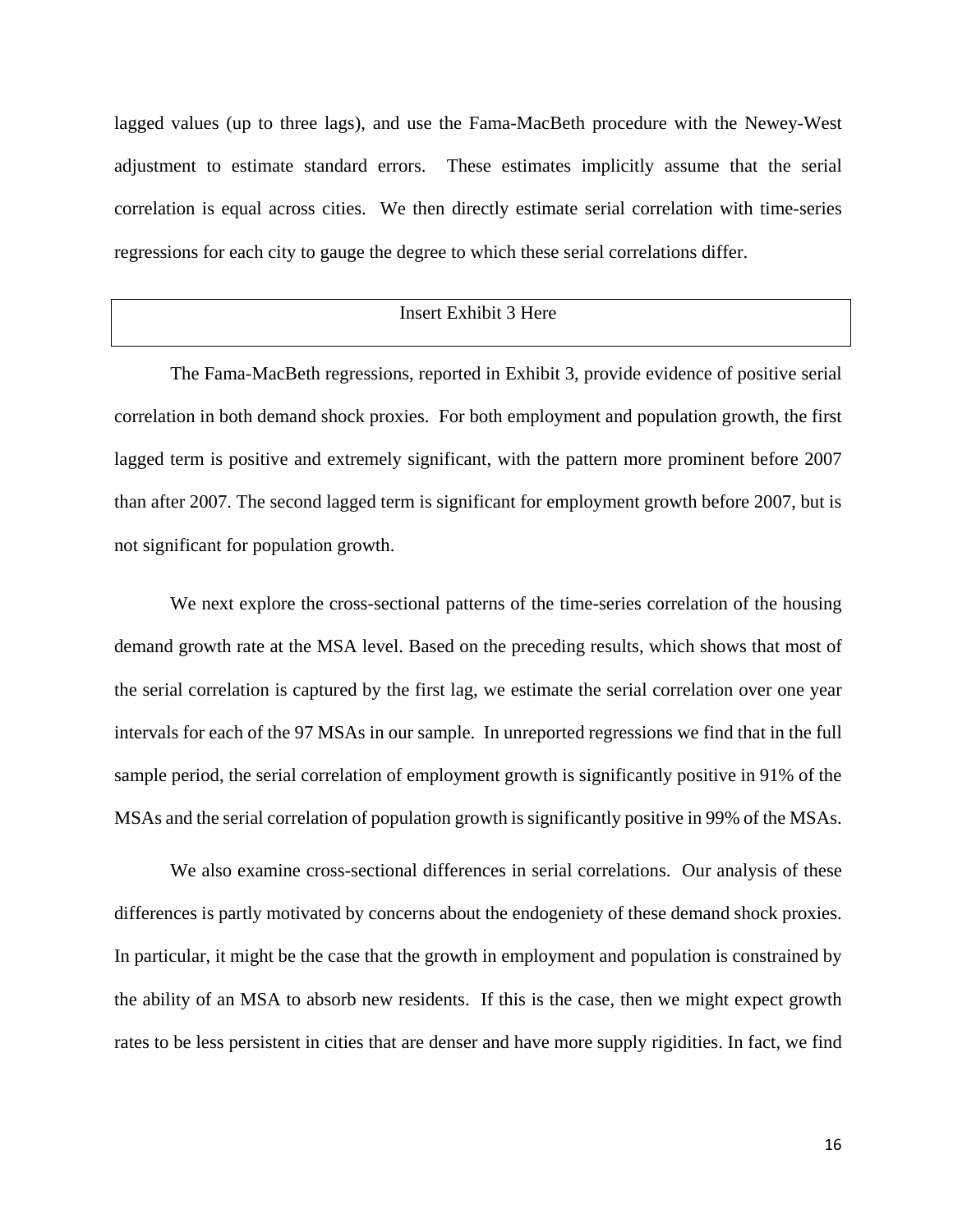that growth persistence is stronger in cities with greater population density and more regulation, which is inconsistent with the idea that rigidities mitigate persistence.

It is possible that the reason why growth is more persistent in denser cities is that denser cities tend to be larger, and the growth in the demand for housing may be more persistent in larger cities. As we mentioned in the introduction, persistence in demand shocks can arise if innovations in one sector of a city spill over and create success in other sectors.<sup>15</sup> In addition, as discussed in Lamont and Stein (1999), an increase in real estate prices in a given city reduces the borrowing constraints of existing homeowners, thereby increasing their demand for housing. Moreover, as discussed by Chaney, Sraer and Thesmar (2012), increases in real estate prices can also reduce the financial constraints of the businesses in a city, increasing their investment expenditures, which might in turn positively influence the demand for housing.

It is likely that the above mentioned spillovers between various industry sectors and those between the real estate sector and industry are more important in larger cities. If this is indeed the case, we should expect to see more serial correlation in the factors that drive demand in larger cities. To test this we examine the relation between the magnitude of a city's GMP and the persistence of their demand growth rates. To do this, we estimate the following regression using the Fama-MacBeth procedure with the Newey-West adjustment:

$$
d_{j,t} = \kappa_X + \nu_{X1} d_{j,t-1} + \nu_{X2} d_{j,t-2} + \nu_{X3} d_{j,t-3} + \varphi X_t + \zeta_{X1} [d_{j,t-1} X_t]
$$

$$
+ \zeta_{X2} [d_{j,t-2} X_t] + \zeta_{X3} [d_{j,t-3} X_t] + \varepsilon_{Xt}, \qquad (11)
$$

where *j* is the MSA index, *t* is the quarter index,  $d_{i,t}$  is the annual demand growth rate at year *t* for MSA *j* and is the serially overlapping year-on-year growth rate calculated for each quarter,  $d_{i,t-i}$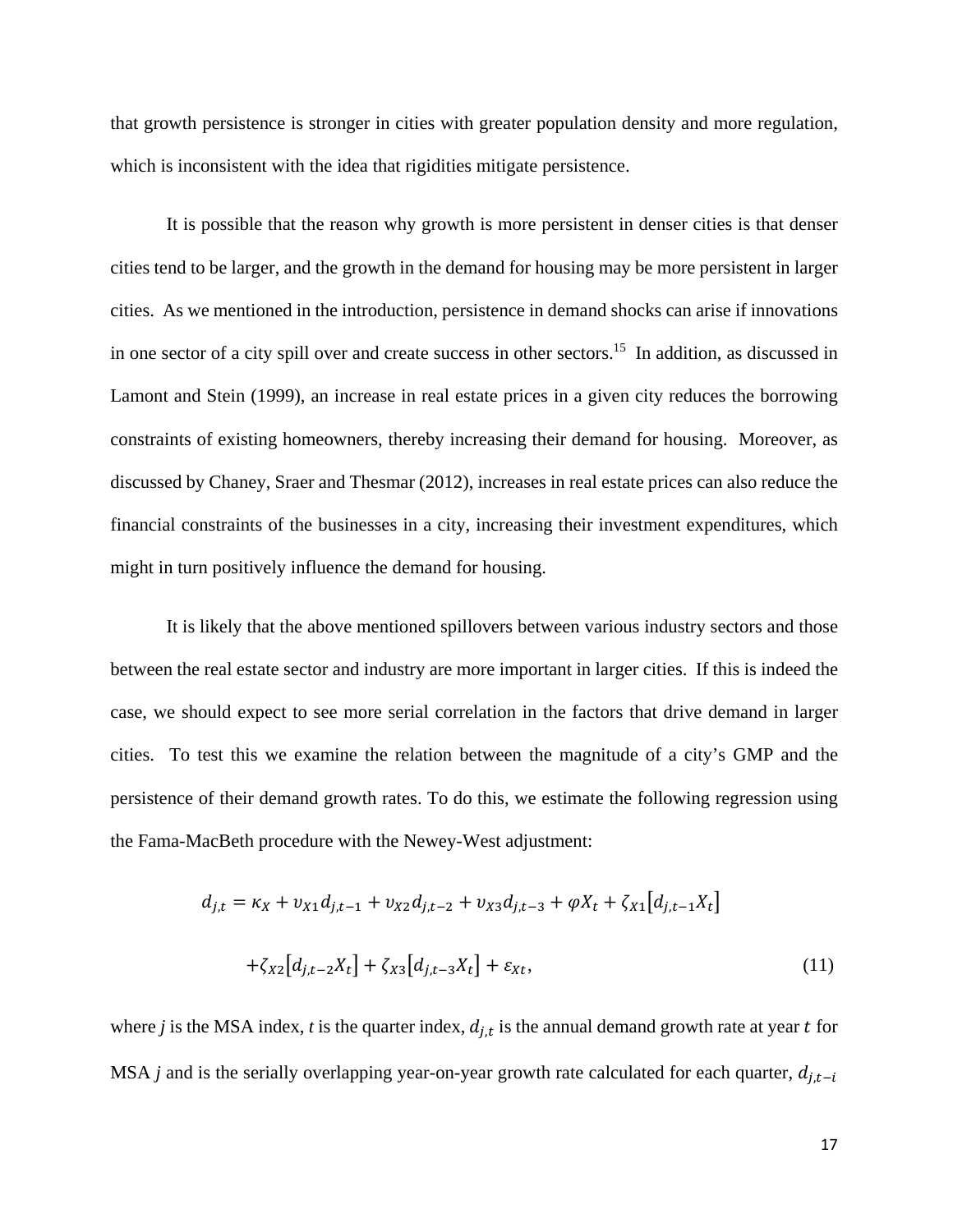is the i-year lagged annual demand growth rate,  $X_t$  is a GMP size,  $[d_{i,t-i}X_t]$  is the interaction between the i-year lagged demand growth rate and the GMP size,  $\kappa_X$  is a constant and  $\varepsilon_{Xt}$  is the error term.

# Insert Exhibit 4 Here

Exhibit 4 reports the results. Panel A uses the employment growth rate as the proxy for the demand growth and Panel B uses the population growth rate as the proxy for demand growth. In both cases we find that demand growth rates tend to be very persistent. When employment growth is used as the demand proxy we find that both the one year and the two year lagged growth rate explains the current growth rate. When population growth is used as the demand proxy the first lag is very significant, but the second lag is not reliably different than zero. In both cases, the estimated interaction terms indicate that persistence is stronger in larger cities, when the growth rate is lagged by one year, but the coefficient of the interaction of size with the second year lag is negative, but smaller and less significant. These patterns hold in the entire sample period and the pre-2007 period. In the post-2007 period, the results are consistent, but because of the short sample period the coefficients tend to be statistically less significant.

#### **4.2. Supply responses to price changes**

We now turn our attention to the assumed link between housing supply growth rates and lagged property appreciation rates. Specifically, we regress housing supply growth rates (new housing start/number of households) on three lagged values of the property appreciation rate. We do this by running cross-sectional regressions in each quarter of the housing supply growth rate over the past four quarters on the appreciation rate in previous years. Again, we report the mean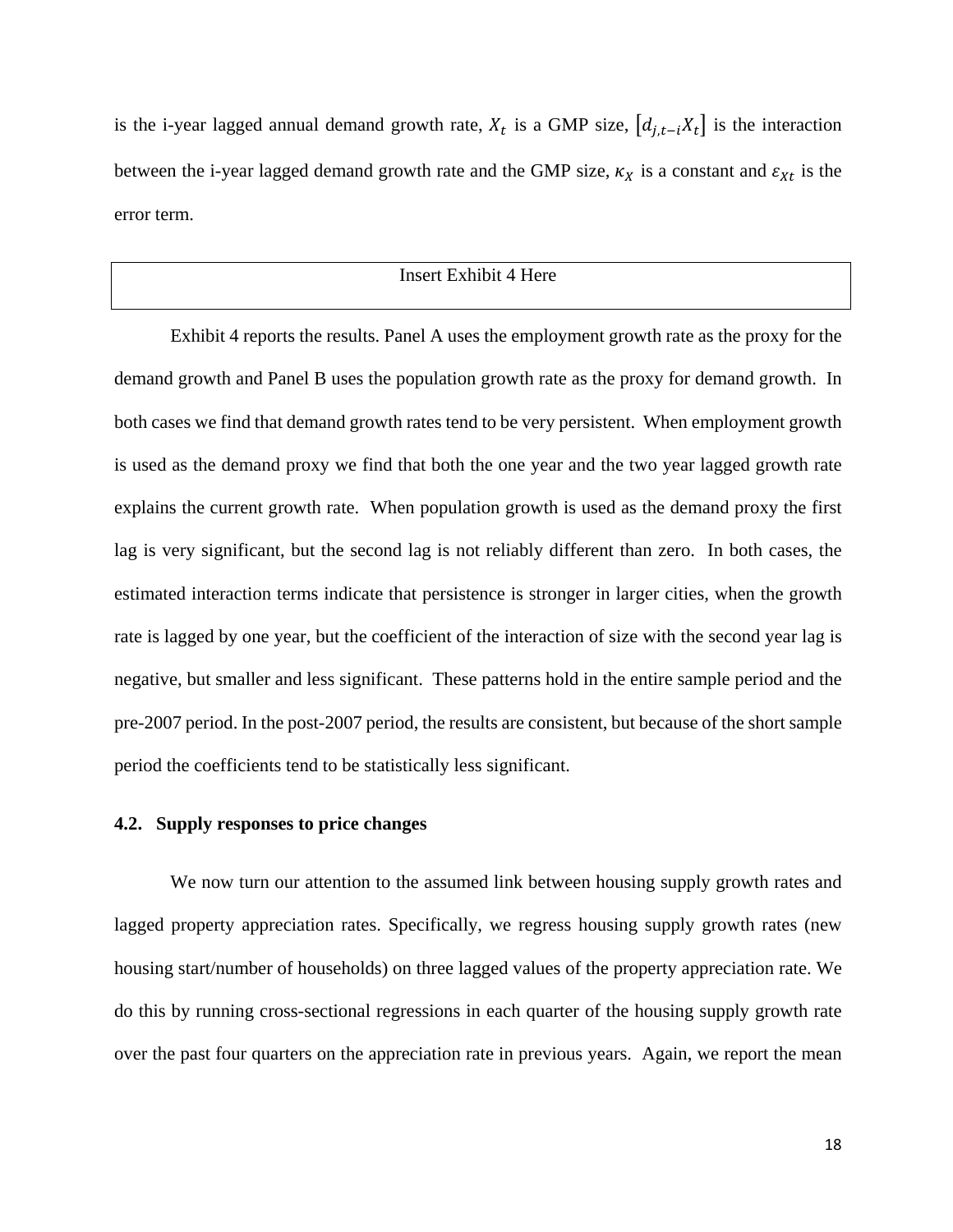of the coefficient estimates and their standard errors using the Fama-MacBeth procedure with Newey-West standard errors.

# Insert Exhibit 5 Here

The estimates of this regression are reported in Exhibit 5. These regression estimates indicate that before the 2007 crisis, supply responds significantly to the appreciation rate in the previous year, but the appreciation rate at a longer lag does not have a material effect on supply. Consistent with the lower supply elasticity during downturns we find evidence of a weaker supply response in the post 2007 period. However, given the shorter post-2007 sample period we have very little power to detect differences between the pre- and post-crisis periods.

To understand cross city differences in supply responses we consider the two measures of supply rigidity that we described in Section 3.2, the Wharton Residential Land Use Regulatory Index (WRURI) and population density. We hypothesize that MSAs with more regulation or greater density will have a lower response to past price changes. To test this hypothesis, we estimate the following regression of the supply growth rate on past price changes, the rigidity measure, and their interaction terms:

$$
s_{j,t} = \kappa_Y + v_{Y1}r_{j,t-1} + v_{Y2}r_{j,t-2} + v_{Y3}r_{j,t-3} + \varphi Y_t + \zeta_{Y1}[r_{j,t-1}Y_t]
$$

$$
+ \zeta_{Y2}[r_{j,t-2}Y_t] + \zeta_{Y3}[r_{j,t-3}Y_t] + \varepsilon_{Yt},
$$
(12)

where *j* is the MSA index, *t* is the quarter index,  $s_{i,t}$  is the annual supply growth rate at year *t* (here we use serially overlapping year-on-year growth rate calculated at each quarter),  $r_{i,t-i}$  is the *i*-year lagged annual property appreciation rate,  $Y_t$  is the proxy for supply rigidity (either the regulatory index or the population density),  $[r_{j,t-i}Y_t]$  is the interaction between the i-year lagged property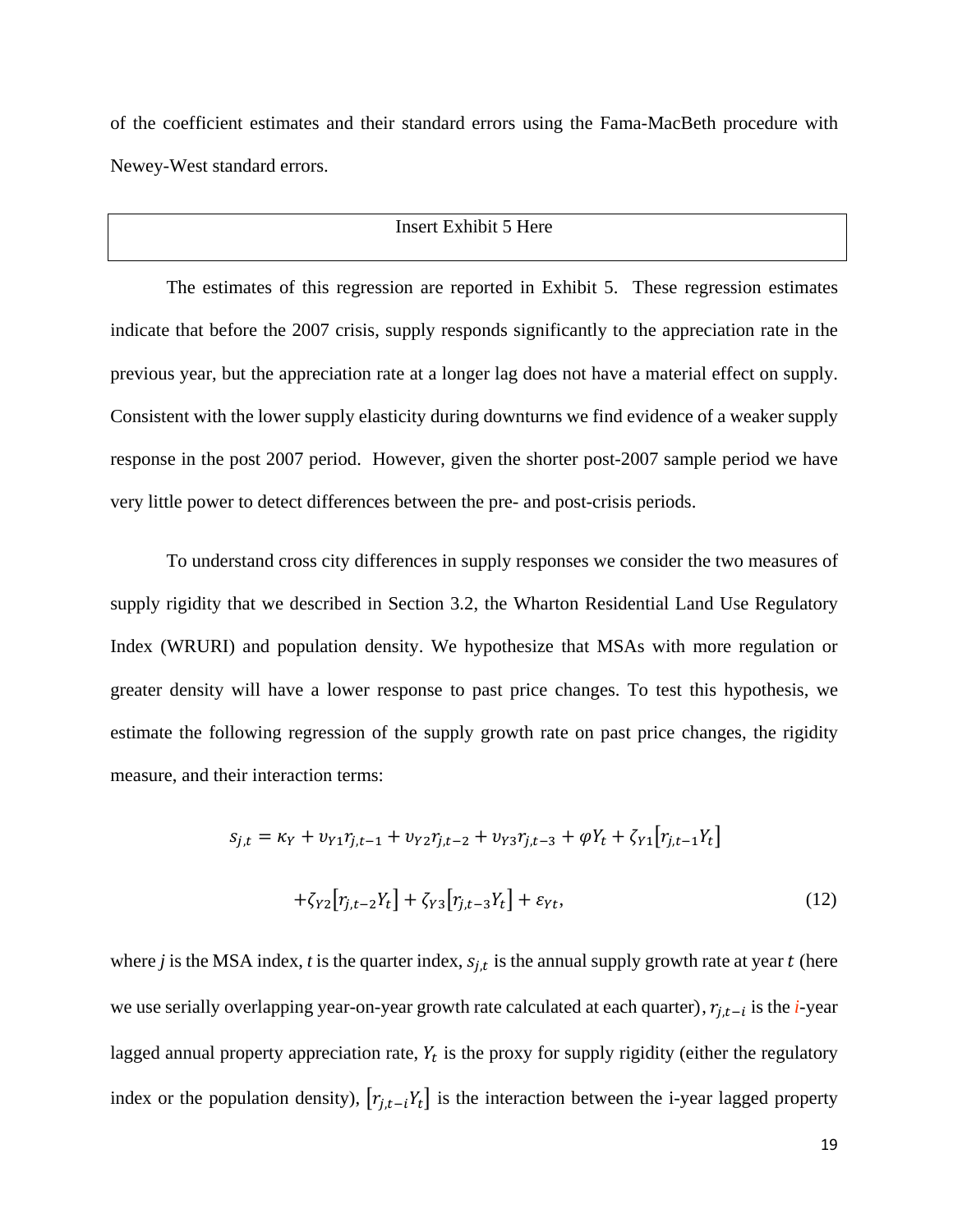appreciation rate and the proxy for the supply rigidity,  $\kappa<sub>y</sub>$  is a constant and  $\varepsilon<sub>yt</sub>$  is the error term. Again, we use the Fama-MacBeth procedure with the Newey-West adjustment to estimate the regression.

### Insert Exhibit 6 Here

Exhibit 6 reports the results, with Panel A reporting estimates using the population density as the proxy for supply rigidities and Panel B reporting estimates using the regulatory index to measure rigidities. As we expect, in the pre-2007 period, the regression estimates indicate that MSAs tend to add more housing supply in cities with weaker supply rigidities.<sup>16</sup> Moreover, for both proxies, the coefficients of the interaction variables indicate that supply responds more to past price changes in MSAs with less supply rigidity, suggesting that our supply rigidity measure are indeed good proxies for supply elasticities. Finally, it should be noted that the results are quite weak after 2007, which is consistent with very weak supply elasticities during downturns.

# **5. Housing Price Patterns**

As we show in Proposition 1, under certain conditions, property appreciation rates are positively serially correlated over relatively short intervals, followed by a partial reversal. Those conditions, i.e., serially correlated demand growth and rigid supply, were examined in the last section. In this section we directly examine the time series pattern of housing appreciation rates.

Exhibit 7 reports regressions of the annual appreciation rates on lagged annual appreciation rates (with and without additional control variables) for our panel data of 97 MSAs, using the Fama-MacBeth procedure with the Newey-West adjustment. Panel A reports the result when only the lagged terms are used. Panel B reports the results when we include an additional control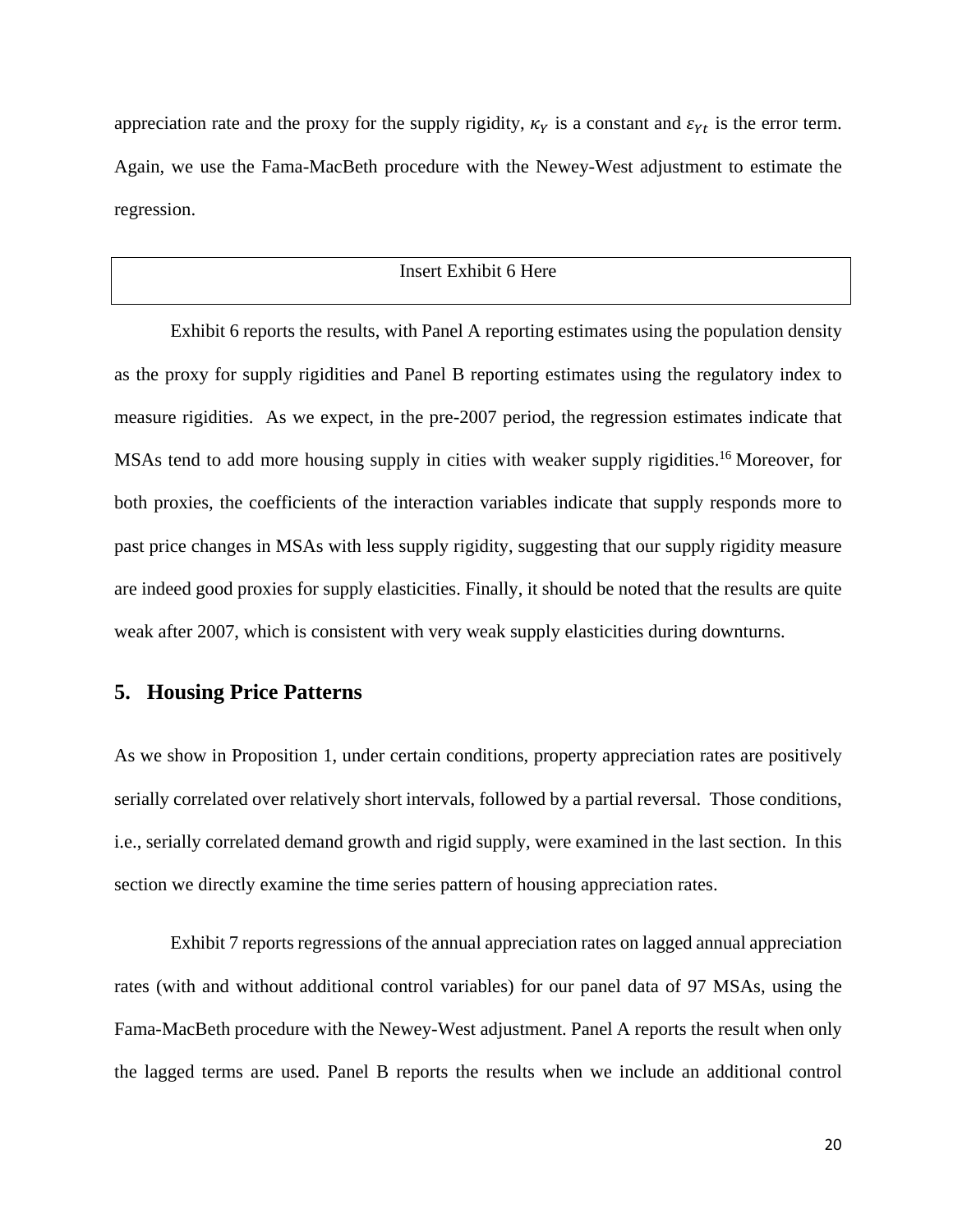variable for the change in the gross metro product. These Panels are further divided into Columns I and II, which estimate regressions both with and without a gap between the measurement intervals used for the dependent and independent variables. In Column I there is no gap between the measurement intervals used for the dependent and independent variables. In Column II there is a one quarter gap between the measurement of the appreciation rates used in the dependent and independent variables to correct for serially correlations that may be generated because of stale prices.

In each of the regressions we find that the property appreciation rate is reliably positively correlated with the price change in the previous year but is negatively correlated with the price change 3 years earlier. As we show in the table, the sum of the three lagged coefficients is significantly positive, which indicates that the lagged price change is only partially reversed. The one year serial correlation is only slightly weaker after 2007 and evidence of a reversal in the subsequent years is even stronger in the post-2007 period.

Given the short sample period, we are hesitant to draw strong conclusions from the post-2007 sample period. However, the strong evidence of reversals in a time period with weak supply responses is of interest since it is inconsistent with our model. One possible explanation is that although price declines do not lead to a significant decline in the actual housing stock, because of either debt overhang or loss aversion (as discussed in Genesove and Mayer (2001)), a price decline can temporarily reduce the available supply of housing that are on the market, which can have the same effect on housing prices as a reduction in the actual housing stock.

## Insert Exhibit 7 Here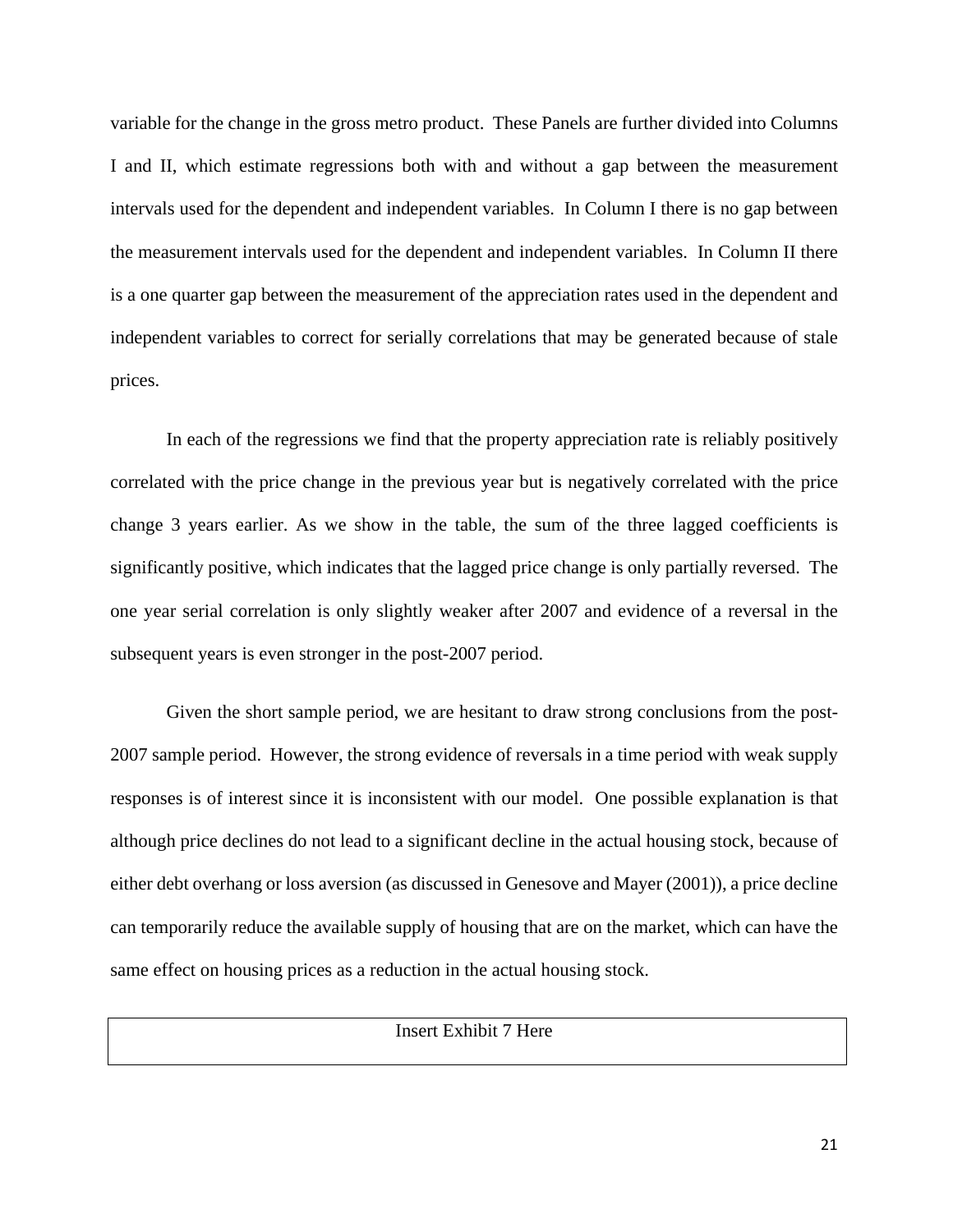We now explore the determinants of cross-city differences in these price movement patterns. Specifically, we explore the implications of our model, which suggests that price change patterns are influenced by the degree of demand persistence and supply rigidities. To start the analyses, we run the regression in Equation (8) for the same panel data of 97 MSAs we used for the regression reported in Panel B of Exhibit 7, except that we now add proxies for demand persistence and supply rigidities and interactions of these proxies with the three lagged property appreciation rates. Specifically, we use "GMPsize", the natural logarithm of Gross Metropolitan Product, as a proxy for the serial correlation of the demand shock. We also use "popuden", the population density, and "regindx", the regulation index, as proxies for supply rigidity.

Exhibit 8, which reports these regressions, contains two columns that include independent variables that are not lagged (Column I), and independent variables that are lagged by one quarter (Column II), and three different Panels. Panel A in Exhibit 8 reports the results using GMP size as a proxy for the demand serial correlation and Panel B and C report the results using population density and regulation index as proxies for supply rigidity.

# Insert Exhibit 8 Here

In all three panels, for the full sample and the before-2007 subsample, the coefficients of the terms that interact the proxy variable and the 1-year lagged appreciation rate are positive, indicating that an MSA with stronger short-run serial correlation in the growth rate of demand (proxied by GMP size) or with a higher level of supply rigidity (proxied by either population density or regulation index) exhibit greater positive first order serial correlation in property appreciation rates. These coefficients are statistically significant in the regressions reported in Column I, but are a bit lower in magnitude in the regressions reported in Column II, and are not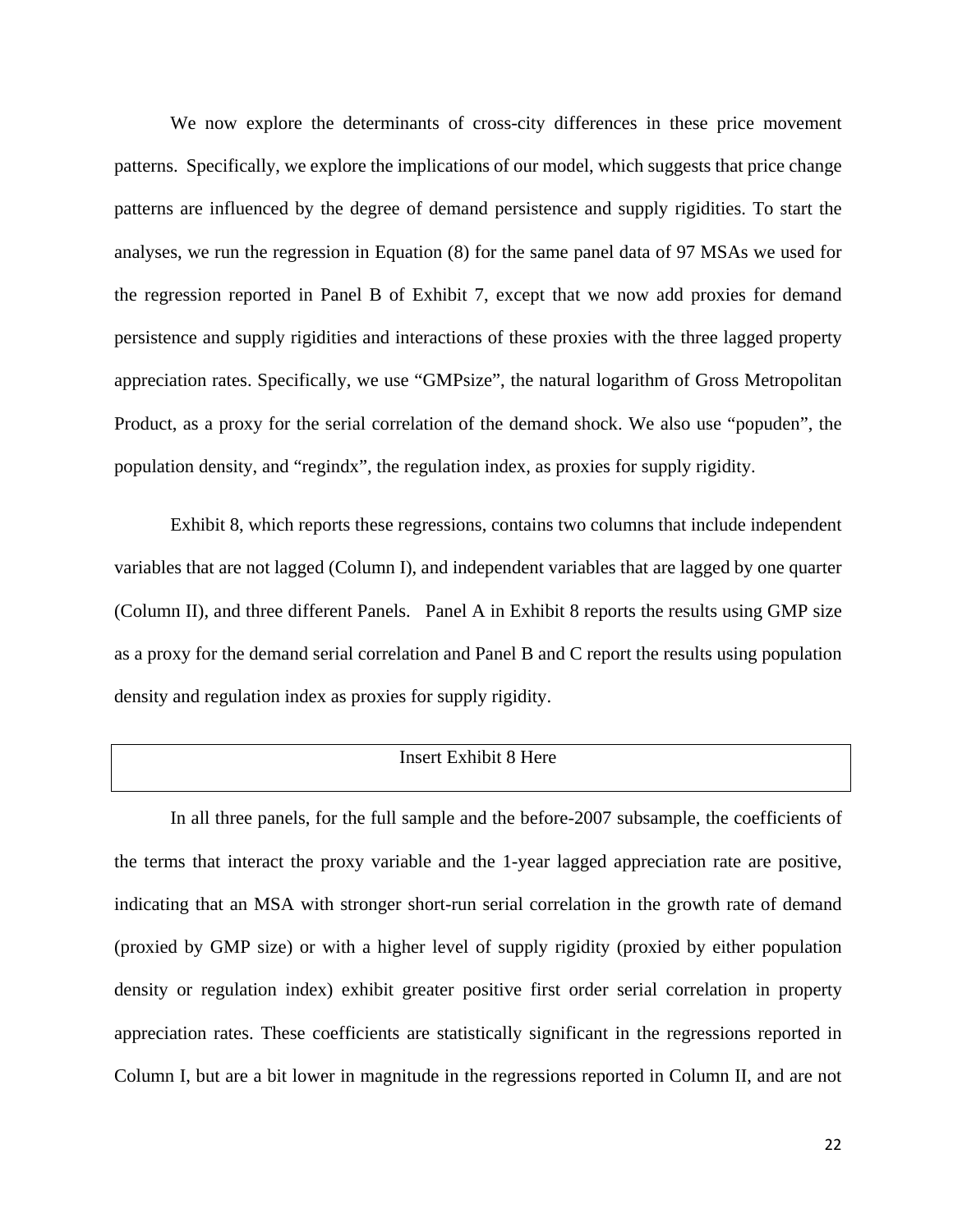significantly different than zero in regressions with the interactions involving GMP size and density. In the after-2007 sample, none of the proxy variables affects the 1-year serial correlation in appreciation rates.

The evidence suggests that although larger and denser cities exhibit stronger first order serial correlation, the subsequent reversal effect is not reliably related to either size or density. However, this is not the case when we measure rigidity with the regulation index. The more regulated markets do exhibit greater first order serial correlation, but the effect of regulation on appreciation rate persistence is reversed after one year, suggesting that the regulation does not have a permanent effect.

# **6. Conclusions**

There are a number of applications in corporate finance that require assumptions about the price process of a real asset. For example, to value a financial asset, like a debt instrument, whose value is contingent on the value of real assets, (e.g., project debt that is collateralized by a power plant), one needs to make assumptions about the process generating the value of the underlying asset. This is also the case when we consider real options with values that are contingent on the values of other real assets, e.g., the option to expand a manufacturing facility.

In most cases, we apply the type of analysis that is used to value derivatives on financial assets and assume that prices of the underlying real asset can be approximated by a random walk. However, as we illustrate with our simple reduced form model, price changes of real assets can exhibit positive serial correlation over relatively short intervals and may exhibit negative serial correlation over longer intervals. The key assumptions that generate these results are serial correlation of demand shocks and supply rigidities, and financial frictions that tend to make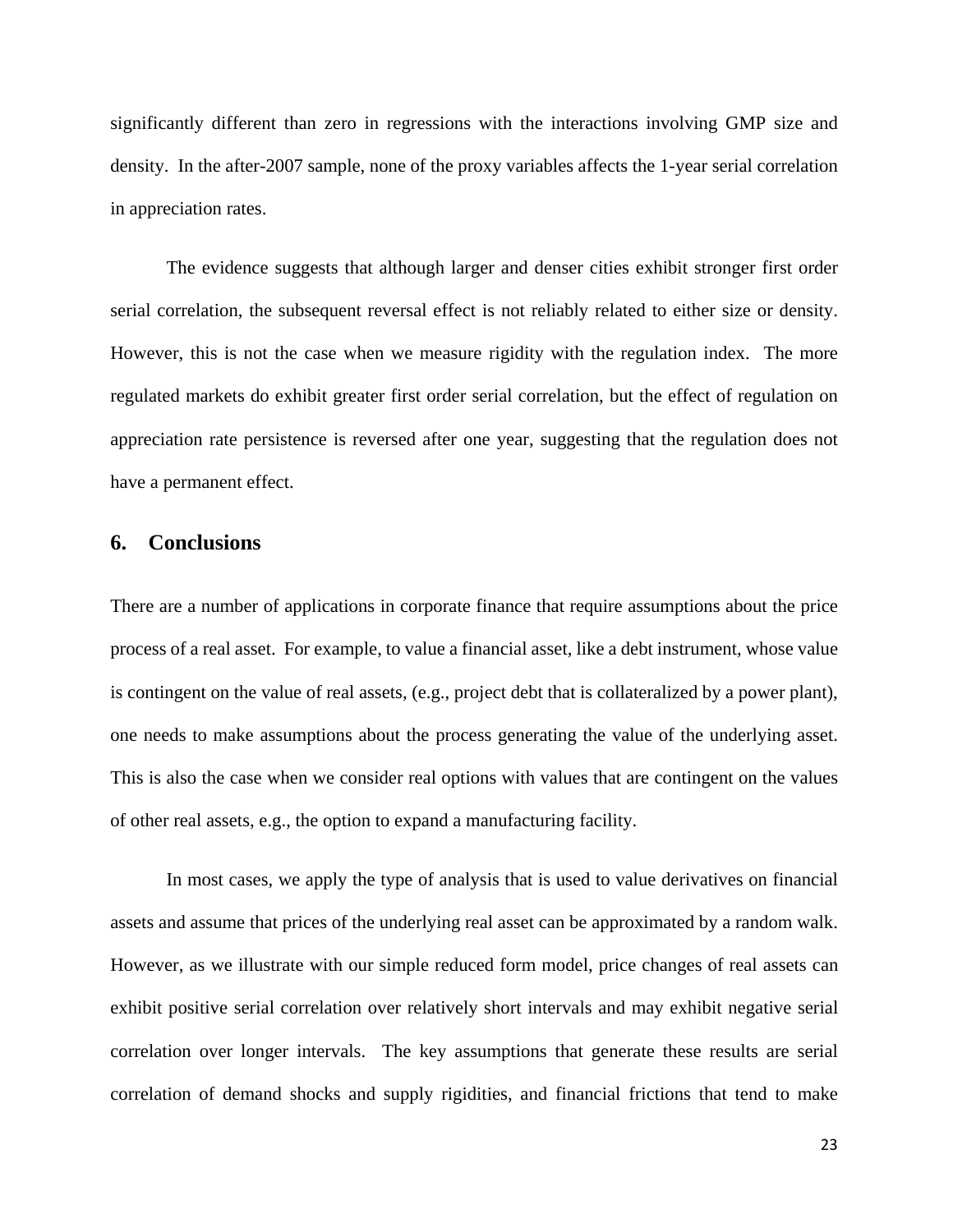investors myopic. These assumptions, which we think apply to a wide range of real asset markets, clearly apply to the U.S. housing market. Indeed, as our empirical tests confirm, housing price changes in most cities exhibit positive serial correlation over yearly intervals and subsequent reversals. Moreover, as our model suggests, there can be significant differences in the serial correlation of housing price changes in cities with different characteristics as well as at different stages of the housing market cycle.

Our analysis is directly applicable to the valuation of mortgages and other contracts that are contingent on the value of owner occupied housing. A question, which we will leave to future research, is the extent to which our analysis can be applied to the price process of real assets that are held in the corporate sector.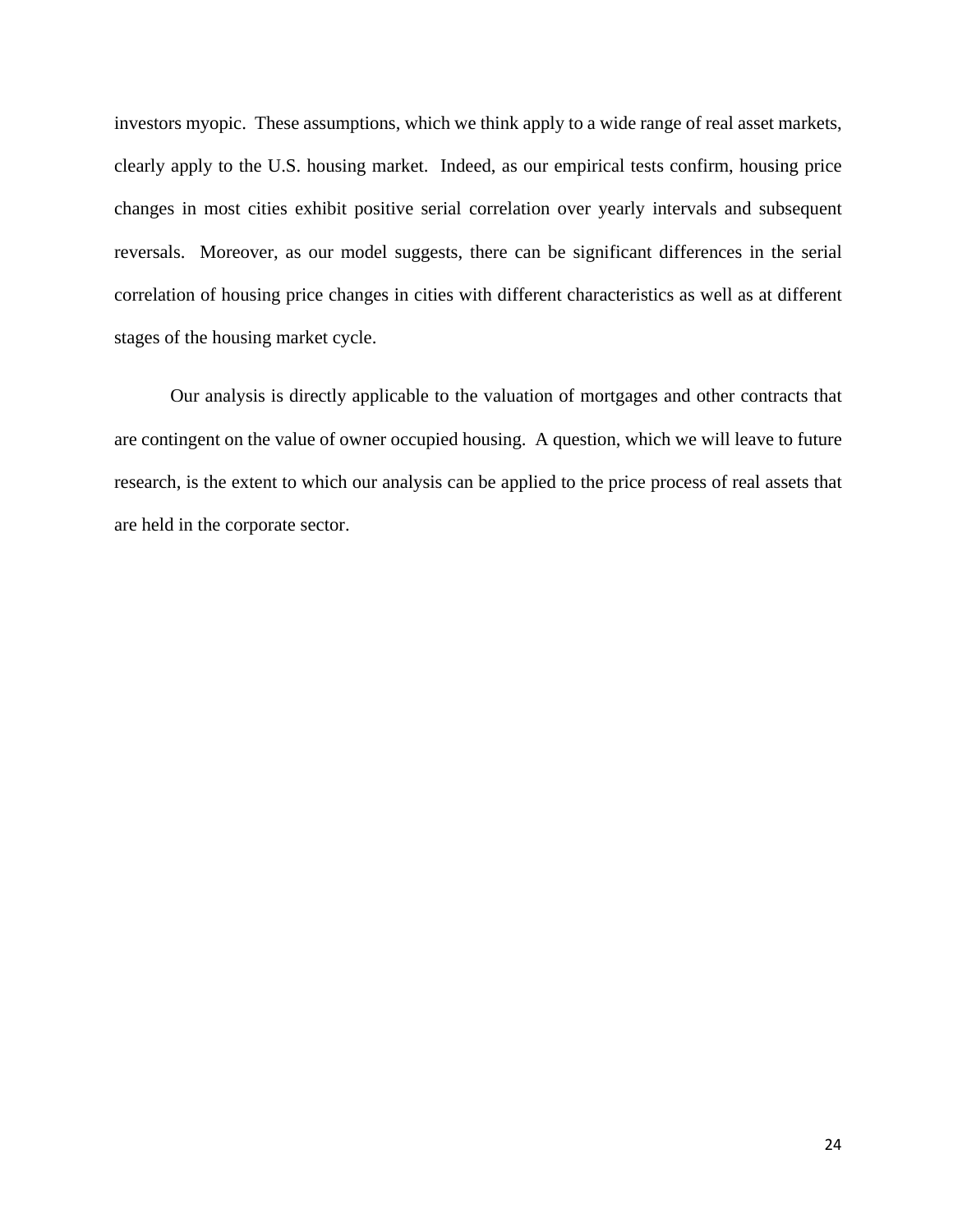# **References**

- Adelino, M., A. Schoar and F. Severino, House Prices, Collateral and Self-Employment, Duke University Working Paper, 2013.
- Bailey, M. J., R. F. Muth and H. O. Nourse, A Regression Method for Real Estate Price Index Construction, Journal of American Statistical Association, 1963, 58, 933-942.
- Beracha, Eli and M. Babajide Wintoki, Forecasting Residential Real Estate Price Changes from Online Search Activity, Journal of Real Estate Research, 2013, 35, 283-312.
- Campbell, S., M. Davis, J. Gallin and R. Martin, What Moves Housing Markets: A Variance Decomposition of the Rent-Price Ratio, Journal of Urban Economics, 2009, 66, 90-102.
- Capozza, D., P. H. Hendershott and C. Mack, An Anatomy of Price Dynamics in Illiquid Markets: Analysis and Evidence from Local Housing Markets, Real Estate Economics, 2004, 32, 1-32.
- Case, K. and R. Shiller, Prices of Single-Family Homes Since 1970: New Indexes for Four Cities, New England Economic Review, 1987, 46-56.
- Case, K. and R. Shiller, The Behavior of Home Buyers in Boom and Post Boom Markets, New England Economic Review, 1988, 29-46.
- Case, K. and R. Shiller, The Efficiency of the Market for Single Family Homes, American Economic Review, 1989, 79, 125-37.
- Calhoun, C. A., FHFA House Price Indexes: HPI Technical Description, Office of Federal Housing Enterprise Oversight Working paper, 1996.
- Chaney, T., D. Sraer and D. Thesmar, The Collateral Channel: How Real Estate Shocks Affect Corporate Investment, American Economic Review, 2012, 102, 2381-2409.
- Cheng, I., S. Raina and W. Xiong, Wall Street and the Housing Bubble, University of Michigan Working Paper, 2013.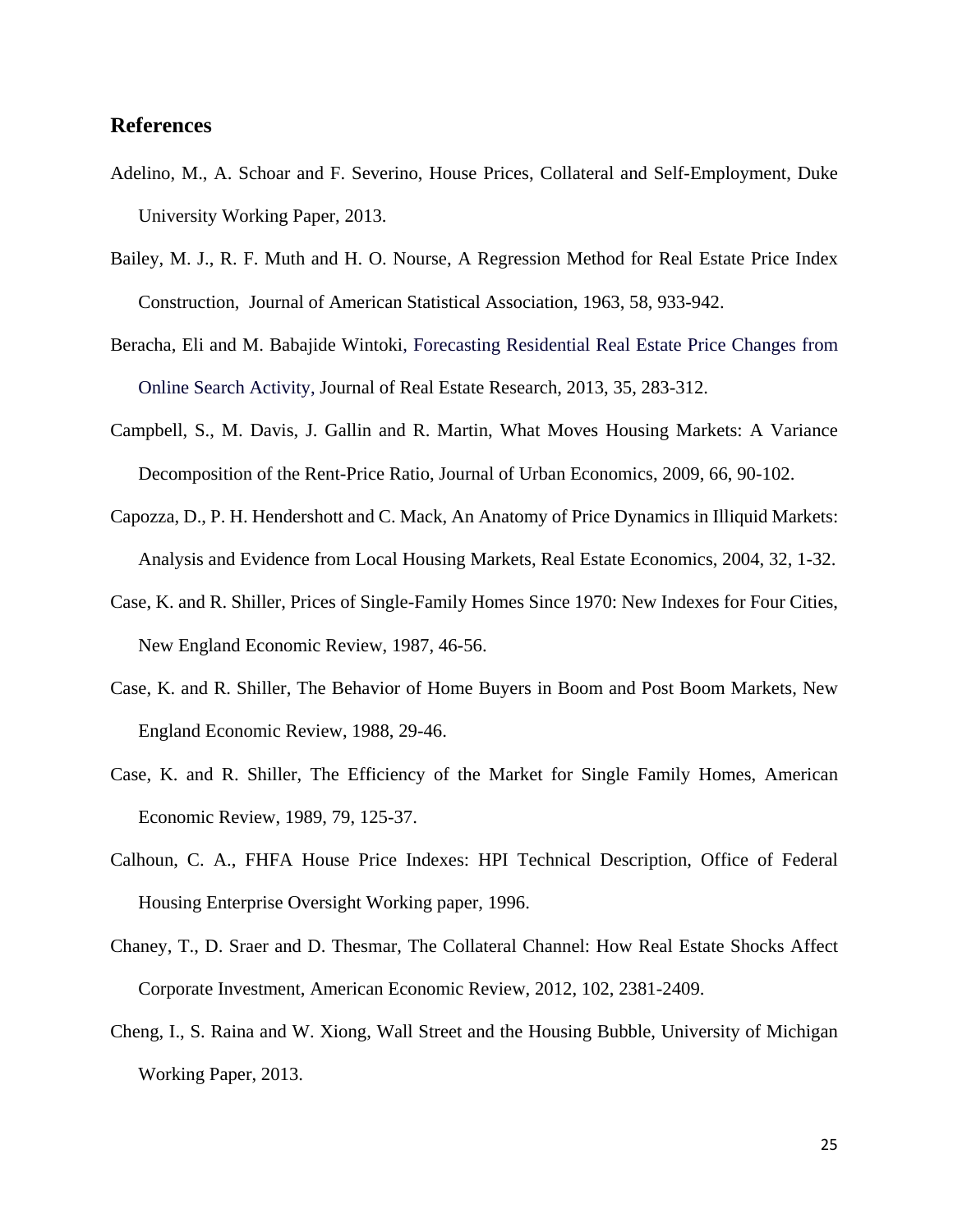- Cochrane, J. H., How Big Is the Random Walk in GNP? Journal of Political Economy, 1988, 96, 893-920.
- Corradin, S. and A. Popov, House Prices, Household Leverage, and Entrepreneurship, European Central Bank Working Paper, 2012.
- Fama, E. and J. MacBeth, Risk, Return and Equilibrium: Empirical Tests, Journal of Political Economy, 1973, 81, 607-636.
- Gan, J., Collateral, Debt Capacity, and Corporate Investment: Evidence from a Natural Experiment, Journal of Financial Economics, 2007, 85, 709-734.
- Genesove, D. and C. Mayer, Loss Aversion and Seller Behavior: Evidence from the Housing Market, Quarterly Journal of Economics, 2001, 116, 1233-1260.
- Glaeser, E. L., J. Gyourko, E. Morales and C. Nathanson, Housing Dynamics, University of Pennsylvania Working Paper, 2011.
- Glaeser, E. L., J. Gyourko, and A. Saiz, Housing Supply and Housing Bubbles, Journal of Urban Economics, 2008, 64, 198-217.
- Gorton, G., The Subprime Panic, European Financial Management, 2009a, 15, 10-46.
- Gorton, G., Information, Liquidity, and the (Ongoing) Panic of 2007, American Economic Review: Papers & Proceedings, 2009b, 99, 567-572.
- Green, R. K., S. Malpezzi and S. K. Mayo, Metropolitan-Specific Estimates of the Price Elasticity of Supply of Housing, and Their Sources, American Economic Review, 2005, 95, 334-339.
- Gyourko, J., A. Saiz and A. Summers, A New Measure of the Local Regulatory Environment for Housing Markets: The Wharton Residential Land Use Regulatory Index, Urban Studies, 2008, 45, 693-729.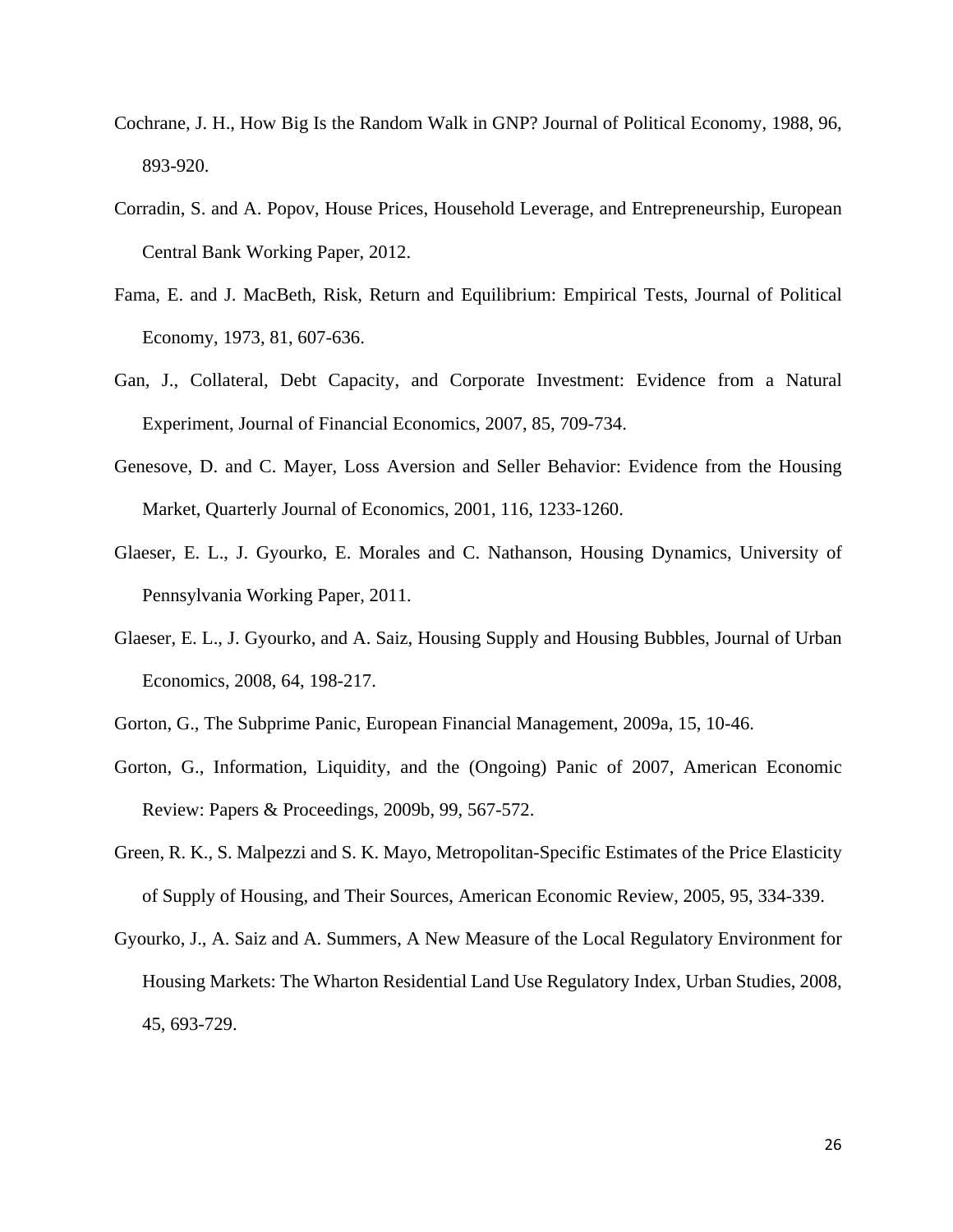- Lamont, O. and J. C. Stein, Leverage and House-price Dynamics in U.S. Cities, Rand Journal of Economics, 1999, 30, 498-514.
- Mayer, C. J. and C. T. Somerville, Residential Construction: Using the Urban Growth Model to Estimate Housing Supply, Journal of Urban Economics, 2000, 48, 85-109.
- Nelson, C. R. and C. I. Plosser, Trends and Random Walks in Macroeconomic and Time Series, Journal of Monetary Economics, 1982, 10, 139-162.
- Newey, W. and K. West, A Simple, Positive Semi-Definite, Heteroscedastic and Autocorrelation Consistent Covariance Matrix, Econometrica, 1987, 55, 703-708.
- Nneji, Ogonna, Chris Brooks, and Charles Ward, Intrinsic and Rational Speculative Bubbles in the U.S. Housing Market: 1960–2011, Journal of Real Estate Research, 2013, 35, 122-151.
- Ortalo-Magné, F. and S. Rady, On the Contribution of Income Shocks and Credit Constraints, Review of Economic Studies, 2006, 73, 459-485.
- Petersen, M. A., Estimating Standard Errors in Finance Panel Data Sets: Comparing Approaches, Review of Financial Studies, 2009, 22, 435-480.
- Piazzesi, M. and M. Schneider, Momentum Traders in the Housing Market: Survey Evidence and a Search Model, American Economic Review: papers & Proceedings, 2009, 99, 406-411.
- Quigley, J. M., Urban Diversity and Economic Growth, Journal of Economic Perspectives, 1998, 12, 127-138.
- Rappaport, J., Moving to Nice Weather, Regional Science and Urban Economics, 2007, 37, 375- 398.
- Saiz, A., The Geographic Determinants of Housing Supply, Quarterly Journal of Economics, 2010, 125, 1253-1296.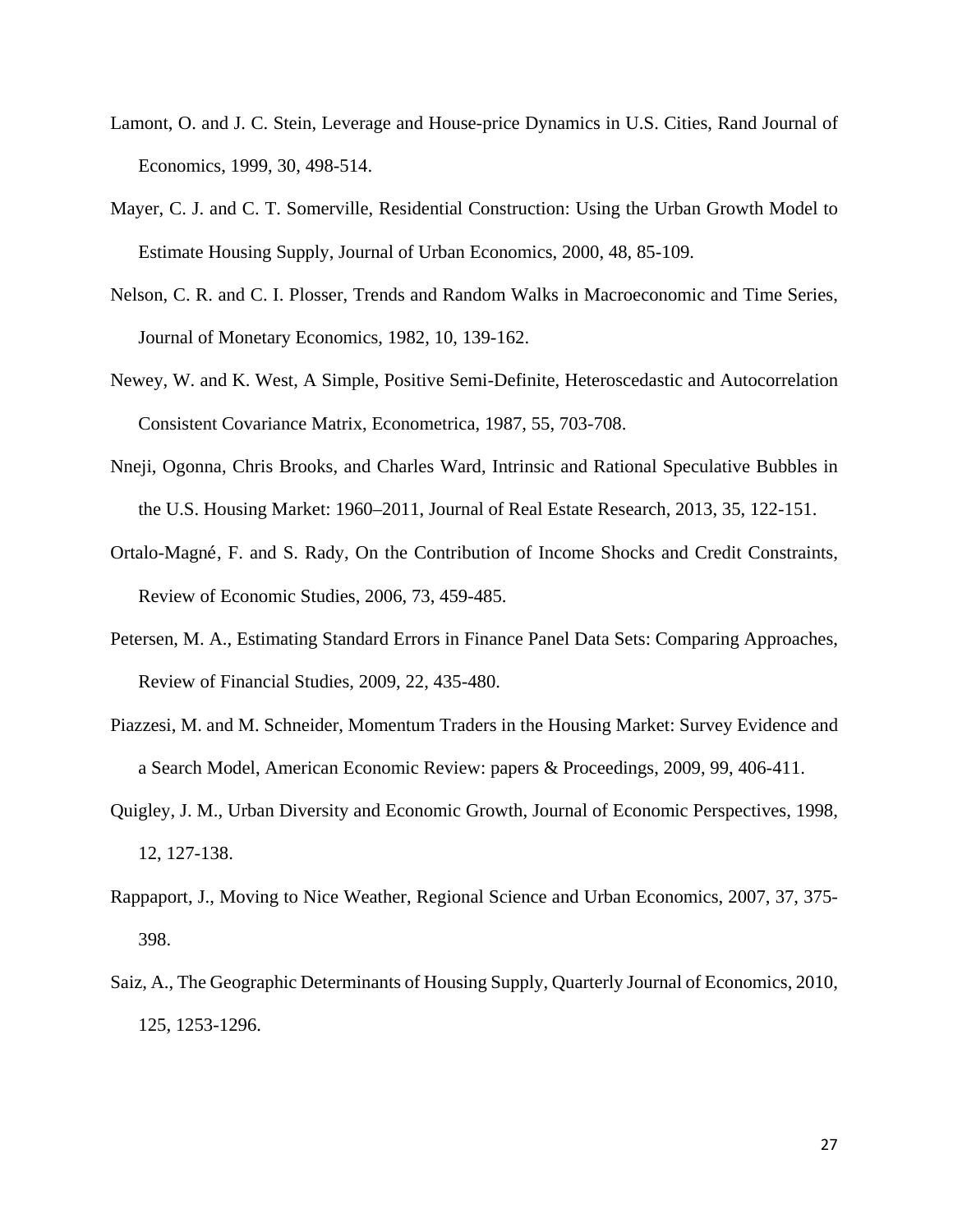- Topel, R. and S. Rosen, Housing Investment in the United States, Journal of Political Economy, 1988, 96, 718-740
- Wang, S., S. H. Chan and B. Xu, The Estimation and Determinants of the Price Elasticity of Housing Supply: Evidence from China, Journal of Real Estate Research, 2012, 34, 311-344.
- Wheaton, W., Real Estate "Cycles": Some Fundamentals, Real Estate Economics, 1999, 27, 209- 230.

# **Acknowledgement**

 We acknowledge the helpful comments from Su Han Chan, Sing Tien Foo, David Frame, Richard Gil, Christopher Parsons and seminar participants at Chinese Academy of Sciences, Chinese Academy of Social Sciences, Colorado State University, Johns Hopkins University, Massey University, Shanghai University of Finance and Economics, 2009 AREUEA/AsRES Joint Meeting and 2010 GCREC Annual Meeting. We thank Jiajin Chen, Yalan Feng and Mariya Letdin for their research assistance on this paper.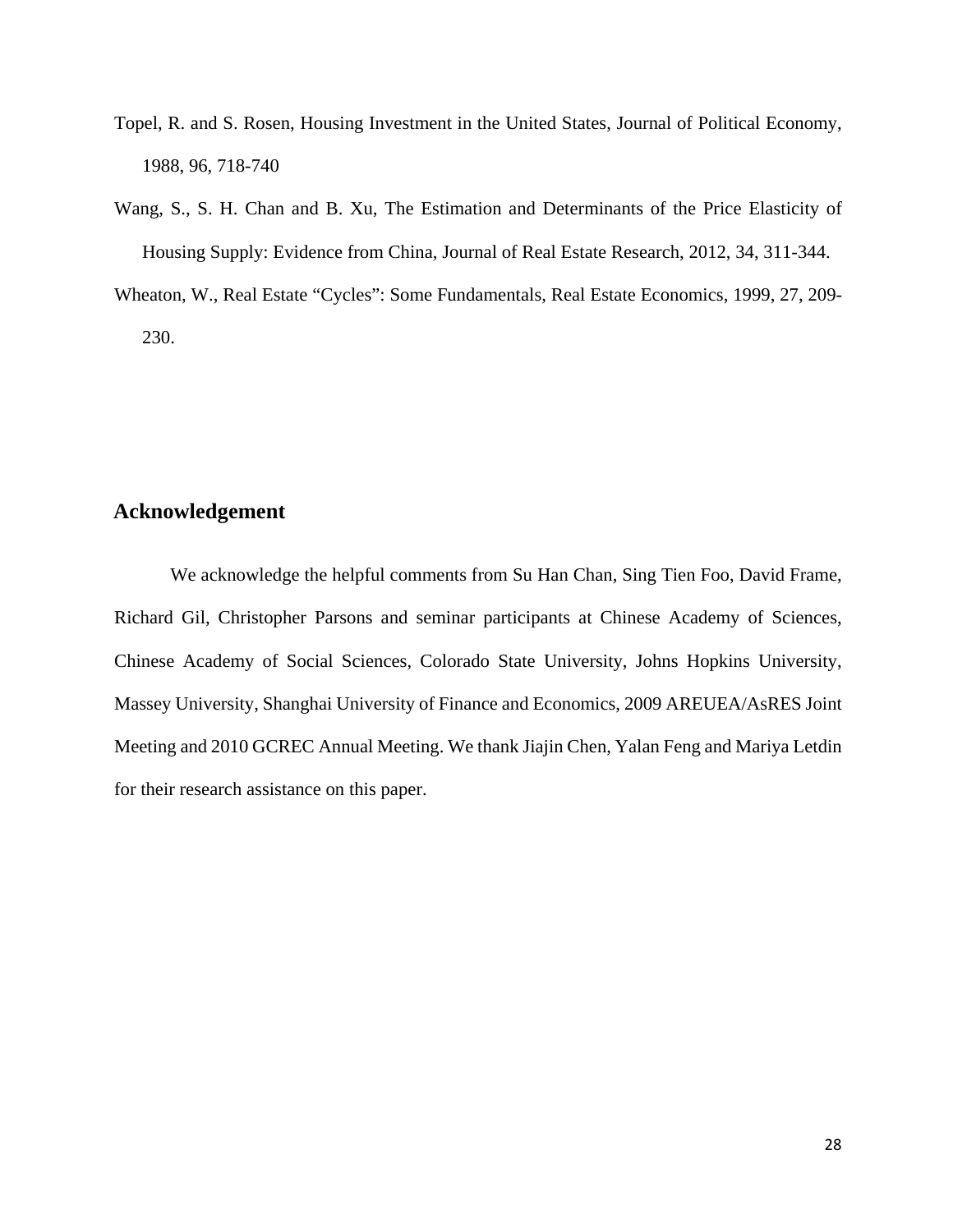# **Appendix A**

Proof for Proposition 1:

Given that  $D_0 = z_0 - bp_0$  and  $S_0$  is exogenously determined, the market clearing condition guarantees that  $z_0 - bp_0^* = S_0$ . This means that  $p_0^* = \frac{z_0 - S_0}{b}$ . To simplify the model presentation, we define  $m = 1 - \frac{S_0}{z_0} = \frac{b p_0^*}{z_0}$  $\frac{p_0}{z_0}$  and restrict  $m \in [0,1)$  to ensure that the initial demand  $D_0 = z_0 - bp_0 = (1 - m)z_0$  is non-negative. In addition, we define the demand shock change rate at time t as  $e_t = \frac{z_t - z_{t-1}}{z_{t-1}}$ , that is,  $z_t = z_{t-1}(1 + e_t)$ . Finally, we ignore the zero-mean error term in Equation (2) by assuming  $\sigma_t = 0$ . To simply the model presentation, we do not consider the natural growth rate in supply (that is, the replacement of depreciated properties) by assuming  $\delta_t = 0.$ 

Combining equations (1), (2) and (3) and applying the market clearing condition to the four-date model framework, we derive

$$
D_0 = z_0 - bp_0, S_0 = S_0 \text{ and } p_0^* = \frac{z_0 - S_0}{b} = \frac{z_0 m}{b};
$$
\n(13)

$$
D_1 = z_1 - bp_1, S_1 = S_0 \text{ and } p_1^* = \frac{z_0}{b}(e_1 + m); \tag{14}
$$

$$
D_2 = z_2 - bp_2, S_2 = S_1 \left[ 1 + \frac{1}{k_1} \left( \frac{p_1 - p_0}{p_0} \right) \right]
$$
  
\nand  $p_2^* = \frac{z_0}{bk_1 m} \{ k_1 m^2 + e_1^2 k_1 m x_1 + e_1 [m(1 + k_1 + k_1 x_1) - 1] \};$  (15)  
\n
$$
D_3 = z_3 - bp_3, S_3 = S_2 \left[ 1 + \frac{1}{k_1} \left( \frac{p_2 - p_1}{p_1} \right) + \frac{1}{k_2} \left( \frac{p_1 - p_0}{p_0} \right) \right]
$$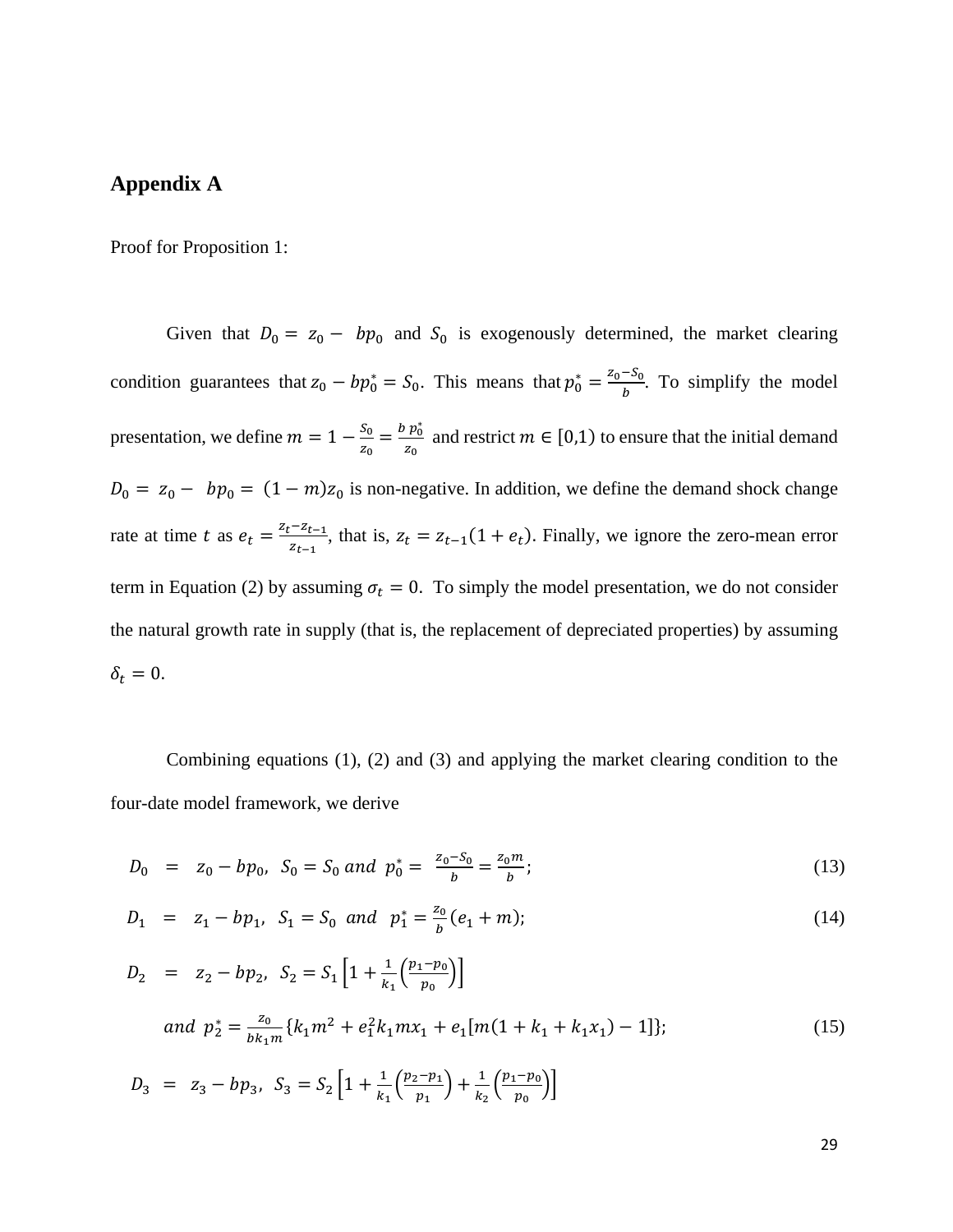and 
$$
p_3^* = \frac{z_0}{b} \{ (1 + e_1)(1 + e_1x_1)(1 + e_1x_1^2) - (1 - m) \left( 1 + \frac{e_1}{k_1m} \right) \cdot \left[ 1 + \frac{e_1}{k_2m} + \frac{e_1(m(1 + (1 + e_1)k_1x_1) - 1)}{k_1^2m(m + e_1)} \right] \}.
$$
 (16)

To explore the time-series properties of property appreciation rate, the change rate of the equilibrium price is written as a weighted average of historical appreciation rates plus an error term, or

$$
\frac{p_{t}^{*} - p_{t-1}^{*}}{p_{t-1}^{*}} = \sum_{i=1}^{t-1} a_{i} \left( \frac{p_{t-i}^{*} - p_{t-i-1}^{*}}{p_{t-i-1}^{*}} \right) + \varepsilon_{t},
$$
\n(17)

where  $a_i$  measures the sensitivity of current appreciation rate to the *i*-th period lagged appreciation rate.  $\varepsilon_t$  is a zero-mean error term.

It is important to note that the significance level and the sign of  $a_i$  in Equation (17) can be used to judge the serial correlation patterns in the price dynamics. In the four-date framework, we assume that the market is in a stable condition at time 0 so that  $p_0^* = p_{-1}^*$ . Equation (17) can be rewritten as

$$
\frac{p_2^*-p_1^*}{p_1^*} = a_1 \left(\frac{p_1^*-p_0^*}{p_0^*}\right) + \varepsilon_2 \text{ and } \qquad (18)
$$

$$
\frac{p_3^*-p_2^*}{p_2^*} = a_1 \left(\frac{p_2^*-p_1^*}{p_1^*}\right) + a_2 \left(\frac{p_1^*-p_0^*}{p_0^*}\right) + \varepsilon_3. \tag{19}
$$

Ignoring the error terms  $\varepsilon_2$  and  $\varepsilon_3$  and substituting the equilibrium prices expressed in Equations (13), (14), (15) and (16) into Equations (18) and (19), the two serial correlation coefficients,  $a_1$  and  $a_2$ , can be expressed as

$$
a_1 = \frac{-1 + m[1 + (1 + e_1)k_1x_1]}{k_1(m + e_1)} > 0 \quad \text{(when} \quad k_1x_1 > \frac{1 - m}{m(1 + e_1)} = \frac{(z_0 - bp_0)z_0}{bp_0z_1},\tag{20}
$$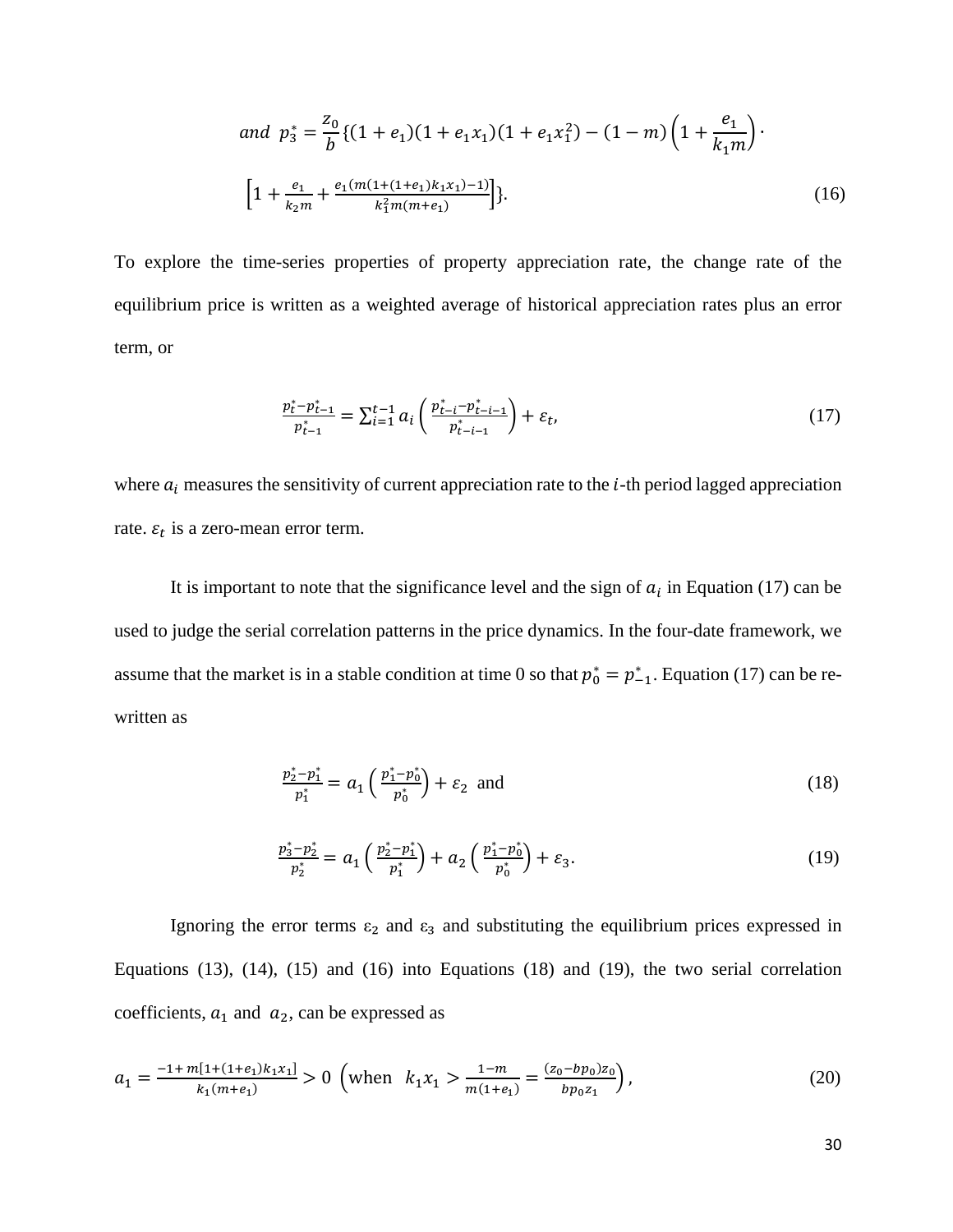$$
a_2 = \frac{m}{e_1} \left[ \frac{p_3^* - p_2^*}{p_2^*} - \frac{e_1 a_1^2}{m} \right] < 0 \quad \left( \text{when} \quad \frac{p_3^* - p_2^*}{p_2^*} < \frac{e_1 a_1^2}{m} = \frac{(z_1 - z_0) a_1^2}{bp_0} \right) \tag{21}
$$

This means that, with the conditions specified in Equations (20) and (21), the appreciation rate of current period is positively correlated with the appreciation rate in the previous period, but is negatively correlated with the appreciation rate two periods ago. The comparative static analyses on  $a_1$  and  $a_2$  generate

$$
\frac{\partial a_1}{\partial x_1} = \frac{m(1+e_1)}{m+e_1} > 0,\tag{22}
$$

$$
\frac{\partial a_1}{\partial k_1} = \frac{1 - m}{(m + e_1)k_1^2} > 0,\tag{23}
$$

$$
\frac{\partial a_2}{\partial y_2} = \frac{\partial a_2}{\partial k_2} \cdot \frac{\partial k_2}{\partial y_2} = -k_2^2 \frac{\partial a_2}{\partial k_2} \text{ (given } k_2 = \frac{1}{y_2}, \frac{\partial k_2}{\partial y_2} = -\frac{1}{y_2^2} = -k_2^2)
$$

$$
= -\frac{(1-m)(e_1 + k_1m)}{[k_1m^2 + e_1^2k_1mx_1 + e_1(-1+m(1+k_1+k_1x_1))]}
$$
  

$$
= -\frac{z_0(1-m)(e_1 + k_1m)}{bp_2mk_1} < 0.
$$
 (24)

 $\blacksquare$ Q.E.D.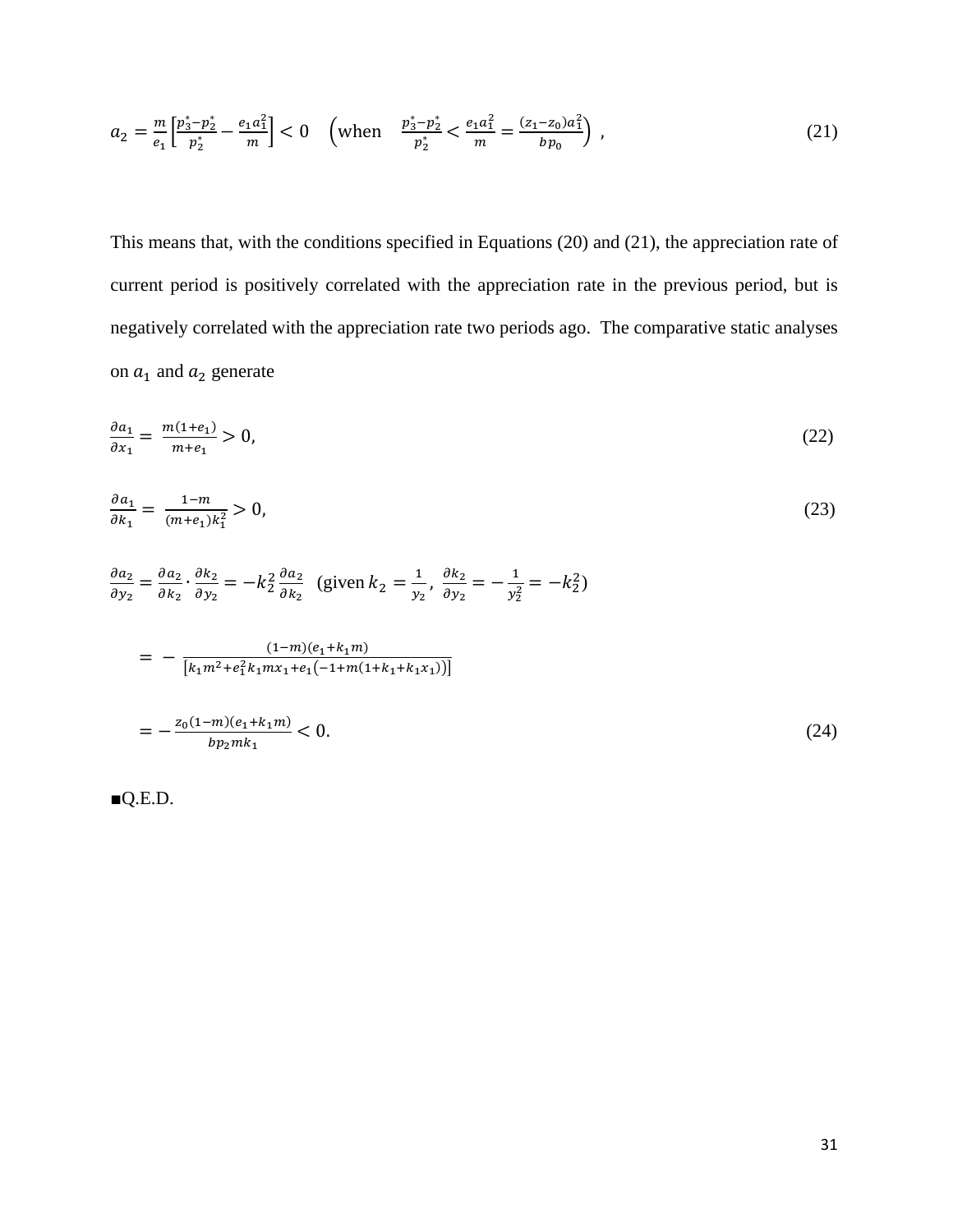#### EXHIBIT 1 MSA Ranking Based on Property Appreciation Rate and Population Growth Rate by Period

|                                                            |             | Annualized<br>housing<br>appreciation | Average<br>population | Average<br><b>GMP</b> | <b>Year 2000</b><br>population<br>density<br>(per square |                                                      |                          | Annualized<br>housing<br>appreciation | Average<br>population | Average<br><b>GMP</b> | <b>Year 2000</b><br>population<br>density<br>(per square |
|------------------------------------------------------------|-------------|---------------------------------------|-----------------------|-----------------------|----------------------------------------------------------|------------------------------------------------------|--------------------------|---------------------------------------|-----------------------|-----------------------|----------------------------------------------------------|
| MSA name                                                   | State       | rate                                  | (000)                 | $(mil.$ \$)           | mile)                                                    | MSA name                                             | <b>State</b>             | rate                                  | (000)                 | $(mil.$ $\})$         | mile)                                                    |
| Top 10 MSAs by property appreciation rate<br>$[1980-1989]$ |             |                                       |                       |                       |                                                          | Top 10 MSAs by population growth rate<br>[1980-1989] |                          |                                       |                       |                       |                                                          |
| Nassau-Suffolk                                             | NY          | 14.30%                                | 2620.00               | 43.50                 | 2300.00                                                  | Riverside-San Bernardino-<br>Ontario                 | CA                       | 5.16%                                 | 1930.00               | 22.90                 | 119                                                      |
| <b>Boston-Quincy</b>                                       | MA          | 13.00%                                | 1700.00               | 40.90                 | 1030.00                                                  | Las Vegas-Paradise                                   | <b>NV</b>                | 4.68%                                 | 568.00                | 10.10                 | 39.7                                                     |
| Springfield                                                | MA          | 12.00%                                | 652.00                | 9.69                  | 805.00                                                   | Orlando-Kissimmee                                    | FL                       | 4.25%                                 | 987.00                | 17.20                 | 471.00                                                   |
| New York-White Plains-Wayne                                | NY          | 11.90%                                | 10300.00              | 239.00                | 8160                                                     | <b>Austin-Round Rock</b>                             | TX                       | 3.77%                                 | 725.00                | 12.20                 | 296.00                                                   |
| New Haven-Milford<br>Providence-New Bedford-Fall           | <b>CT</b>   | 11.10%                                | 782.00                | 14.80                 | 1260                                                     | Phoenix-Mesa-Scottsdale                              | AZ                       | 3.49%                                 | 1910.00               | 32.10                 | 223.00                                                   |
| River                                                      | RI          | 10.60%                                | 1460.00               | 21.50                 | 1040                                                     | San Luis Obispo-Paso Robles                          | CA                       | 3.46%                                 | 184.00                | 2.75                  | 74.70                                                    |
| Newark-Union                                               | $_{\rm NJ}$ | 10.60%                                | 1980.00               | 41.40                 | 1290.00                                                  | Fort Worth-Arlington<br>Sacramento--Arden-Arcade--   | TX                       | 3.20%                                 | 1190.00               | 19.10                 | 584                                                      |
| San Jose-Sunnyvale-Santa Clara<br>San Francisco-San Mateo- | CA          | 10.50%                                | 1430.00               | 33.60                 | 1300.00                                                  | Roseville                                            | CA                       | 3.07%                                 | 1250.00               | 22.00                 | 399                                                      |
| Redwood City                                               | CA          | 10.40%                                | 1550.00               | 45.70                 | 1700.00                                                  | Raleigh-Cary                                         | NC                       | 3.03%                                 | 462.00                | 6.64                  | 341.00                                                   |
| San Luis Obispo-Paso Robles                                | CA          | 10.30%                                | 184.00                | 2.75                  | 74.70                                                    | Bakersfield                                          | CA                       | 3.01%                                 | 468.00                | 8.32                  | 81.3                                                     |
| Sample Median                                              |             | 4.32%                                 | 831.00                | 14.80                 | 444.00                                                   | Sample Median                                        |                          | 1.06%                                 | 831.00                | 14.80                 | 444.00                                                   |
| $[1990-1999]$                                              |             |                                       |                       |                       |                                                          | $[1990-1999]$                                        |                          |                                       |                       |                       |                                                          |
| Salt Lake City                                             | UT          | 8.01%                                 | 876.58                | 25.51                 | 824.70                                                   | Las Vegas-Paradise                                   | NV                       | 6.43%                                 | 1026.97               | 30.26                 | 39.7                                                     |
| Portland-Vancouver-Beaverton                               | <b>OR</b>   | 7.80%                                 | 1734.23               | 49.61                 | 381.50                                                   | <b>Austin-Round Rock</b>                             | TX                       | 3.95%                                 | 1021.26               | 29.51                 | 295.90                                                   |
| Denver-Aurora                                              | CO          | 7.35%                                 | 1913.10               | 62.13                 | 560.90                                                   | Raleigh-Cary                                         | NC                       | 3.91%                                 | 659.74                | 17.28                 | 340.5                                                    |
| Salem                                                      | <b>OR</b>   | 7.09%                                 | 314.06                | 6.24                  | 180.40                                                   | Phoenix-Mesa-Scottsdale                              | AZ                       | 3.82%                                 | 2701.69               | 73.92                 | 223.10                                                   |
| <b>Austin-Round Rock</b>                                   | <b>TX</b>   | 5.87%                                 | 1021.26               | 29.51                 | 295.90                                                   | Boise City-Nampa                                     | ID                       | 3.82%                                 | 388.68                | 9.48                  | 262.9                                                    |
| Colorado Springs                                           | $_{\rm CO}$ | 5.78%                                 | 474.04                | 11.49                 | 243.10                                                   | Atlanta-Sandy Springs-Marietta                       | GA                       | 3.29%                                 | 3600.44               | 116.21                | 671.5                                                    |
| Tacoma                                                     | WA          | 5.36%                                 | 643.91                | 14.06                 | 417.40                                                   | Orlando-Kissimmee                                    | FL                       | 2.98%                                 | 1424.02               | 41.43                 | 471.1                                                    |
| Davenport-Moline-Rock Island                               | IA          | 5.25%                                 | 373.94                | 10.15                 | 210.20                                                   | Reno-Sparks                                          | <b>NV</b>                | 2.92%                                 | 297.66                | 10.06                 | 53.5                                                     |
| <b>Boise City-Nampa</b>                                    | ID          | 5.24%                                 | 388.68                | 9.48                  | 262.90                                                   | Dallas-Plano-Irving                                  | TX                       | 2.78%                                 | 2987.23               | 104.19                | 568.90                                                   |
| Ann Arbor                                                  | MI          | 5.18%                                 | 299.21                | 10.90                 | 285.30                                                   | Colorado Springs                                     | $_{\rm CO}$              | 2.76%                                 | 474.04                | 11.49                 | 243.10                                                   |
| Sample Median<br>$[2000 - 2006]$                           |             | 3.28%                                 | 1023.96               | 29.51                 | 444.00                                                   | Sample Median<br>$[2000 - 2006]$                     |                          | 1.25%                                 | 1023.96               | 29.51                 | 444.00                                                   |
| Miami-Miami Beach-Kendall                                  | FL          | 16.33%                                | 2346.10               | 85.28                 | 1157.90                                                  | Las Vegas-Paradise                                   | <b>NV</b>                | 4.50%                                 | 1609.76               | 66.40                 | 39.7                                                     |
| Riverside-San Bernardino-Ontario                           | CA          | 16.02%                                | 3641.90               | 102.57                | 119.40                                                   | Raleigh-Cary                                         | NC                       | 3.64%                                 | 895.30                | 35.85                 | 340.5                                                    |
| Fort Lauderdale-Pompano Beach-<br>Deerfield Beach          | FL          | 15.93%                                | 1704.44               | 60.60                 | 1346.50                                                  | Boise City-Nampa                                     | ID                       | 3.42%                                 | 519.20                | 18.15                 | 262.9                                                    |
| Merced                                                     | CA          | 15.76%                                | 231.11                | 5.67                  | 109.20                                                   | Orlando-Kissimmee                                    | FL                       | 3.30%                                 | 1839.19               | 76.77                 | 471.10                                                   |
| Los Angeles-Long Beach-<br>Glendale                        | CA          | 15.65%                                | 9710.72               | 424.90                | 2344.20                                                  | Austin-Round Rock                                    | TX                       | 3.26%                                 | 1393.28               | 56.08                 | 295.90                                                   |
|                                                            |             |                                       |                       |                       |                                                          | Riverside-San Bernardino-                            |                          |                                       |                       |                       |                                                          |
| Bakersfield                                                | CA          | 15.63%                                | 720.97                | 24.90                 | 81.3                                                     | Ontario                                              | CA                       | 3.23%                                 | 3641.90               | 102.57                | 119.40                                                   |
| Fresno                                                     | CA          | 15.34%                                | 845.06                | 30.04                 | 113.90                                                   | Phoenix-Mesa-Scottsdale                              | $\mathbf{A}\mathbf{Z}$   | 3.01%                                 | 3581.80               | 140.69                | 223.1                                                    |
| Santa Ana-Anaheim-Irvine<br>Santa Barbara-Santa Maria-     | CA          | 14.71%                                | 2914.20               | 160.05                | 3605.60                                                  | Charlotte-Gastonia-Concord                           | NC                       | 2.94%                                 | 1454.02               | 70.21                 | 444                                                      |
| Goleta<br>Washington-Arlington-                            | CA          | 14.06%                                | 405.12                | 17.58                 | 145.90                                                   | Bakersfield                                          | CA<br>$_{\mathrm{NV}}$   | 2.73%                                 | 720.97                | 24.90                 | 81.30                                                    |
| Alexandria                                                 | DC          | 14.01%                                | 3967.59               | 220.34                | 756.30                                                   | Reno-Sparks                                          |                          | 2.66%                                 | 377.02                | 17.48                 | 53.5                                                     |
| Sample Median<br>$[2007 - 2011]$                           |             | 7.33%                                 | 1137.27               | 48.32                 | 444.00                                                   | Sample Median<br>$[2007 - 2011]$                     |                          | 1.00%                                 | 1137.27               | 48.32                 | 444.00                                                   |
| Kennewick-Pasco-Richland                                   | WA          | 1.63%                                 | 244.82                | 10.88                 | 65.10                                                    | Raleigh-Cary                                         | $_{\mathrm{NC}}$         | 3.26%                                 | 1113.92               | 52.91                 | 340.5                                                    |
| Austin-Round Rock                                          | TX          | 1.26%                                 | 1695.17               | 79.57                 | 295.90                                                   | Austin-Round Rock                                    | $\mathcal{T}\mathcal{X}$ | 3.12%                                 | 1695.17               | 79.57                 | 295.90                                                   |
| Buffalo-Niagara Falls                                      | NY          | 1.23%                                 | 1134.57               | 62.51                 | 746.60                                                   | Kennewick-Pasco-Richland                             | WA                       | 2.85%                                 | 244.82                | 10.88                 | 65.1                                                     |
| Pittsburgh                                                 | PA          | 1.22%                                 | 2354.07               | 113.38                | 509.90                                                   | New Orleans-Metairie-Kenner                          | LA                       | 2.36%                                 | 1145.83               | 59.63                 | 393.50                                                   |
| Houston-Sugar Land-Baytown                                 | TX          | 1.11%                                 | 5864.39               | 343.68                | 705.70                                                   | Charlotte-Gastonia-Concord                           | $_{\mathrm{NC}}$         | 2.31%                                 | 1741.16               | 90.88                 | 444                                                      |
| Rochester                                                  | NY          | 0.87%                                 | 1055.07               | 58.21                 | 320.60                                                   | San Antonio                                          | ${\rm TX}$               | 2.28%                                 | 2108.85               | 83.47                 | 478.7                                                    |
| Davenport-Moline-Rock Island                               | IA          | 0.64%                                 | 377.55                | 18.06                 | 210.20                                                   | Houston-Sugar Land-Baytown                           | $\mathcal{T}\mathcal{X}$ | 2.18%                                 | 5864.39               | 343.68                | 705.7                                                    |
| Oklahoma City                                              | OK          | 0.52%                                 | 1236.28               | 53.42                 | 255.10                                                   | Fort Worth-Arlington                                 | TX                       | 2.15%                                 | 2117.08               | 89.34                 | 583.5                                                    |
| Beaumont-Port Arthur                                       | TX          | 0.51%                                 | 386.07                | 21.84                 | 178.80                                                   | Phoenix-Mesa-Scottsdale                              | $\mathbf{A}\mathbf{Z}$   | 2.10%                                 | 4190.09               | 184.69                | 223.10                                                   |
| Syracuse                                                   | NY          | 0.43%                                 | 660.10                | 36.56                 | 237.50                                                   | Dallas-Plano-Irving                                  | TX                       | 2.00%                                 | 4198.27               | 232.12                | 568.90                                                   |
| Sample Median                                              |             | $-3.43%$                              | 1134.57               | 59.81                 | 444.00                                                   | Sample Median                                        |                          | 1.01%                                 | 1134.57               | 59.81                 | 444.00                                                   |

This table lists the top 10 MSAs in our sample that have the highest property appreciation rate (measured by the FHFA HPI growth rate) or population growth rate during the 1980-1989, 1990-1999, 2000 -2006 and 2007-2011 periods. For each period, we calculate the annualized growth rate of FHFA HPI index and population growth rate. We sort the 97 MSAs based on these two criteria and report the top 10 in each category for each of the four periods. The table also reports the average population, average GMP, and the year 2000 population density (offered by the Census) of each of these MSAs during the period.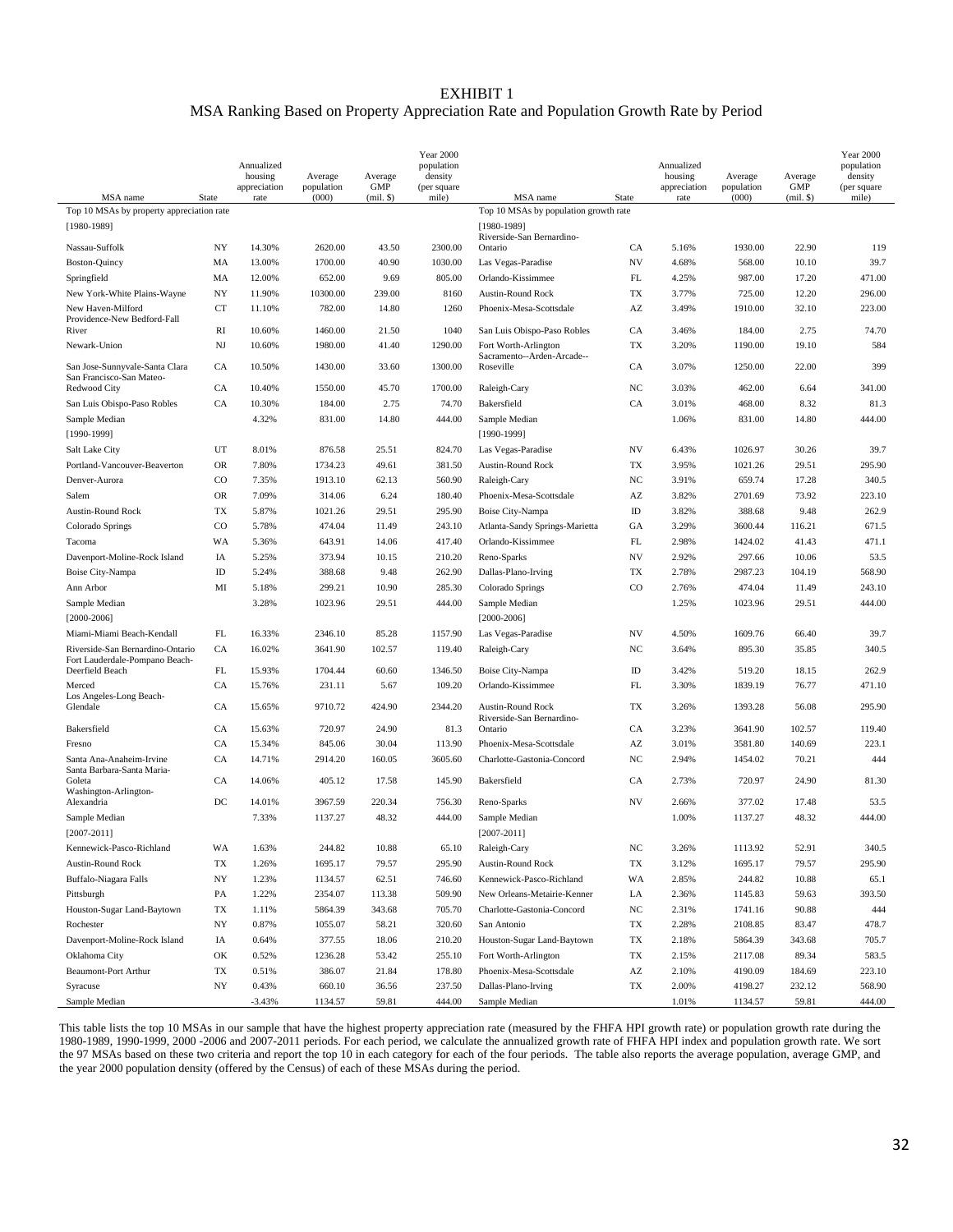#### EXHIBIT 2

#### Property Appreciation Rates and Housing Supply Categorized by Period and by Supply Rigidity

|                                                                  | Level of Supply Rigidity | <b>Annualized Appreciation</b><br>Rate | Annualized housing start/<br>household number |
|------------------------------------------------------------------|--------------------------|----------------------------------------|-----------------------------------------------|
| [1] 1983-1989: grouping based on 1983 Q1 population density      |                          | Mean                                   | Mean                                          |
|                                                                  | Low                      | 0.031                                  | 0.082                                         |
|                                                                  | Medium                   | 0.040                                  | 0.081                                         |
|                                                                  | High                     | 0.086                                  | 0.056                                         |
|                                                                  | High-Low                 | $0.055***$                             | $-0.025***$                                   |
| [2] 1990-1999: grouping based on 1990 Q1 population density      |                          |                                        |                                               |
|                                                                  | Low                      | 0.048                                  | 0.091                                         |
|                                                                  | Medium                   | 0.052                                  | 0.084                                         |
|                                                                  | High                     | 0.029                                  | 0.051                                         |
|                                                                  | High-Low                 | $-0.019***$                            | $-0.040***$                                   |
| [3] 2000-2006: grouping based on 2000 Q1 population density      |                          |                                        |                                               |
|                                                                  | Low                      | 0.079                                  | 0.072                                         |
|                                                                  | Medium                   | 0.060                                  | 0.066                                         |
|                                                                  | High                     | 0.098                                  | 0.041                                         |
|                                                                  | High-Low                 | $0.018**$                              | $-0.031***$                                   |
| [4] $2007-2011$ : grouping based on $2007$ Q1 population density |                          |                                        |                                               |
|                                                                  | Low                      | $-0.037$                               | 0.021                                         |
|                                                                  | Medium                   | $-0.022$                               | 0.023                                         |
|                                                                  | High                     | $-0.030$                               | 0.013                                         |
|                                                                  | High-Low                 | 0.007                                  | $-0.008***$                                   |
| [5] 1983-2011: grouping based on 1983 Q1 population density      |                          |                                        |                                               |
|                                                                  | Low                      | 0.030                                  | 0.066                                         |
|                                                                  | Medium                   | 0.033                                  | 0.062                                         |
|                                                                  | High                     | 0.045                                  | 0.040                                         |
|                                                                  | High-Low                 | $0.015*$                               | $-0.026**$                                    |
| [6] 1983-1989: grouping based on WRLURI regulation index         |                          |                                        |                                               |
|                                                                  | Low                      | 0.040                                  | 0.063                                         |
|                                                                  | Medium                   | 0.049                                  | 0.078                                         |
|                                                                  | High                     | 0.069                                  | 0.077                                         |
|                                                                  | High-Low                 | $0.030***$                             | $0.013*$                                      |
| [7] 1990-1999: grouping based on WRLURI regulation index         |                          |                                        |                                               |
|                                                                  | Low                      | 0.046                                  | 0.075                                         |
|                                                                  | Medium                   | 0.048                                  | 0.080                                         |
|                                                                  | High                     | 0.036                                  | 0.070                                         |
|                                                                  | High-Low                 | $-0.010*$                              | $-0.005$                                      |
| [8] 2000-2006: grouping based on WRLURI regulation index         |                          |                                        |                                               |
|                                                                  | Low                      | 0.056                                  | 0.057                                         |
|                                                                  | Medium                   | 0.081                                  | 0.062                                         |
|                                                                  | High                     | 0.099                                  | 0.059                                         |
|                                                                  | High-Low                 | $0.043***$                             | 0.002                                         |
| [9] 2007-2011: grouping based on WRLURI regulation index         |                          |                                        |                                               |
|                                                                  | Low                      | $-0.015$                               | 0.021                                         |
|                                                                  |                          | $-0.035$                               | 0.019                                         |
|                                                                  | Medium<br>High           | $-0.039$                               | 0.018                                         |
|                                                                  | High-Low                 | $-0.024***$                            | $-0.003$                                      |
| [10] 1983-2011: grouping based on WRLURI regulation              |                          |                                        |                                               |
|                                                                  | Low                      | 0.032                                  | 0.053                                         |
|                                                                  | Medium                   | 0.035                                  | 0.059                                         |
|                                                                  | High                     | 0.041                                  | 0.055                                         |
|                                                                  | High-Low                 | 0.009                                  | 0.002                                         |

This table displays property appreciation rates and the housing supply of areas categorized by measures of supply rigidity for the 1983-1989, 1990-1999, 2000-2006, 2007-2011, and 1983-2011 periods. For each period, we stratify MSAs into three groups based on the level of supply rigidity (high, medium and low) proxied by population density at the beginning of the period or by the WRLURI regulation index. Population density is the ratio of population and the 2000 land area and WRLURI regulation index is the Wharton Residential Land Use Regulatory Index estimated by Gyourko, Saiz and Summers (2008). For the difference between the "high" and "low" subsamples, \*\*\*, \*\* and \* indicate significance at the 1% level, 5% level and 10% level, respectively.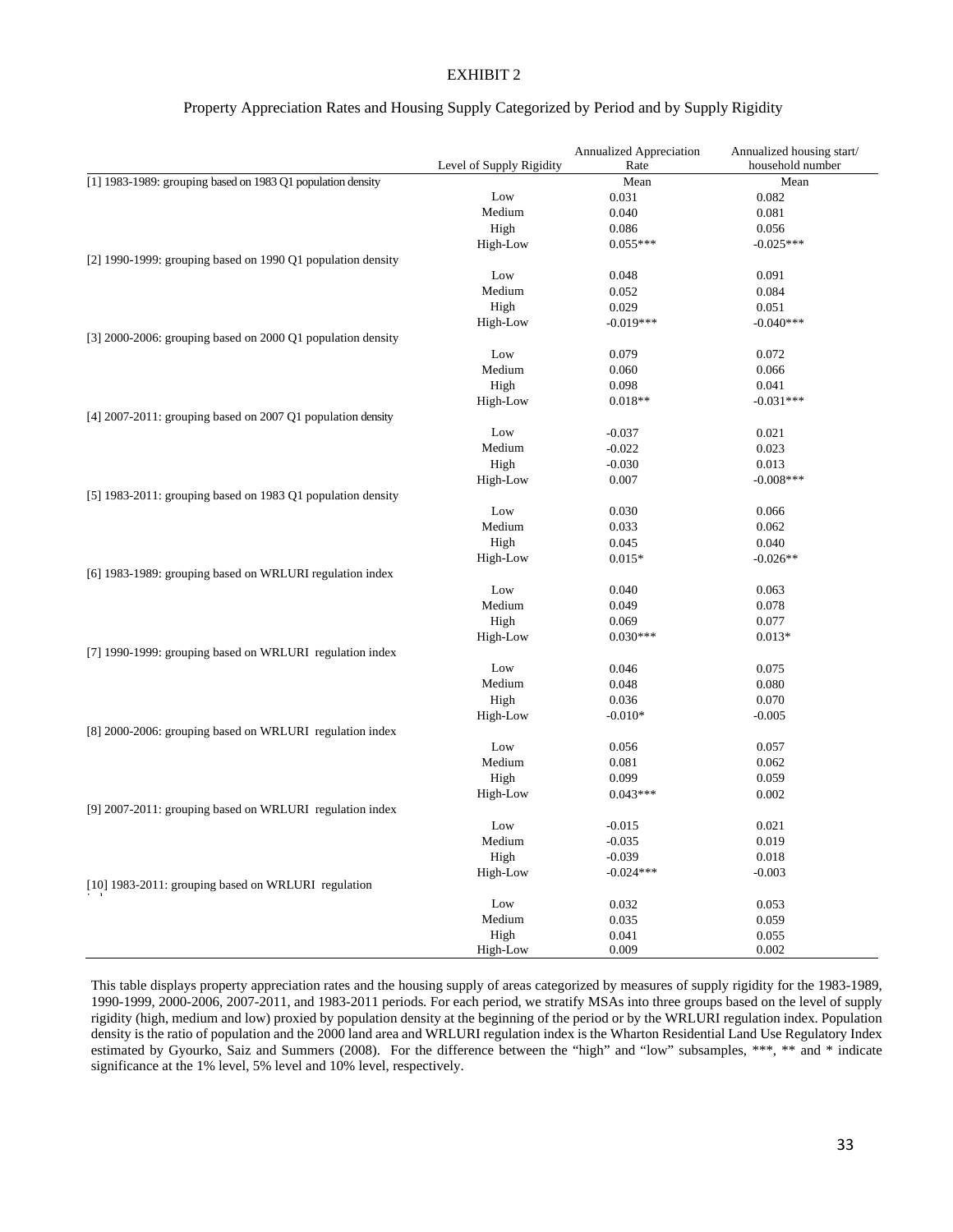#### EXHIBIT 3 Serial Correlations in Demand Growth Rates

| I and A. The demand growth rate is measured by the employment change rate |                    |             |            |
|---------------------------------------------------------------------------|--------------------|-------------|------------|
| Variable                                                                  |                    | Employment  |            |
|                                                                           | <b>Full Sample</b> | Before 2007 | After 2007 |
| Intercept                                                                 | $0.005*$           | $0.008***$  | $-0.006$   |
| $Employment(-1)$                                                          | $0.468***$         | $0.485***$  | $0.384**$  |
| $Employment(-2)$                                                          | $0.105***$         | $0.111***$  | 0.079      |
| $Employment(-3)$                                                          | 0.011              | 0.033       | $-0.094$   |
| Number of observations                                                    | 11252              | 9312        | 1940       |
| [Joint test]                                                              |                    |             |            |
| Employment(-1)+(-2)+(-3)                                                  | $0.584***$         | $0.629***$  | $0.370***$ |
| Employment(-2)+ $(-3)$                                                    | $0.116***$         | $0.144***$  | $-0.014$   |

|  |  |  | Panel A: The demand growth rate is measured by the employment change rate |  |  |  |  |
|--|--|--|---------------------------------------------------------------------------|--|--|--|--|
|--|--|--|---------------------------------------------------------------------------|--|--|--|--|

Panel B: The demand growth rate is measured by the population change rate

| Variable                   |                    | Population  |            |
|----------------------------|--------------------|-------------|------------|
|                            | <b>Full Sample</b> | Before 2007 | After 2007 |
| Intercept                  | $0.001**$          | 0.001       | $0.002**$  |
| Population(-1)             | $0.836***$         | $0.868***$  | $0.682***$ |
| Population(-2)             | 0.065              | 0.061       | 0.085      |
| Population(-3)             | 0.021              | 0.021       | 0.019      |
| Number of observations     | 11252              | 9312        | 1940       |
|                            |                    |             |            |
| [Joint test]               |                    |             |            |
| Population(-1)+(-2)+(-3)   | $0.922***$         | $0.950***$  | $0.786***$ |
| Population( $-2$ )+ $(-3)$ | 0.086              | 0.082       | 0.104      |

This table shows the serial correlations in demand growth rates. The dependent variable is the employment growth rate (denoted as "Employment") or the population growth rate (denoted as "Population"). The independent variables are the 1-year, 2-year and 3-year lagged terms of the dependent variable. Joint tests report the significance levels of combined selected lagged terms. Results are estimated from Fama-MacBeth regressions with Newey-West adjustments. \*\*\*, \*\* and \* indicate significance at the 1% level, 5% level and 10% level, respectively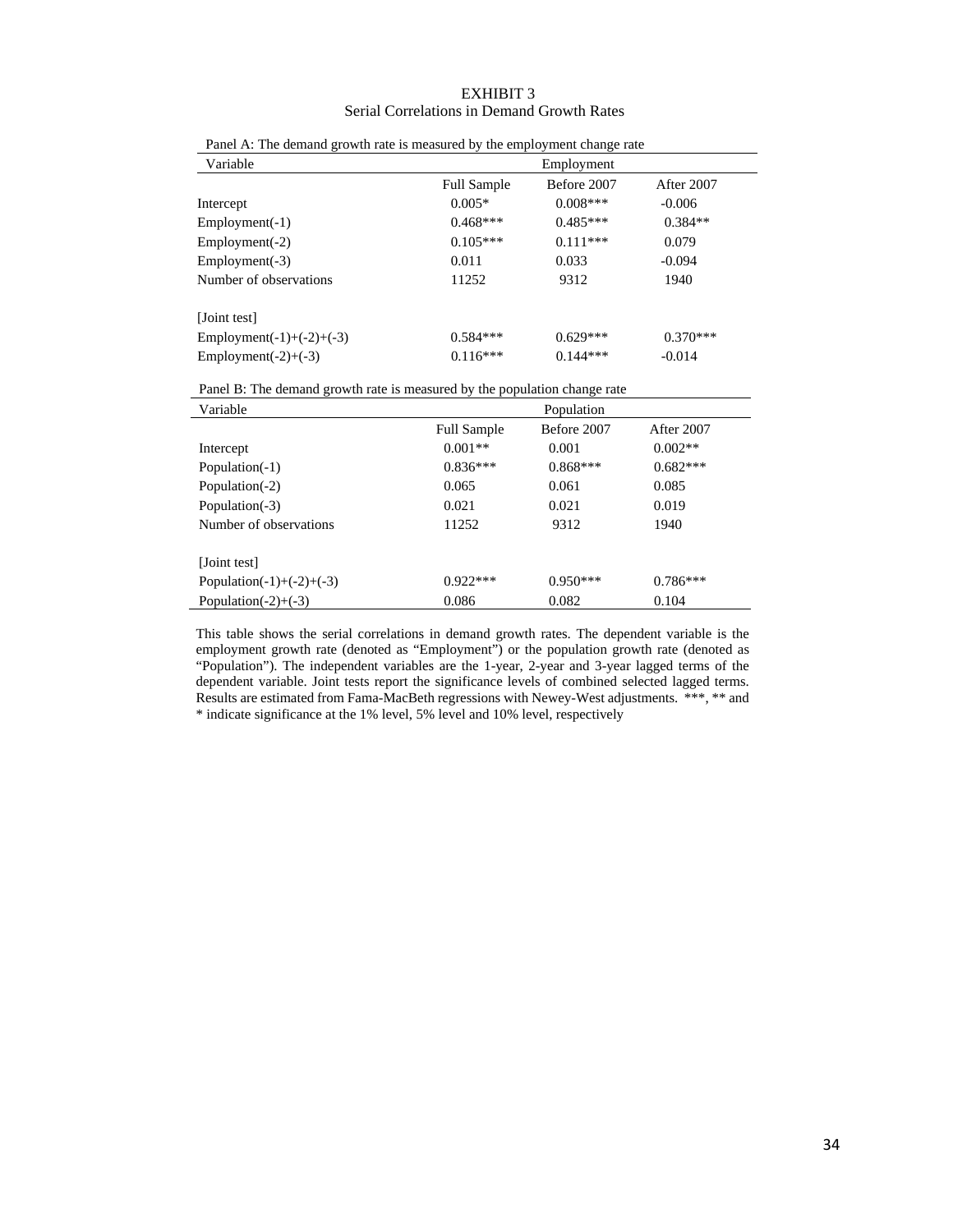| EXHIBIT 4                                                                |  |
|--------------------------------------------------------------------------|--|
| The Effects of MSA Size on the Serial Correlation of Demand Growth Rates |  |

| Variable                             |                    | Employment  |            |
|--------------------------------------|--------------------|-------------|------------|
|                                      | <b>Full Sample</b> | Before 2007 | After 2007 |
| Intercept                            | $0.013***$         | $0.017***$  | $-0.008$   |
| $Employment(-1)$                     | $0.150***$         | $0.163**$   | 0.084      |
| $Employment(-2)$                     | $0.265***$         | $0.244***$  | 0.361      |
| $Employment(-3)$                     | $-0.064$           | $-0.073$    | $-0.023$   |
| GMPsize                              | $-0.002$ ***       | $-0.003***$ | 0.001      |
| $GMPsize * Employment(-1)$           | $0.104***$         | $0.108***$  | $0.084*$   |
| $GMPsize * Employment(-2)$           | $-0.055**$         | $-0.051**$  | $-0.074$   |
| GMPsize * Employment(-3)             | 0.026              | 0.036       | $-0.019$   |
| Number of observations               | 11252              | 9312        | 1940       |
| [Joint test]                         |                    |             |            |
| $Employment(-1)+(-2)$                | $0.414***$         | $0.408***$  | 0.445      |
| Employment(-1)+(-2)+(-3)             | $0.350***$         | $0.335***$  | $0.422**$  |
| Employment(-2)+ $(-3)$               | $0.201***$         | $0.172**$   | 0.339      |
| GMPsize * (Employment(-1)+(-2))      | $0.049*$           | $0.057*$    | 0.010      |
| GMPsize * (Employment(-1)+(-2)+(-3)) | $0.075***$         | $0.093***$  | $-0.009$   |
| GMPsize * (Employment(-2)+(-3))      | $-0.029$           | $-0.015$    | $-0.093$   |

Panel A: Demand growth rate proxied by employment growth rate

Panel B: Demand growth rate proxied by population growth rate

| Variable                             |                    | Population  |            |
|--------------------------------------|--------------------|-------------|------------|
|                                      | <b>Full Sample</b> | Before 2007 | After 2007 |
| Intercept                            | $0.002***$         | $0.002**$   | $0.002*$   |
| Population(-1)                       | $0.580***$         | $0.604***$  | $0.465**$  |
| Population(-2)                       | 0.162              | 0.154       | 0.203      |
| Population(-3)                       | 0.105              | 0.109       | 0.086      |
| GMPsize                              | $0.000**$          | $0.000**$   | 0.000      |
| $GMPsize * Population(-1)$           | $0.088***$         | $0.092**$   | $0.065*$   |
| $GMPsize * Population(-2)$           | $-0.049$           | $-0.052$    | $-0.036$   |
| $GMPsize * Population(-3)$           | $-0.014$           | $-0.013$    | $-0.019$   |
| Number of observations               | 11252              | 9312        | 1940       |
| [Joint test]                         |                    |             |            |
| Population( $-1$ )+ $(-2)$           | $0.742***$         | $0.758***$  | $0.668**$  |
| Population(-1)+(-2)+(-3)             | $0.847***$         | $0.867***$  | $0.754***$ |
| Population( $-2$ )+ $(-3)$           | $0.267**$          | $0.263**$   | $0.289**$  |
| GMPsize * (Population(-1)+(-2))      | 0.039              | 0.040       | 0.029      |
| GMPsize * (Population(-1)+(-2)+(-3)) | $0.025**$          | $0.027***$  | 0.010      |
| GMPsize * (Population(-2)+(-3))      | $-0.063*$          | $-0.065$    | $-0.055$   |

This table examines the relation between MSA size and the magnitude of serial correlation in the demand growth rate. Demand is measured as the employment growth rate (denoted as "Employment") or the population growth rate (denoted as "Population"). The independent variables include the 1-year, 2-year and 3-year lagged terms of the dependent variable, and their interactions with GMPsize. GMPsize is the MSA size measured using the panel data of the natural logarithm of GMP (Gross Metropolitan Product). Joint tests report the significance levels of combined selected lagged terms. Results are estimated from Fama-MacBeth regressions with Newey-West adjustments. \*\*\*, \*\* and \* indicate significance at the 1% level, 5% level and 10% level, respectively.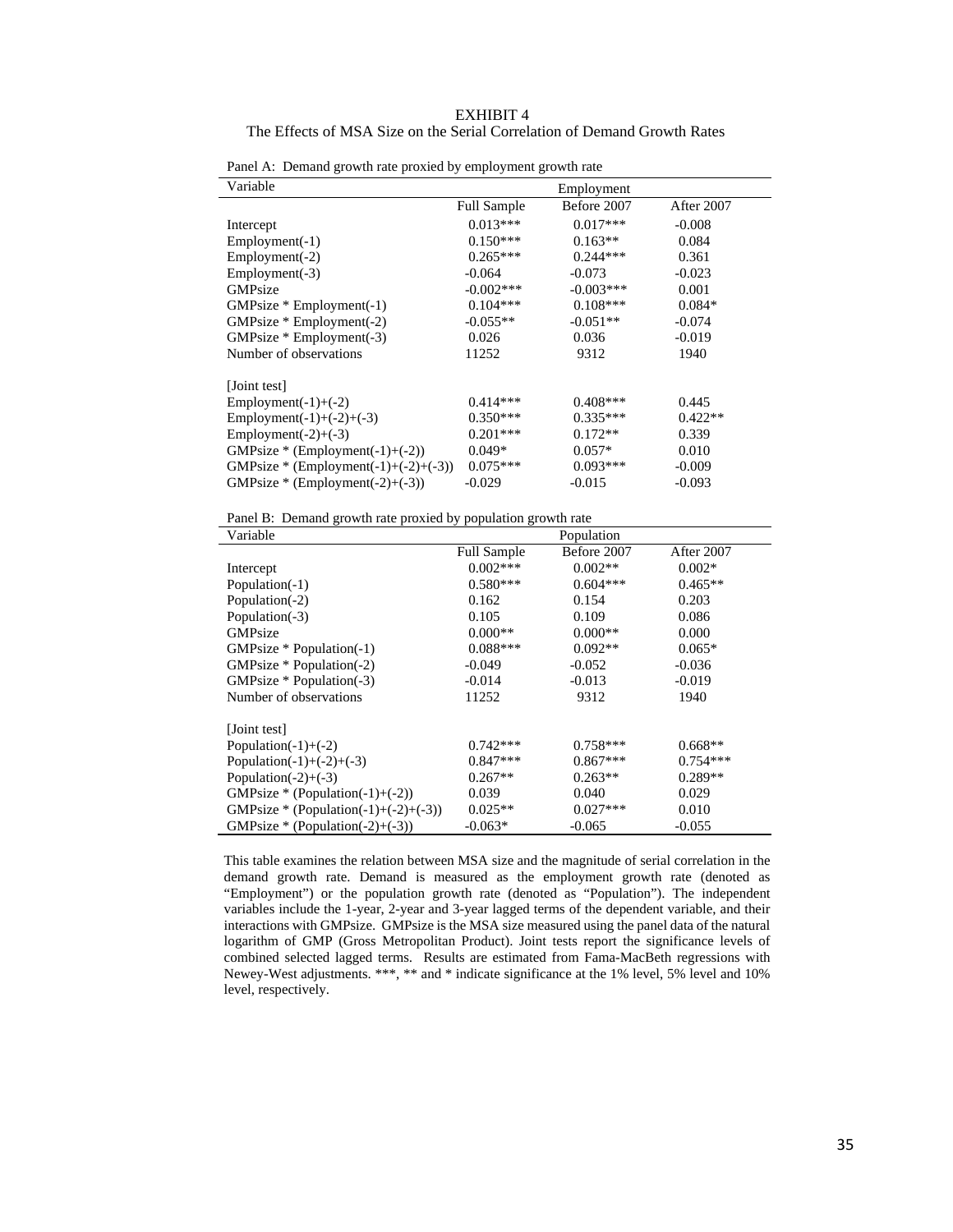### EXHIBIT 5

| The Effect of Past Property Appreciation Rates on the Growth Rate of Housing Supply |  |  |  |
|-------------------------------------------------------------------------------------|--|--|--|
|                                                                                     |  |  |  |

| Variable               |                    | Supply growth rate |            |
|------------------------|--------------------|--------------------|------------|
|                        | <b>Full Sample</b> | Before 2007        | After 2007 |
| Intercept              | $15.615***$        | $17.445***$        | $6.833***$ |
| $Return(-1)$           | 25.638***          | 27.302***          | 17.654     |
| $Return(-2)$           | 2.485              | 1.876              | 5.409      |
| $Return(-3)$           | 8.201              | 9.190              | 3.454      |
| Number of observations | 11252              | 9312               | 1940       |
|                        |                    |                    |            |
| [Joint test]           |                    |                    |            |
| Return(-1)+(-2)+(-3)   | $36.324***$        | 38.367***          | 26.517***  |
| Return(-2)+(-3)        | 10.685             | 11.065             | 8.863      |

This table reports the effects of 1-year, 2-year and 3-year lagged property appreciation rates of the current supply growth rate. The dependent variable is the supply growth rate, proxied by the ratio of new single-family housing starts to the number of households. The property appreciation rate is measured by the FHFA HPI growth rate and is denoted as "Return". Joint tests report the significance levels of combined selected lagged terms. Results are estimated from Fama-MacBeth regressions with Newey-West adjustments. \*\*\*, \*\* and \* indicate significance at the 1% level, 5% level and 10% level, respectively.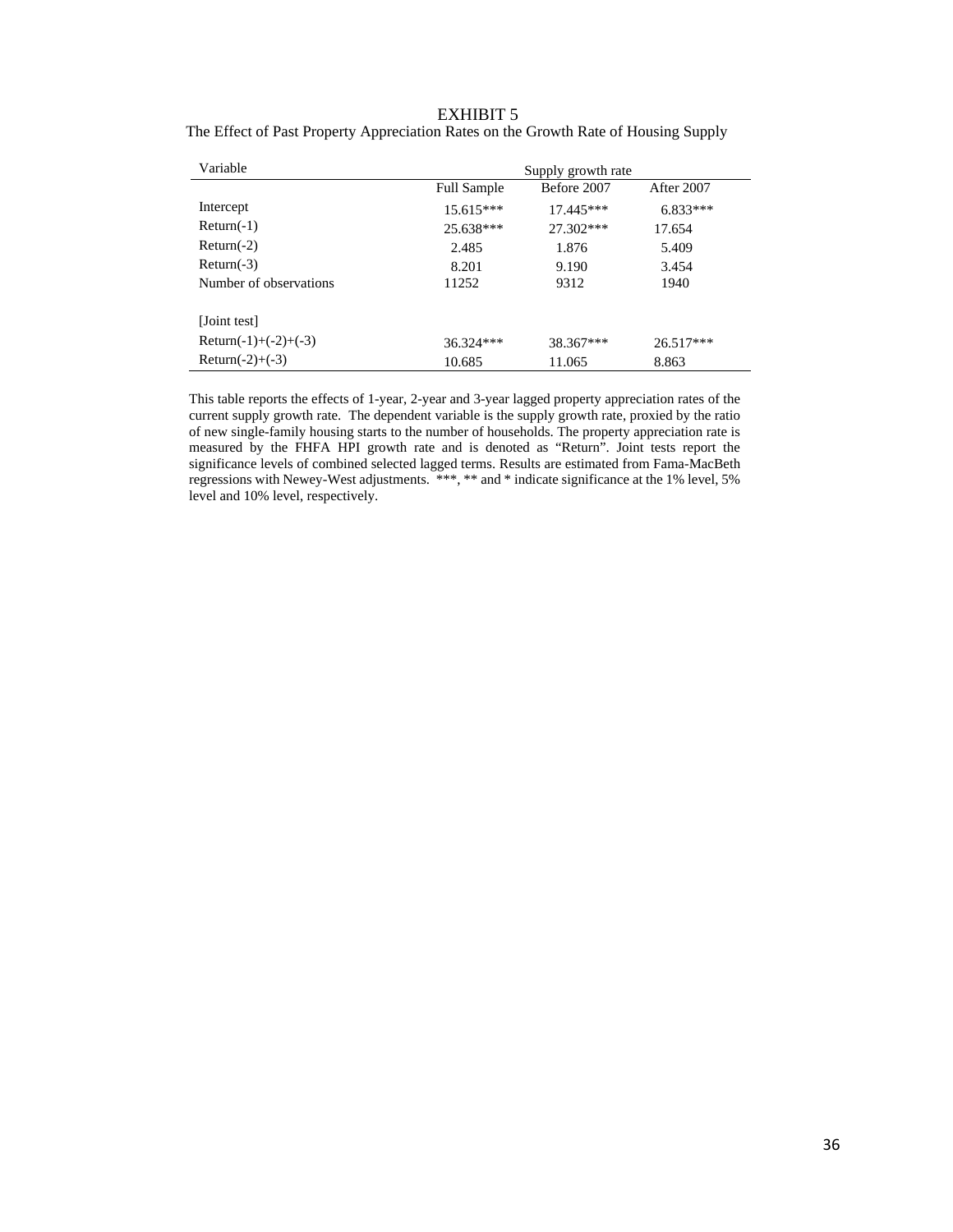| Panel A: Supply rigidity proxied by population density factor popuden" |                    |                    |            |  |
|------------------------------------------------------------------------|--------------------|--------------------|------------|--|
| Variable                                                               |                    | Supply growth rate |            |  |
|                                                                        | <b>Full Sample</b> | Before 2007        | After 2007 |  |
| Intercept                                                              | $16.121***$        | 17.994***          | $7.130***$ |  |
| $Return(-1)$                                                           | 51.967***          | 57.561***          | 25.120*    |  |
| $Return(-2)$                                                           | 1.751              | 1.586              | 2.540      |  |
| $Return(-3)$                                                           | 12.631             | 12.862             | 11.526     |  |
| Popuden                                                                | $-1.565***$        | $-1.854***$        | $-0.179$   |  |
| Popuden $*$ Return(-1)                                                 | $-45.372***$       | $-53.974***$       | $-4.082$   |  |
| Popuden $*$ Return(-2)                                                 | 7.773              | 9.674              | $-1.350$   |  |
| Popuden $*$ Return(-3)                                                 | 2.253              | 5.227              | $-12.024$  |  |
| Number of observations                                                 | 11252              | 9312               | 1940       |  |
| [Joint test]                                                           |                    |                    |            |  |
| Return $(-1)+(-2)$                                                     | 53.718***          | 59.147***          | 27.659**   |  |
| Return(-1)+(-2)+(-3)                                                   | 66.349***          | 72.008***          | 39.185***  |  |
| Return(-2)+ $(-3)$                                                     | 14.382             | 14.448             | 14.065     |  |
| Popuden * (Return(-1)+(-2))                                            | $-37.598**$        | -44.299**          | $-5.432$   |  |
| Popuden * (Return(-1)+(-2)+(-3))                                       | $-35.345**$        | $-39.072**$        | $-17.456$  |  |
| Popuden * (Return(-2)+(-3))                                            | 10.026             | 14.901             | $-13.374$  |  |

 The Effects of Population Density or Regulation Index on the Supply Growth Rate EXHIBIT 6

Panel B : Supply rigidity proxied by regulation index "regindx"

| Variable                         |                    | Supply growth rate |            |  |
|----------------------------------|--------------------|--------------------|------------|--|
|                                  | <b>Full Sample</b> | Before 2007        | After 2007 |  |
| Intercept                        | 15.822***          | $17.671***$        | $6.946***$ |  |
| $Return(-1)$                     | 26.440**           | 28.596**           | 16.094     |  |
| $Return(-2)$                     | 2.540              | 1.848              | 5.863      |  |
| $Return(-3)$                     | 5.821              | 6.114              | 4.416      |  |
| Regindx                          | $2.430***$         | $2.676***$         | $1.250***$ |  |
| Regindx $*$ Return(-1)           | $-13.061*$         | $-17.384**$        | $7.691*$   |  |
| Regindx $*$ Return(-2)           | 5.503              | 7.075              | $-2.042$   |  |
| Regindx $*$ Return(-3)           | 5.496              | 7.718              | $-5.169$   |  |
| Number of observations           | 11252              | 9312               | 1940       |  |
|                                  |                    |                    |            |  |
| [Joint test]                     |                    |                    |            |  |
| Return $(-1)+(-2)$               | 28.980***          | $30.444**$         | $21.957**$ |  |
| Return(-1)+(-2)+(-3)             | 34.801***          | $36.557**$         | 26.373***  |  |
| Return(-2)+ $(-3)$               | 8.361              | 7.961              | 10.279     |  |
| Regindx * (Return(-1)+(-2))      | -7.558             | $-10.309$          | 5.650      |  |
| Regindx * (Return(-1)+(-2)+(-3)) | $-2.062$           | $-2.591$           | 0.481      |  |
| Regindx * (Return(-2)+(-3))      | 10.999             | 14.793             | $-7.211$   |  |

This table examines the relation between population density and the supply response to price changes. The dependent variable is the supply growth rate, proxied by the ratio of new single-family housing starts to the number of households. The property appreciation rate is measured by the FHFA HPI growth rate (denoted as "Return"). "Popuden" is the population density dummy, which is 1 if the population density (matched to the 2000 land area) of the MSA is at or higher than the median of the 97 MSAs in the sample in each year. "Regindx" is the Wharton Residential Land Use Regulatory Index estimated by Gyourko, Saiz and Summers (2008). The independent variables include the 1-year, 2-year and 3-year lagged terms of the property appreciation rate (Return), and their interactions with the proxies for supply rigidity. Joint tests report the significance levels of combined selected lagged terms. Results are estimated from Fama-MacBeth regressions with Newey-West adjustments. \*\*\*, \*\* and \* indicate significance at the 1% level, 5% level and 10% level, respectively.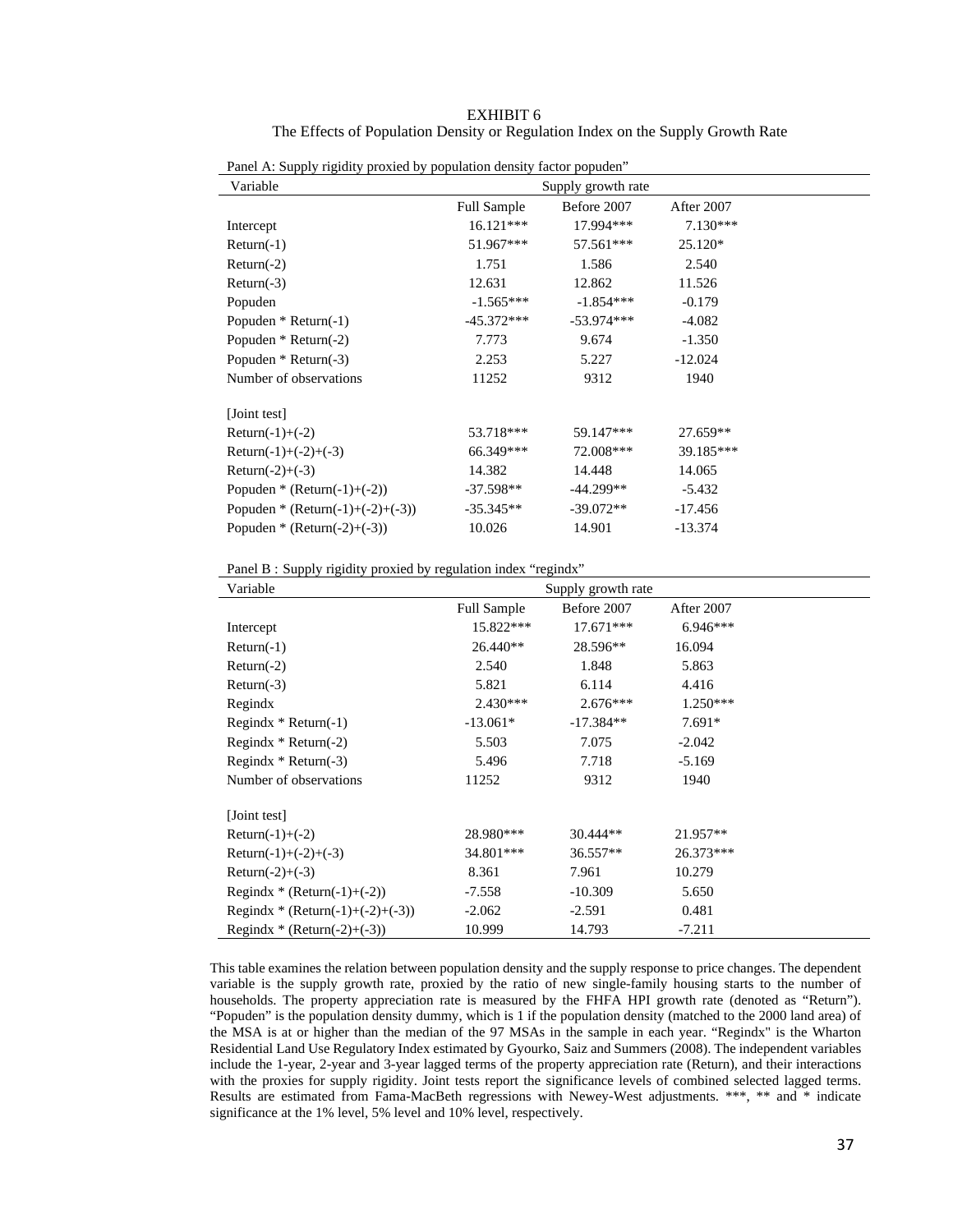#### EXHIBIT 7Serial Correlations in Property Appreciation Rate

#### Panel A: without control variables

| Variable               | $\prod$ Return     |             |            | Variable                            | $[II]$ Return      |             |             |
|------------------------|--------------------|-------------|------------|-------------------------------------|--------------------|-------------|-------------|
|                        | <b>Full Sample</b> | Before 2007 | After 2007 |                                     | <b>Full Sample</b> | Before 2007 | After 2007  |
| Intercept              | $0.015***$         | $0.018***$  | 0.002      | Intercept                           | $0.018***$         | $0.021***$  | 0.005       |
| $Return(-1)$           | $0.816***$         | $0.831***$  | $0.748***$ | $Return(-1s)$                       | $0.780***$         | $0.812***$  | $0.623***$  |
| $Return(-2)$           | $-0.065$           | $-0.029$    | $-0.239**$ | $Return(-2s)$                       | $-0.061$           | $-0.024$    | $-0.239**$  |
| $Return(-3)$           | $-0.128***$        | $-0.132***$ | $-0.110**$ | $Return(-3s)$                       | $-0.170***$        | $-0.171***$ | $-0.165***$ |
| Number of observations | 11252              | 9312        | 1940       | Number of observations              | 11252              | 9312        | 1940        |
| [Joint test]           |                    |             |            | [Joint test]                        |                    |             |             |
| Return(-1)+(-2)+(-3)   | $0.624***$         | $0.671***$  | $0.400***$ | Return( $-1s$ )+( $-2s$ )+( $-3s$ ) | $0.548***$         | $0.617***$  | $0.219*$    |
| Return(-2)+ $(-3)$     | $-0.193***$        | $-0.160***$ | $-0.348**$ | Return $(-2s)$ + $(-3s)$            | $-0.232***$        | $-0.196***$ | $-0.404***$ |

Panel B: with the concurrent gross metro product growth rate as a control variable

| Variable               |             | $[I]$ Return |            | Variable                           |                    | $[II]$ Return |             |
|------------------------|-------------|--------------|------------|------------------------------------|--------------------|---------------|-------------|
|                        | Full Sample | Before 2007  | After 2007 |                                    | <b>Full Sample</b> | Before 2007   | After 2007  |
| Intercept              | $-0.001$    | 0.000        | $-0.006$   | Intercept                          | 0.000              | 0.001         | $-0.005$    |
| $Return(-1)$           | $0.766***$  | $0.775***$   | $0.721***$ | $Return(-1s)$                      | $0.721***$         | $0.748***$    | $0.590***$  |
| $Return(-2)$           | $-0.053$    | $-0.016$     | $-0.232$   | $Return(-2s)$                      | $-0.043$           | $-0.005$      | $-0.229**$  |
| $Return(-3)$           | $-0.106***$ | $-0.105***$  | $-0.109**$ | $Return(-3s)$                      | $-0.146***$        | $-0.143***$   | $-0.157***$ |
| Gross metro product    | $0.264***$  | $0.275***$   | $0.212***$ | Gross metro product                | $0.309***$         | $0.319***$    | $0.262**$   |
| Number of observations | 11252       | 9312         | 1940       | Number of observations             | 11252              | 9312          | 1940        |
| [Joint test]           |             |              |            | [Joint test]                       |                    |               |             |
| Return(-1)+(-2)+(-3)   | $0.607***$  | $0.654***$   | $0.380***$ | Return( $-1s$ )+ $(-2s)$ + $(-3s)$ | $0.532***$         | $0.600***$    | $0.204*$    |
| Return(-2)+ $(-3)$     | $-0.159***$ | $-0.121**$   | $-0.341**$ | Return $(-2s)$ + $(-3s)$           | $-0.189***$        | $-0.148***$   | $-0.386***$ |

This table reports the serial correlations of property appreciation rates. The property appreciation rate is measured by the FHFA HPI growth rate and is denoted as "Return". In a type [I] regression, the independent variables include 1-year, 2-year and 3-year lagged property appreciation rates. In a type [II] regression, the independent variables include 1-year, 2-year and 3-year lagged property appreciation rates that are further lagged by 1 quarter (therefore, the independent variables are essentially the 5-quarter, 9-quarter and 13-quarter lagged property appreciation rates). The concurrent gross metropolitan product growth rate is denoted as "Gross metro product". Joint tests report the significance levels of combined selected lagged terms. Results are estimated from Fama-MacBeth regressions with Newey-West adjustments. \*\*\*, \*\* and \* indicate significance at the 1% level, 5% level and 10% level, respectively.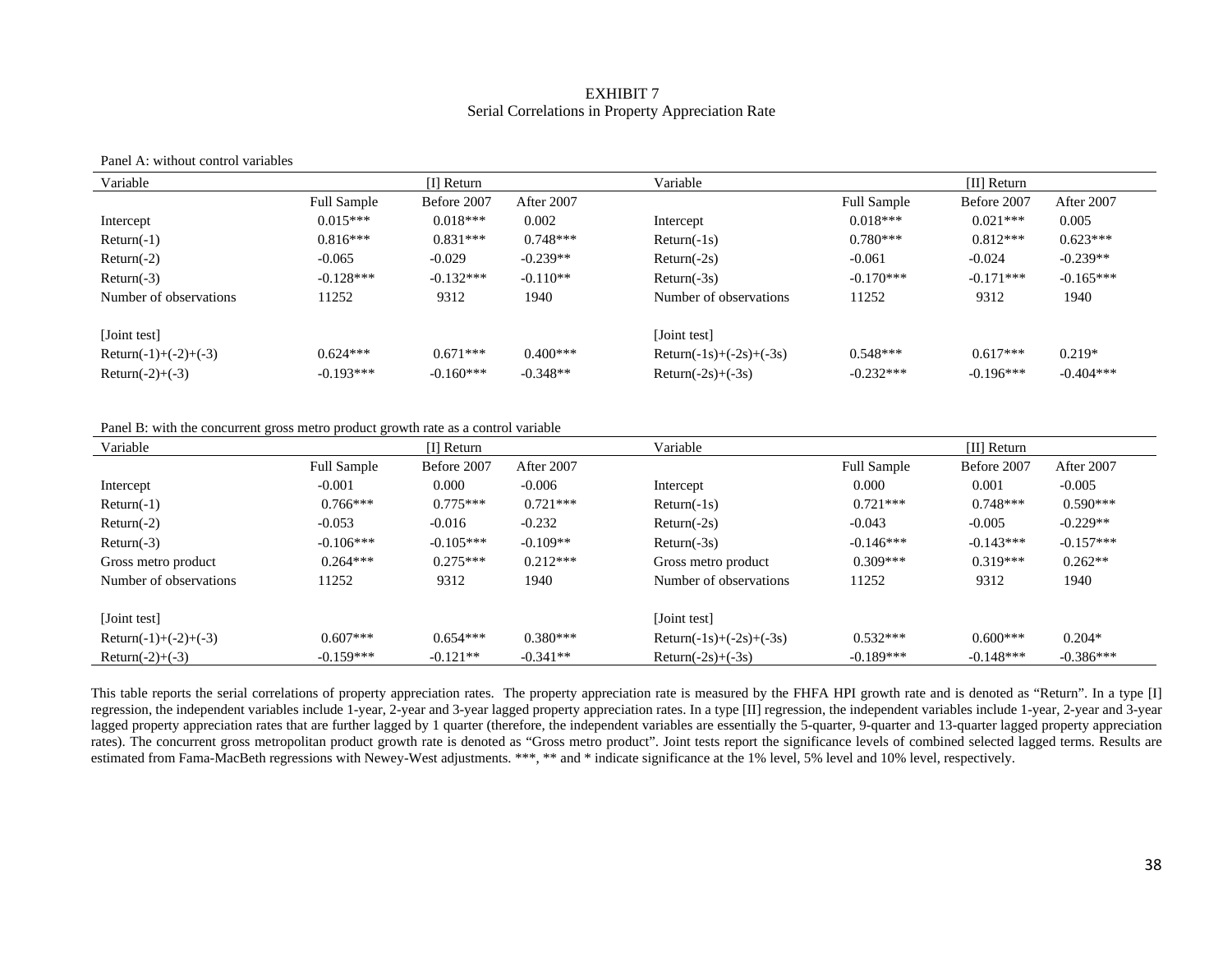#### EXHIBIT 8 Factors Affecting the Serial Correlations in Property Appreciation Rates

#### Panel A: The effect of GMP size "GMPsize"

| Variable                    | [I] Return         |             |            | Variable                        | $[II]$ Return      |             |            |
|-----------------------------|--------------------|-------------|------------|---------------------------------|--------------------|-------------|------------|
|                             | <b>Full Sample</b> | Before 2007 | After 2007 |                                 | <b>Full Sample</b> | Before 2007 | After 2007 |
| Intercept                   | $-0.001$           | 0.000       | $-0.006$   | Intercept                       | $-0.004$           | $-0.003$    | $-0.008$   |
| $Return(-1)$                | $0.641***$         | $0.625***$  | $0.717***$ | $Return(-1s)$                   | $0.693***$         | $0.679***$  | $0.760***$ |
| $Return(-2)$                | 0.012              | 0.004       | 0.052      | $Return(-2s)$                   | $-0.058$           | $-0.040$    | $-0.140$   |
| $Return(-3)$                | $-0.173**$         | $-0.152$    | $-0.274**$ | $Return(-3s)$                   | $-0.195**$         | $-0.189**$  | $-0.223$   |
| GMPsize                     | 0.000              | 0.000       | 0.000      | GMPsize                         | 0.001              | 0.001       | 0.001      |
| $GMPsize * Return(-1)$      | $0.052*$           | $0.062*$    | 0.004      | $GMPsize * Return(-1s)$         | 0.025              | 0.038       | $-0.037$   |
| GMPsize $*$ Return(-2)      | $-0.028$           | $-0.018$    | $-0.075$   | GMPsize $*$ Return(-2s)         | $-0.007$           | $-0.002$    | $-0.030$   |
| $GMPsize * Return(-3)$      | 0.017              | 0.012       | 0.042      | GMPsize $*$ Return(-3s)         | 0.012              | 0.011       | 0.020      |
| Gross metro product         | $0.263***$         | $0.276***$  | $0.200***$ | Gross metro product             | $0.303***$         | $0.316***$  | $0.243***$ |
| Number of observations      | 11252              | 9312        | 1940       | Number of observations          | 11252              | 9312        | 1940       |
| [Joint test]                |                    |             |            | [Joint test]                    |                    |             |            |
| Return(-2)+(-3)             | $-0.161$           | $-0.148$    | $-0.222$   | Return $(-2s)$ + $(-3s)$        | $-0.252**$         | $-0.229**$  | $-0.363$   |
| $GMPsize*(Return(-2)+(-3))$ | $-0.010$           | $-0.006$    | $-0.033$   | $GMPsize*(Return(-2s) + (-3s))$ | 0.006              | 0.009       | $-0.011$   |

#### Panel B: The effect of population density "popuden"

| Variable                  |                    | $\prod$ Return |            | Variable                  |                    | [II] Return |             |
|---------------------------|--------------------|----------------|------------|---------------------------|--------------------|-------------|-------------|
|                           | <b>Full Sample</b> | Before 2007    | After 2007 |                           | <b>Full Sample</b> | Before 2007 | After 2007  |
| Intercept                 | $-0.002$           | $-0.001$       | $-0.006$   | Intercept                 | $-0.002$           | $-0.002$    | $-0.004$    |
| $Return(-1)$              | $0.716***$         | $0.713***$     | $0.732***$ | $Return(-1s)$             | $0.702***$         | $0.723***$  | $0.603***$  |
| $Return(-2)$              | $-0.056$           | $-0.025$       | $-0.203*$  | $Return(-2s)$             | $-0.054$           | $-0.026$    | $-0.189*$   |
| $Return(-3)$              | $-0.095***$        | $-0.087**$     | $-0.133**$ | $Return(-3s)$             | $-0.142***$        | $-0.129***$ | $-0.206***$ |
| Popuden                   | 0.000              | 0.001          | $-0.003$   | Popuden                   | 0.002              | 0.004       | $-0.004*$   |
| Popuden $*$ Return(-1)    | $0.093*$           | $0.121*$       | $-0.040$   | Popuden $*$ Return(-1s)   | 0.054              | 0.075       | $-0.042$    |
| Popuden $*$ Return(-2)    | 0.004              | 0.022          | $-0.082$   | Popuden $*$ Return(-2s)   | 0.017              | 0.043       | $-0.108$    |
| Popuden $*$ Return(-3)    | $-0.024$           | $-0.039$       | 0.049      | Popuden $*$ Return(-3s)   | $-0.026$           | $-0.053$    | 0.102       |
| Gross metro product       | $0.270***$         | $0.282***$     | $0.214***$ | Gross metro product       | $0.309***$         | $0.320***$  | $0.257***$  |
| Number of observations    | 11252              | 9312           | 1940       | Number of observations    | 11252              | 9312        | 1940        |
| [Joint test]              |                    |                |            | [Joint test]              |                    |             |             |
| Return(-2)+(-3)           | $-0.150***$        | $-0.111**$     | $-0.336**$ | Return $(-2s)$ + $(-3s)$  | $-0.196***$        | $-0.154***$ | $-0.395***$ |
| Popuden*(Return(-2)+(-3)) | $-0.020$           | $-0.017$       | $-0.032$   | Popuden*(Return(-2)+(-3)) | $-0.009$           | $-0.009$    | $-0.006$    |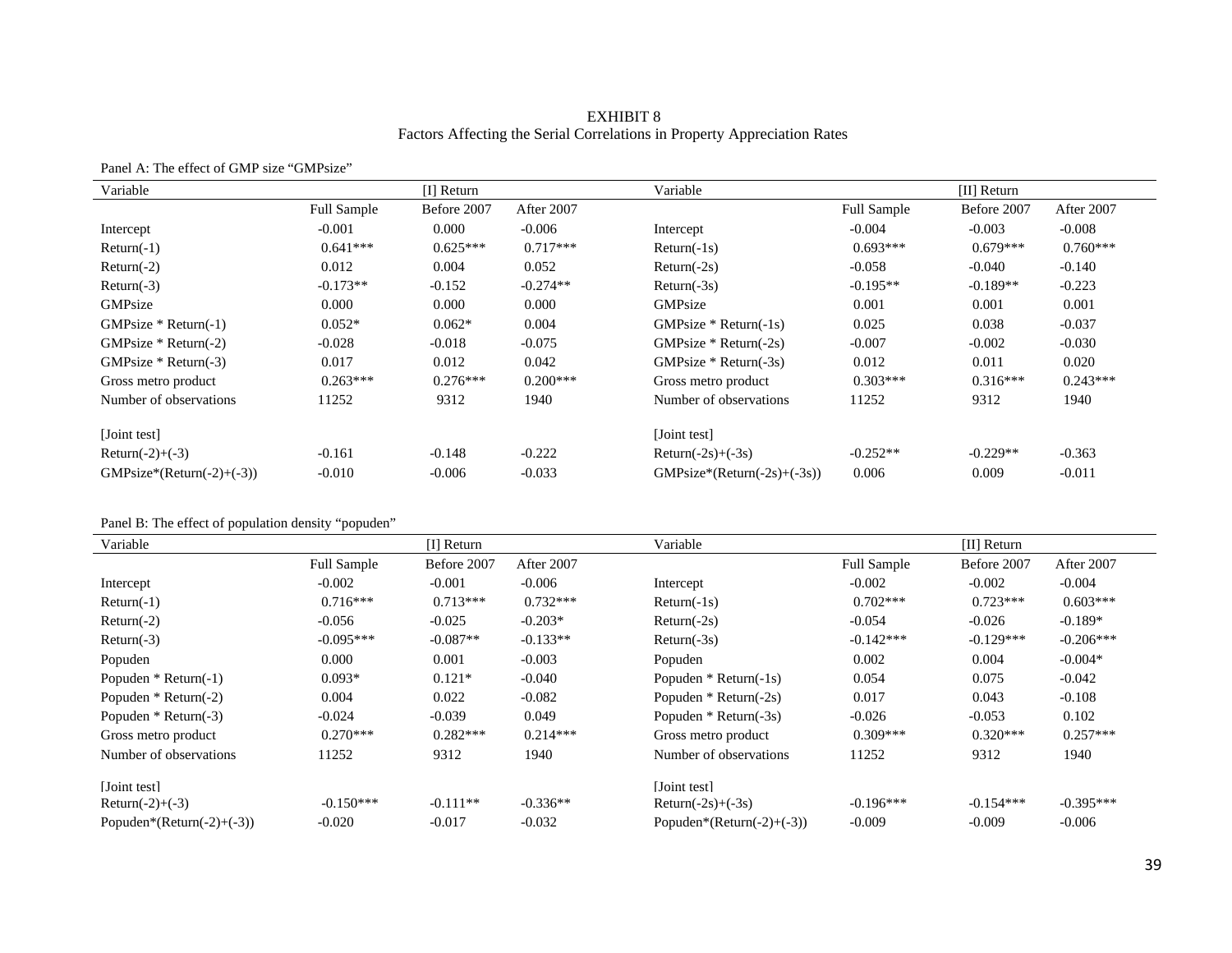| Variable                    |                    | $\prod$ Return |             | Variable                      |                    | $[II]$ Return |             |
|-----------------------------|--------------------|----------------|-------------|-------------------------------|--------------------|---------------|-------------|
|                             | <b>Full Sample</b> | Before 2007    | After 2007  |                               | <b>Full Sample</b> | Before 2007   | After 2007  |
| Intercept                   | 0.000              | 0.002          | $-0.006$    | Intercept                     | 0.001              | 0.002         | $-0.005$    |
| $Return(-1)$                | $0.730***$         | $0.730***$     | $0.734***$  | $Return(-1s)$                 | $0.693***$         | $0.709***$    | $0.617***$  |
| $Return(-2)$                | $-0.028$           | 0.013          | $-0.225**$  | $Return(-2s)$                 | $-0.018$           | 0.027         | $-0.233**$  |
| $Return(-3)$                | $-0.094***$        | $-0.093***$    | $-0.104**$  | $Return(-3s)$                 | $-0.136***$        | $-0.134***$   | $-0.146***$ |
| Regindx                     | 0.001              | 0.002          | $-0.002$    | Regindx                       | 0.002              | 0.003         | $-0.003$    |
| Regindx $*$ Return(-1)      | $0.109***$         | $0.121***$     | 0.049       | Regindx $*$ Return(-1s)       | $0.093***$         | $0.110***$    | 0.016       |
| Regindx $*$ Return(-2)      | $-0.116***$        | $-0.111***$    | $-0.142***$ | Regindx $*$ Return(-2s)       | $-0.121***$        | $-0.123***$   | $-0.114**$  |
| Regindx $*$ Return(-3)      | 0.011              | $-0.003$       | $0.077**$   | Regindx $*$ Return(-3s)       | 0.021              | 0.010         | $0.073**$   |
| Gross metro product         | $0.251***$         | $0.260***$     | $0.210***$  | Gross metro product           | $0.294***$         | $0.302***$    | $0.260***$  |
| Number of observations      | 11252              | 9312           | 1940        | Number of observations        | 11252              | 9312          | 1940        |
| [Joint test]                |                    |                |             | [Joint test]                  |                    |               |             |
| Return(-2)+ $(-3)$          | $-0.122**$         | $-0.079$       | $-0.329**$  | Return $(-2s)$ + $(-3s)$      | $-0.154***$        | $-0.108**$    | $-0.379**$  |
| Regindx * (Return(-2)+(-3)) | $-0.106***$        | $-0.114***$    | $-0.065$    | Regindx * (Return(-2s)+(-3s)) | $-0.100***$        | $-0.113***$   | $-0.041$    |

Panel C: The effect of regulatory index "regindx"

This table reports the effect of three factors (gross metropolitan product size, population density, and regulation index) on the serial correlation in property appreciation rates using Equation (8). The property appreciation rate is measured by the FHFA HPI growth rate and is denoted as "Return". In a type [I] regression, the independent variables include the 1-year, 2-year and 3 year lagged property appreciation rates. In a type [II] regression, the independent variables include 1-year, 2-year and 3-year lagged property appreciation rates that are further lagged by 1 quarter (therefore, the independent variables are essentially the 5-quarter, 9-quarter and 13-quarter lagged property appreciation rates). "GMPsize" is the natural logarithm of the GMP level in each MSA during the quarter. "Popuden" is the population density dummy, which is 1 if the population density (matched to the 2000 land area) of the MSA is at or higher than the median of the 97 MSAs in the sample in each year. "Regindx" is Wharton Residential Land Use Regulatory Index, estimated by Gyourko, Saiz and Summers (2008). Gross metro product is a control variable for property appreciation rate, which is measured as the concurrent growth rate of gross metropolitan product in each MSA. Joint tests report the significance levels of combined selected lagged terms. Results are estimated from Fama-MacBeth regressions with Newey-West adjustments. \*\*\*, \*\* and \* indicate significance at the 1% level, 5% level and 10% level, respectively.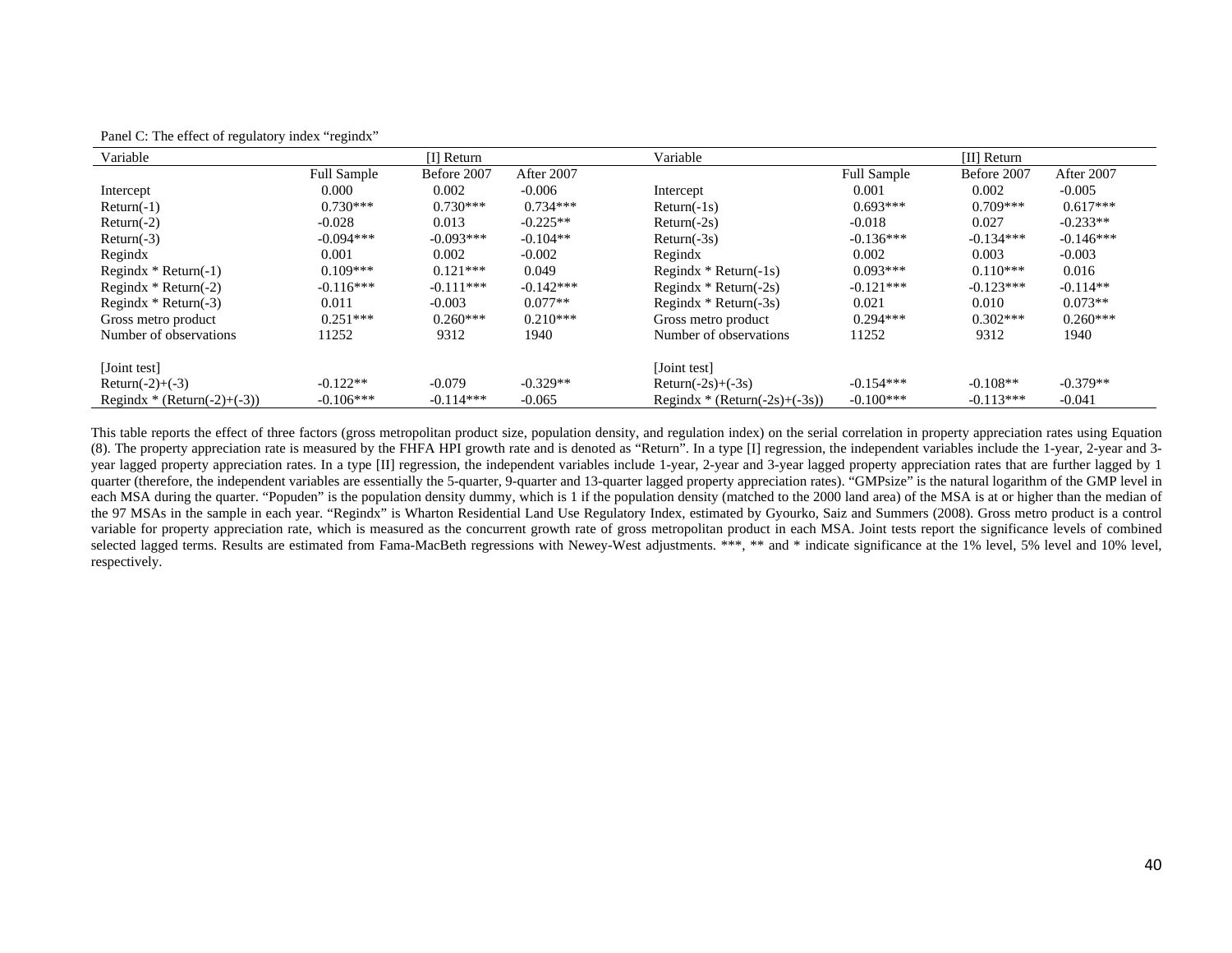<sup>1</sup> See for example, Corradin and Popov (2012) and Adelino, Schoar and Severino (2013).

<u>.</u>

<sup>2</sup> Gorton (2009a, 2009b) argues that the fall in housing prices led to the collapse of trust in the credit markets, which eventually led to the subprime panic in 2008.

<sup>3</sup> See also, Case and Shiller (1989) and Campbell, Davis, Gallin and Martin (2009).

<sup>4</sup> See Stein (1995), Lamont and Stein (1999), and Ortalo-Magné and Rady (2006) for a discussion and evidence that financial constraints, e.g., down payment requirements, influence owner-occupied housing prices.

<sup>5</sup> The myopia assumption rules out the possibility that someone planning a future move to a booming city buys a house in advance in anticipation of a price rise. Directly modeling the costs associated with separating housing investment and consumption choices would considerably complicate our model but would result in similar implications. However, on the other hand, Beracha and Wintoki (2013) provide evidence that abnormal search intensity for real estate in a city can help predict the city's future abnormal housing price change. their findings hold even after they control for momentum in house prices

<sup>6</sup> In related work, Wheaton (1999) develops a model that also incorporates myopic investors and supply lags, to study the price dynamics in commercial property markets.

<sup>7</sup> Since they also consider positively correlated demand shocks, it is possible to get positive short-term serial correlation of appreciation rates in their model. However, they argue that a weakness of their calibrated model is its inability to match the positive serial correlation observed in the data.

<sup>8</sup> It should be noted that Nelson and Plosser (1982) report that the autocorrelations of the annual growth rates of macroeconomic variables (such as GNP, employment and wages) are significantly positive at 1-year lag and insignificant over longer horizons. Cochrane (1988) also reports that GNP growth is positively autocorrelated at short lags and has weak and possibly insignificant negative autocorrelation in the long run.

<sup>9</sup> There is a growing literature that studies the price elasticity of housing supply (see, for example, Mayer and Somerville (2000), Green, Malpezzi and Mayo (2005), and Wang, Chan and Xu (2012)). These studies report that the change in the housing supply rates (or levels) is significantly affected by past changes in price.

 $10$  For a discussion of the repeat sales approach, see Bailey et al. (1963) and Case and Shiller (1987).